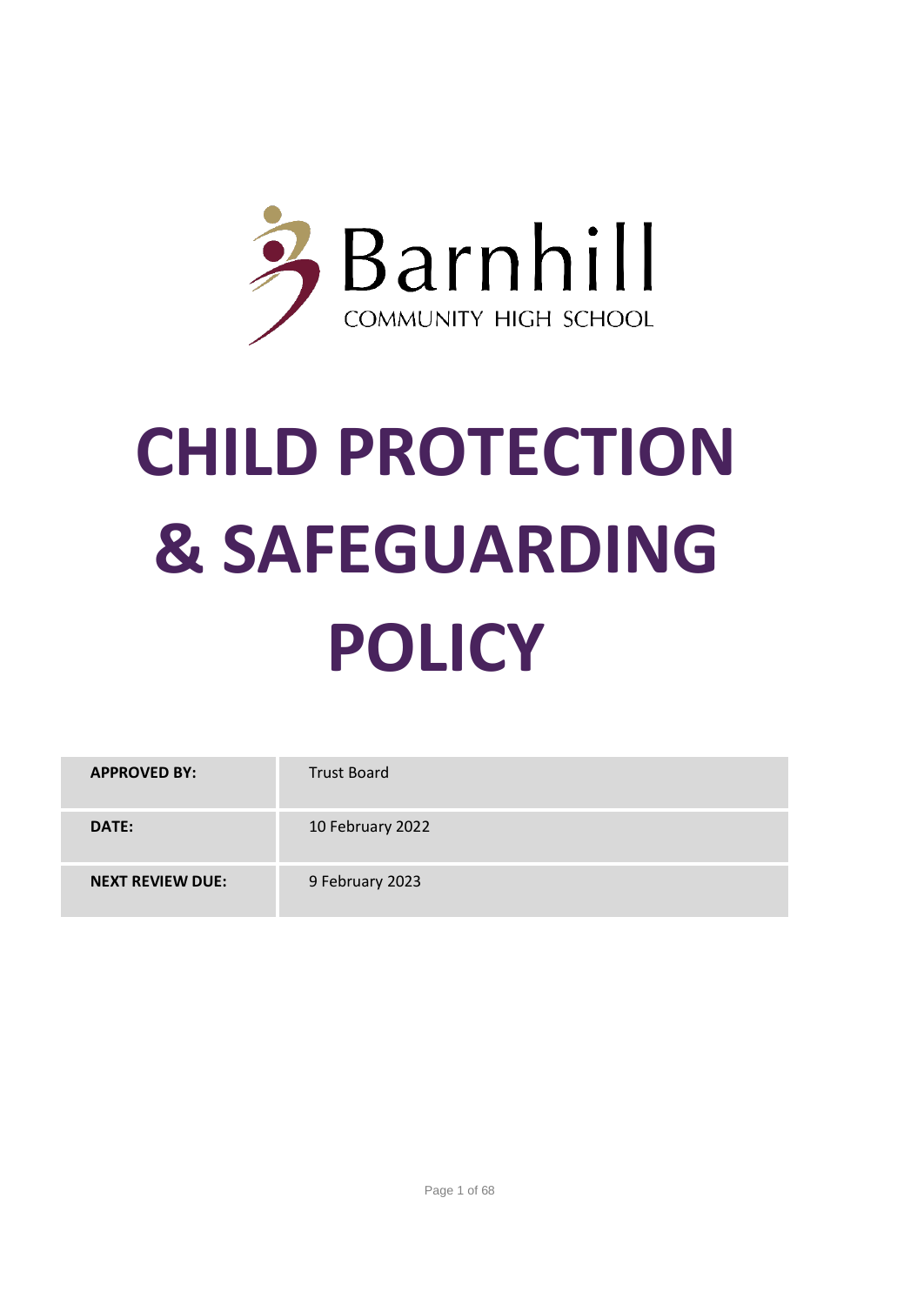## **Contents**

| 1.  |      |                                                                                                           |  |
|-----|------|-----------------------------------------------------------------------------------------------------------|--|
| 2.  |      |                                                                                                           |  |
| 3.  |      |                                                                                                           |  |
| 4.  |      |                                                                                                           |  |
| 5.  |      |                                                                                                           |  |
|     | 5.1  |                                                                                                           |  |
|     | 5.2  |                                                                                                           |  |
|     | 5.3  |                                                                                                           |  |
|     | 5.4  |                                                                                                           |  |
| 6.  |      |                                                                                                           |  |
| 7.  |      |                                                                                                           |  |
|     | 7.1  |                                                                                                           |  |
|     | 7.2  |                                                                                                           |  |
|     | 7.3  |                                                                                                           |  |
|     | 7.4  | If you have concerns about a child (as opposed to believing a child is suffering or likely to suffer from |  |
|     | 7.5  |                                                                                                           |  |
|     | 7.6  |                                                                                                           |  |
|     | 7.7  |                                                                                                           |  |
|     | 7.8  |                                                                                                           |  |
|     | 7.9  |                                                                                                           |  |
|     | 7.10 |                                                                                                           |  |
| 8.  |      |                                                                                                           |  |
| 9.  |      |                                                                                                           |  |
| 10. |      |                                                                                                           |  |
| 11. |      |                                                                                                           |  |
| 12. |      |                                                                                                           |  |
| 13. |      |                                                                                                           |  |
|     | 13.1 |                                                                                                           |  |
|     | 13.2 |                                                                                                           |  |
|     | 13.3 |                                                                                                           |  |
| 14. |      |                                                                                                           |  |
| 15. |      |                                                                                                           |  |
|     | 15.2 |                                                                                                           |  |
|     | 15.3 |                                                                                                           |  |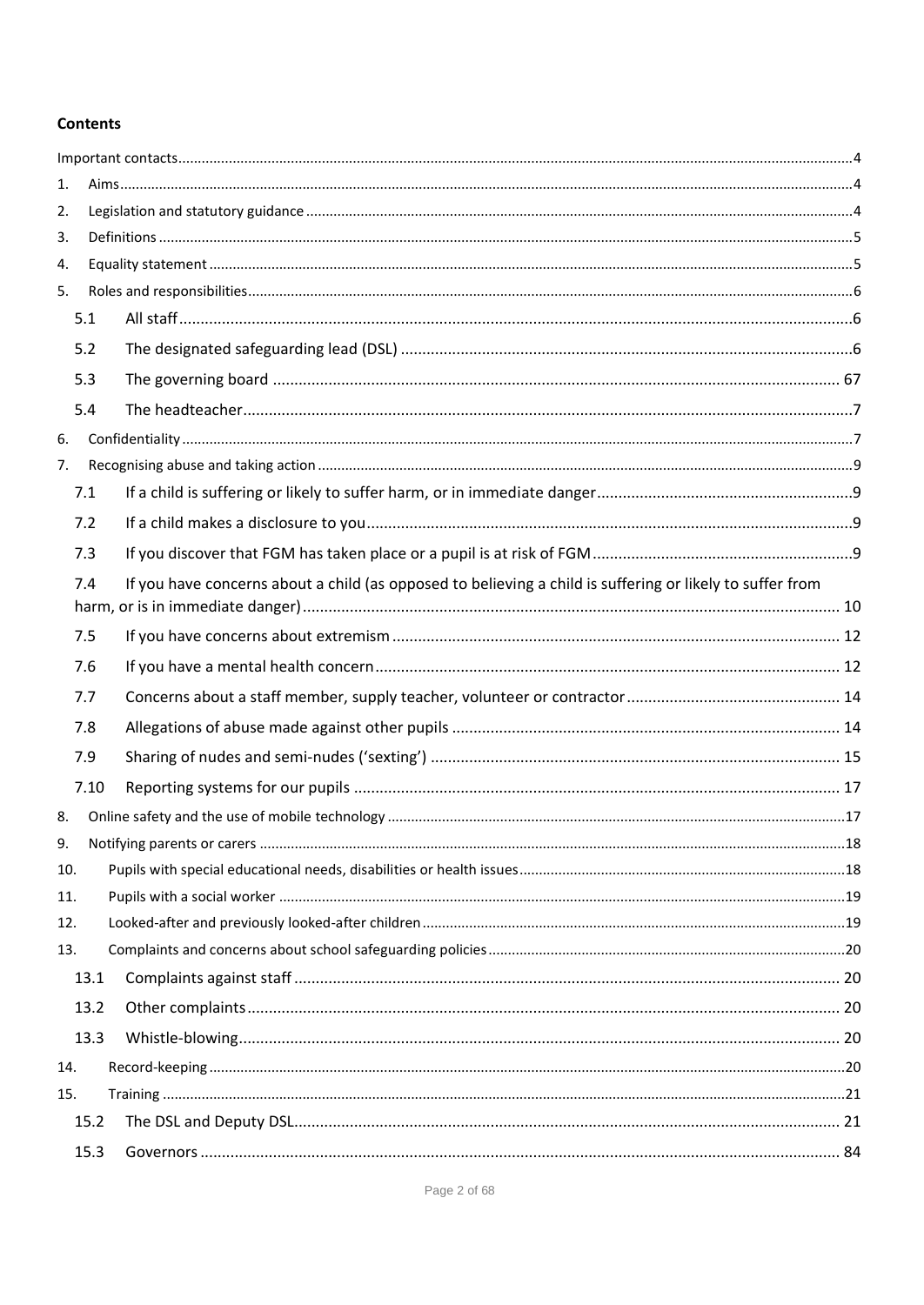| 15.4 |  |
|------|--|
| 15.5 |  |
| 16.  |  |
| 17.  |  |
|      |  |
|      |  |
|      |  |
|      |  |
|      |  |
|      |  |
|      |  |
|      |  |
|      |  |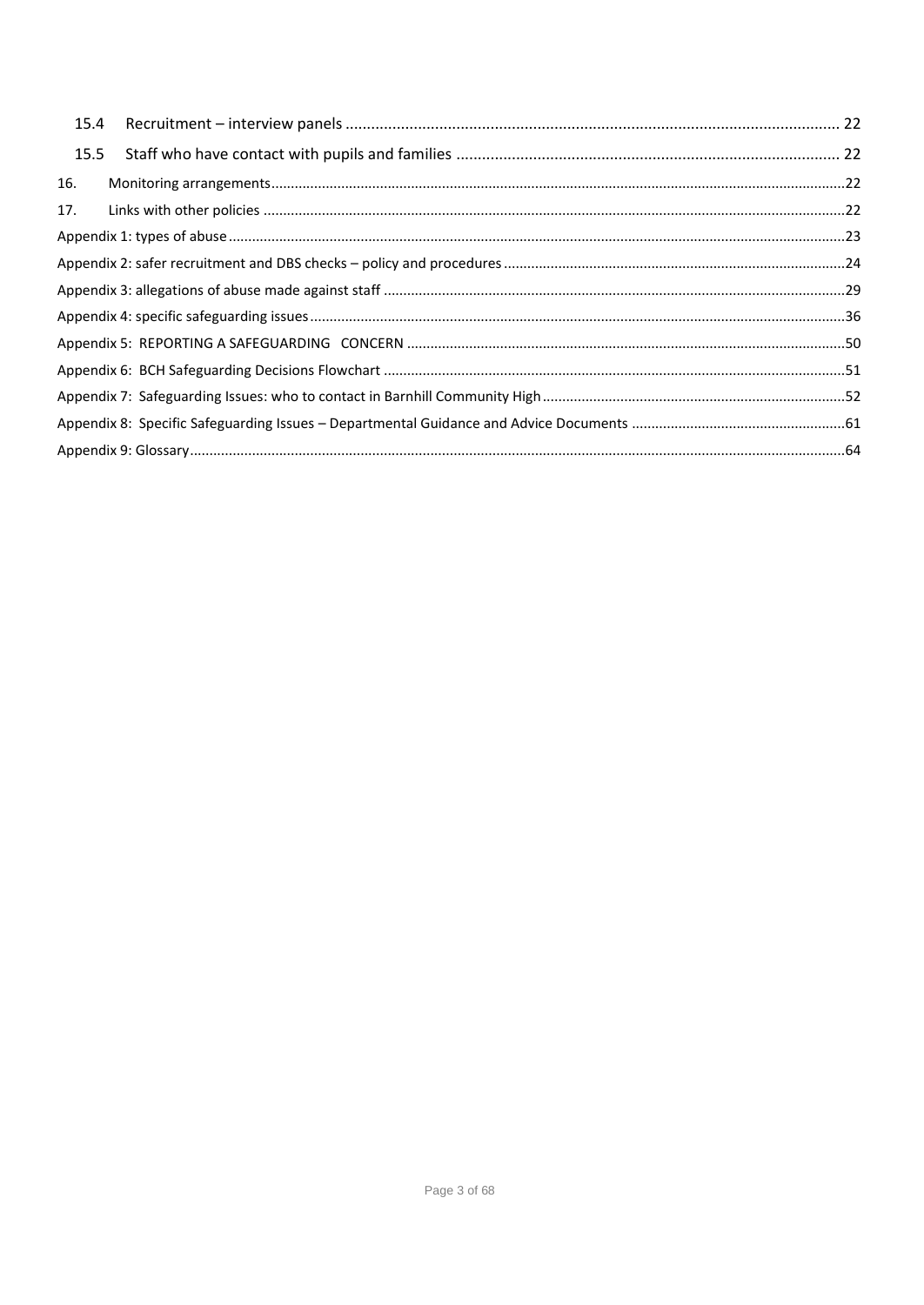## <span id="page-3-0"></span>**Important contacts**

| Role/organisation                            | <b>Name</b>         | <b>Contact details</b>                      |
|----------------------------------------------|---------------------|---------------------------------------------|
| Designated safeguarding lead<br>(DSL)        | Lucie Hernandez     | 020 88390628                                |
| Deputy DSL                                   | <b>Heidi Snaith</b> | 020 88390622                                |
| Local authority designated<br>officer (LADO) | Rob Warren          | rwratten@hillingdon.gov.uk<br>01895 250 975 |
| Chair of LGB                                 | Jackie Smith        | jsmith@mlp.org.uk                           |
| Channel helpline                             | Helpline            | 020 7340 7264                               |

## <span id="page-3-1"></span>**1. Aims**

The school aims to ensure that:

- Appropriate action is taken in a timely manner to safeguard and promote children's welfare
- All staff are aware of their statutory responsibilities with respect to safeguarding
- Staff are properly training in recognising and reporting safeguarding issues

## <span id="page-3-2"></span>**2. Legislation and statutory guidance**

This policy is based on the Department for Education's statutory guidance [Keeping Children Safe in Education \(2021\)](https://www.gov.uk/government/publications/keeping-children-safe-in-education--2) and [Working Together to Safeguard Children \(2018\),](https://www.gov.uk/government/publications/working-together-to-safeguard-children--2) and the [Governance Handbook.](https://www.gov.uk/government/publications/governance-handbook) We comply with this guidance and the arrangements agreed and published by our 3 local safeguarding partners.

This policy is also based on the following legislation:

- Part 3 of the schedule to the [Education \(Independent School Standards\) Regulations 2014,](http://www.legislation.gov.uk/uksi/2014/3283/schedule/part/3/made) which places a duty on academies and independent schools to safeguard and promote the welfare of pupils at the school
- [The Children Act 1989](http://www.legislation.gov.uk/ukpga/1989/41) (and [2004 amendment\)](http://www.legislation.gov.uk/ukpga/2004/31/contents), which provides a framework for the care and protection of children
- Section 5B(11) of the Female Genital Mutilation Act 2003, as inserted by section 74 of the [Serious Crime](http://www.legislation.gov.uk/ukpga/2015/9/part/5/crossheading/female-genital-mutilation)  [Act 2015,](http://www.legislation.gov.uk/ukpga/2015/9/part/5/crossheading/female-genital-mutilation) which places a statutory duty on teachers to report to the police where they discover that female genital mutilation (FGM) appears to have been carried out on a girl under 18
- [Statutory guidance on FGM,](https://www.gov.uk/government/publications/multi-agency-statutory-guidance-on-female-genital-mutilation) which sets out responsibilities with regards to safeguarding and supporting girls affected by FGM
- [The Rehabilitation of Offenders Act 1974,](http://www.legislation.gov.uk/ukpga/1974/53) which outlines when people with criminal convictions can work with children
- Schedule 4 of the [Safeguarding Vulnerable Groups Act 2006](http://www.legislation.gov.uk/ukpga/2006/47/schedule/4), which defines what 'regulated activity' is in relation to children
- [Statutory guidance on the Prevent duty](https://www.gov.uk/government/publications/prevent-duty-guidance), which explains schools' duties under the Counter-Terrorism and Security Act 2015 with respect to protecting people from the risk of radicalisation and extremism

This policy also complies with our funding agreement and articles of association.

#### **Hillingdon – MASH referrals now go through Stronger Families Hub**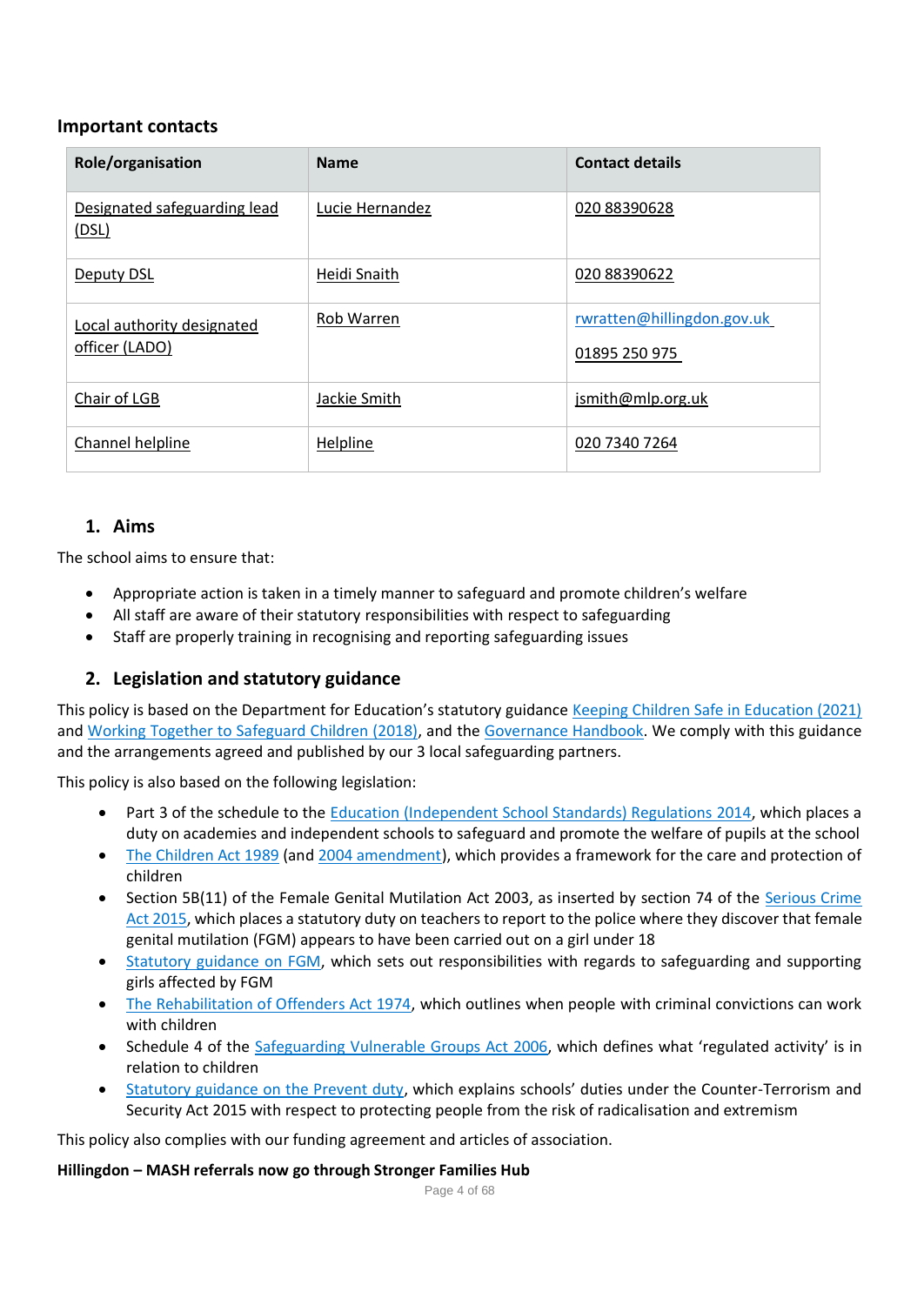#### **01895 556006**

**[strongerfamilieshub@hillingdon.gov.uk](mailto:strongerfamilieshub@hillingdon.gov.uk)**

<https://portal-ehm.hillingdon.gov.uk/web/portal/pages/home>

## <span id="page-4-0"></span>**3. Definitions**

#### **Safeguarding and promoting the welfare of children** means:

- Protecting children from maltreatment
- Preventing impairment of children's mental and physical health or development
- Ensuring that children grow up in circumstances consistent with the provision of safe and effective care
- Taking action to enable all children to have the best outcomes

**Child protection** is part of this definition and refers to activities undertaken to prevent children suffering, or being likely to suffer, significant harm.

**Abuse** is a form of maltreatment of a child, and may involve inflicting harm or failing to act to prevent harm. Appendix 1 explains the different types of abuse.

**Neglect** is a form of abuse and is the persistent failure to meet a child's basic physical and/or psychological needs, likely to result in the serious impairment of the child's health or development. Appendix 1 defines neglect in more detail.

**Sharing of nudes and semi-nudes** (also known as sexting or youth produced sexual imagery) is where children share nude or semi-nude images, videos or live streams.

**Children** includes everyone under the age of 18.

The following 3 **safeguarding partners** are identified in Keeping Children Safe in Education (and defined in the Children Act 2004, as amended by chapter 2 of the Children and Social Work Act 2017). They will make arrangements to work together to safeguard and promote the welfare of local children, including identifying and responding to their needs:

- The local authority (LA)
- A clinical commissioning group for an area within the LA
- The chief officer of police for a police area in the LA area

## <span id="page-4-1"></span>**4. Equality statement**

Some children have an increased risk of abuse, and additional barriers can exist for some children with respect to recognising or disclosing it. We are committed to anti-discriminatory practice and recognise children's diverse circumstances. We ensure that all children have the same protection, regardless of any barriers they may face.

We give special consideration to children who:

- Have special educational needs (SEN) or disabilities or health conditions (see section 10)
- Are young carers
- May experience discrimination due to their race, ethnicity, religion, gender identification or sexuality
- Have English as an additional language
- Are known to be living in difficult situations for example, temporary accommodation or where there are issues such as substance abuse or domestic violence
- Are at risk of FGM, sexual exploitation, forced marriage, or radicalisation
- Are asylum seekers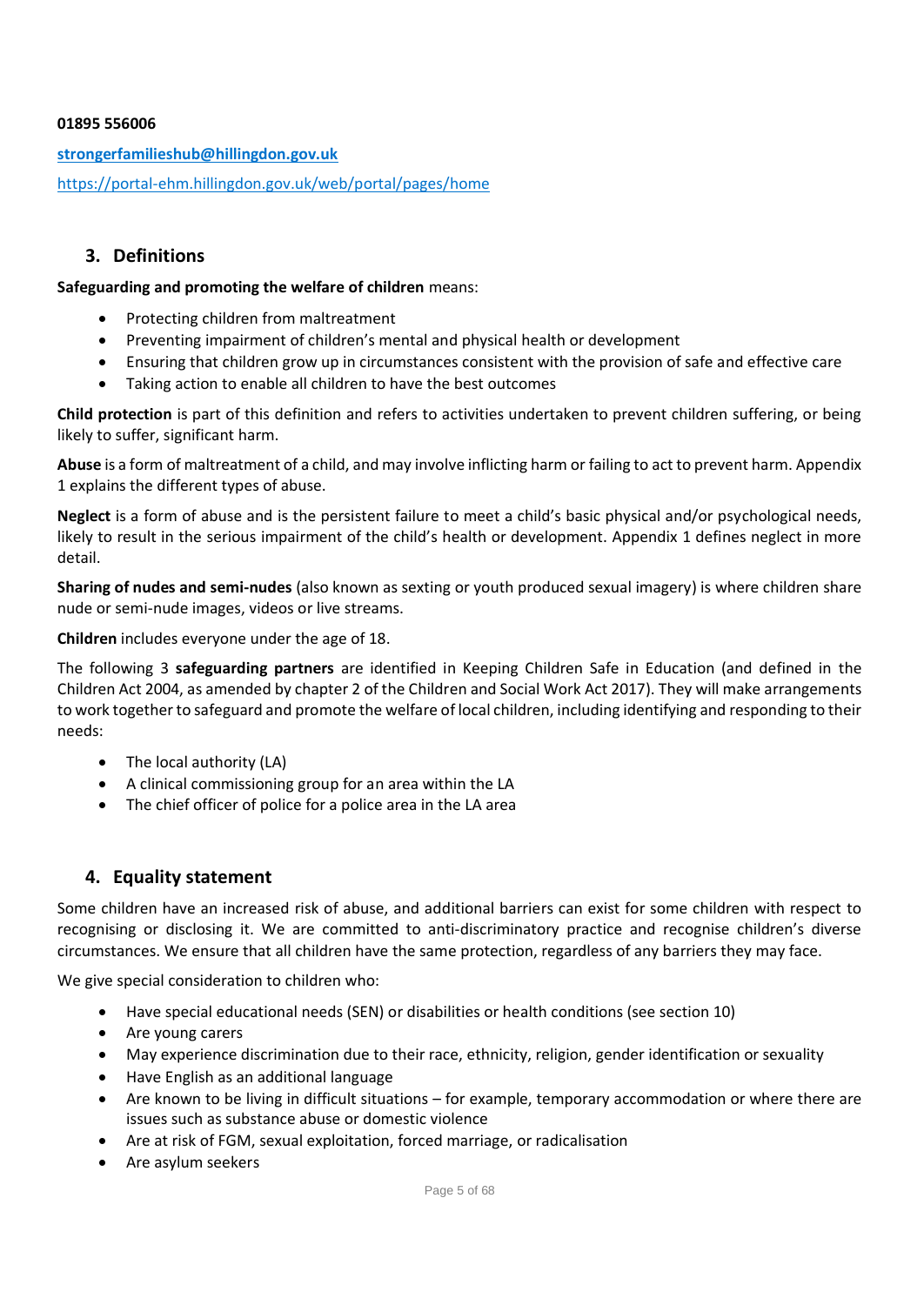- Are at risk due to either their own or a family member's mental health needs
- Are looked after or previously looked after (see section 12)
- Are missing from education
- Whose parent/carer has expressed an intention to remove them from school to be home educated

## <span id="page-5-0"></span>**5. Roles and responsibilities**

Safeguarding and child protection is **everyone's** responsibility. This policy applies to all staff, volunteers and governors in the school and is consistent with the procedures of the 3 safeguarding partners. Our policy and procedures also apply to extended school and off-site activities.

## <span id="page-5-1"></span>**5.1 All staff**

All staff will read and understand part 1 of the Department for Education's statutory safeguarding guidance, Keeping Children Safe in Education, at least annually. All staff will sign a declaration at the beginning of each academic year to say they have read the guidance.

All staff will be aware of:

- Our systems which support safeguarding, including this child protection and safeguarding policy, the student behaviour policy and staff code of conduct, the role and identity of the designated safeguarding lead (DSL) and deputies, the behaviour policy, and the safeguarding response to children who go missing from education
- The early help process (sometimes known as the common assessment framework) and their role in it, including identifying emerging problems, liaising with the DSL, and sharing information with other professionals to support early identification and assessment
- The process for making referrals to local authority children's social care and for statutory assessments that may follow a referral, including the role they might be expected to play
- What to do if they identify a safeguarding issue or a child tells them they are being abused or neglected, including specific issues such as FGM, and how to maintain an appropriate level of confidentiality while liaising with relevant professionals
- The signs of different types of abuse and neglect, as well as specific safeguarding issues, such as peer-onpeer abuse, child sexual exploitation (CSE), child criminal exploitation (CCE), indicators of being at risk from or involved with serious violent crime, FGM and radicalisation
- The importance of reassuring victims that they are being taken seriously and that they will be supported and kept safe

<span id="page-5-2"></span>Section 15 and appendix 4 of this policy outline in more detail how staff are supported to do this.

## **5.2 The designated safeguarding lead (DSL)**

The DSL is a member of the senior leadership team.

The DSL takes lead responsibility for child protection and wider safeguarding in the school.

During term time, the DSL will be available during school hours for staff to discuss any safeguarding concerns.

When the DSL is absent, the deputy will act as cover.

If the DSL and deputy are not available, all SLT will act as cover (for example, during out-of-hours/out-of-term activities).

The DSL will be given the time, funding, training, resources and support to:

- Provide advice and support to other staff on child welfare and child protection matters
- Take part in strategy discussions and inter-agency meetings and/or support other staff to do so
- Contribute to the assessment of children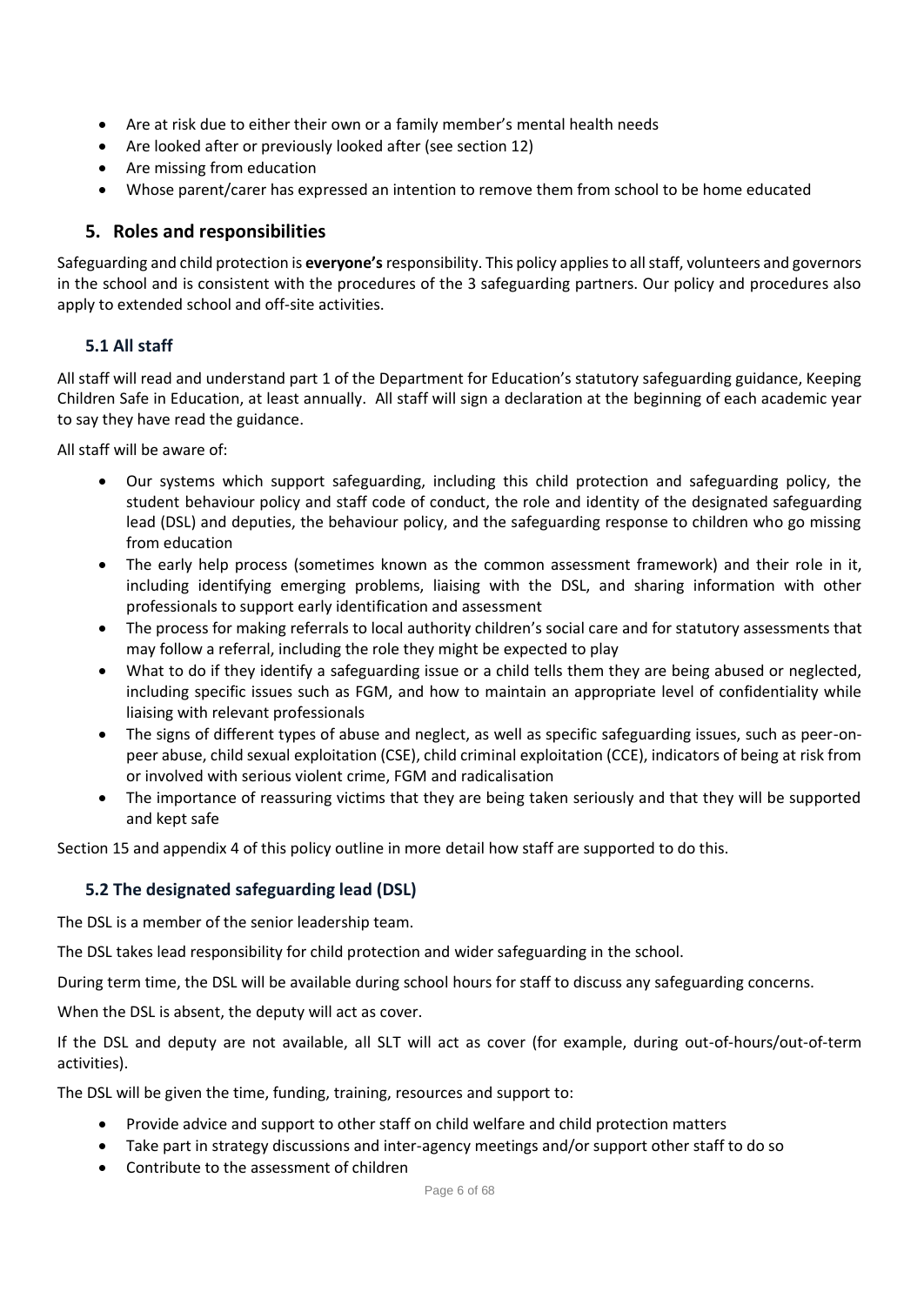• Refer suspected cases, as appropriate, to the relevant body (local authority children's social care, Channel programme, Disclosure and Barring Service, and/or police), and support staff who make such referrals directly

The DSL will also keep the headteacher informed of any issues, and liaise with local authority case managers and designated officers for child protection concerns as appropriate.

The full responsibilities of the DSL and deputy are set out in their job description.

#### **5.3 The Trust Board**

The Trust Board will:

- Facilitate a whole-school approach to safeguarding, ensuring that safeguarding and child protection are at the forefront and underpin all relevant aspects of process and policy development
- Evaluate and approve this policy at each review, ensuring it complies with the law, and hold the Heads of School to account for its implementation
- Appoint a senior board level (or equivalent) lead to monitor the effectiveness of this policy in conjunction with the Trust Board. This is always a different person from the DSL.
- Delegate to the Barnhill Local Governing Body responsibility for monitoring the local implementation of this policy.
- The Barnhill Safeguarding Link Governor is Jackie Knight.

The Trust Chair will appoint a trustee or governor to act as the 'case manager' in the event that an allegation of abuse is made against the Head of School, where appropriate (see appendix 3).

All trustees and safeguarding link governors will read Keeping Children Safe in Education in its entirety and sign a declaration at the beginning of each academic year confirming they have read the guidance.

Governors will read part 1 of Keeping Children Safe in Education and sign a declaration at the beginning of each academic year confirming they have read the guidance.

Section 15 of this policy has information on how trustees and governors are supported to fulfil their roles.

## <span id="page-6-0"></span>**5.4 The headteacher**

The headteacher is responsible for the implementation of this policy, including:

- Ensuring that staff (including temporary staff) and volunteers:
	- $\circ$  Are informed of our systems which support safeguarding, including this policy, as part of their induction
	- $\circ$  Understand and follow the procedures included in this policy, particularly those concerning referrals of cases of suspected abuse and neglect
- Communicating this policy to parents/carers when their child joins the school and via the school website
- Ensuring that the DSL has appropriate time, funding, training and resources, and that there is always adequate cover if the DSL is absent
- Ensuring that all staff undertake appropriate safeguarding and child protection training, and updating the content of the training regularly
- Acting as the 'case manager' in the event of an allegation of abuse made against another member of staff or volunteer, where appropriate (see appendix 3)

## <span id="page-6-1"></span>**6. Confidentiality**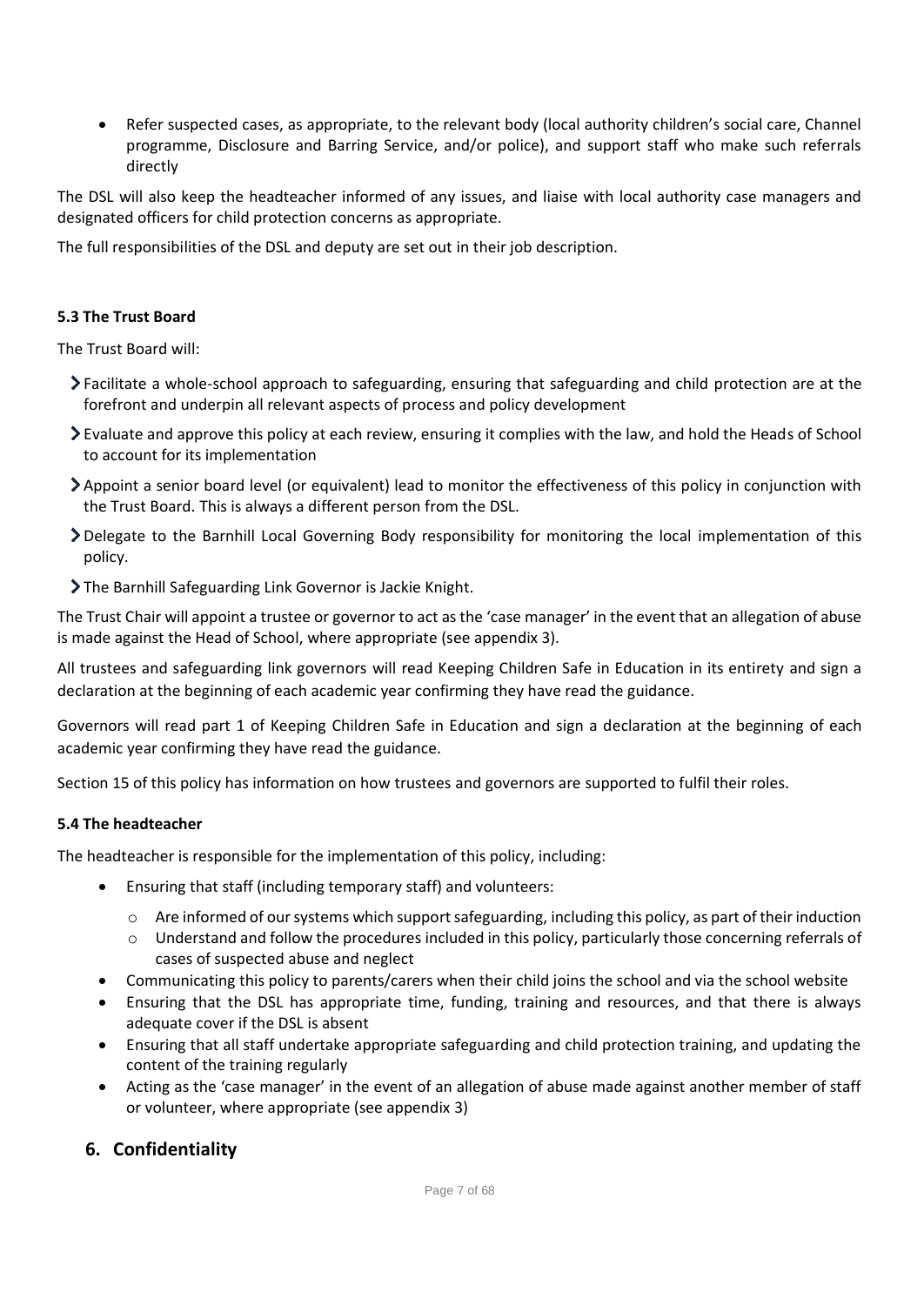Safeguarding children raises issues of confidentiality that must be clearly understood by all staff/volunteers in schools.

- All staff in schools, both teaching and non-teaching staff, have a responsibility to share relevant information about the protection of children with other professionals, particularly the investigative agencies (Children's Services: Safeguarding and Specialist Services and the Police).
- If a child confides in a member of staff/volunteer and requests that the information is kept secret it is important that the member of staff/volunteer tells the child in a manner appropriate to the child's age/stage of development that they cannot promise complete confidentiality – instead they must explain that they may need to pass information to other professionals to help keep the child or other children safe.
- Staff/volunteers who receive information about children and their families in the course of their work should share that information only within appropriate professional contexts.
- All information obtained by school/college staff about a pupil will be kept confidential and will only be shared with other professionals and agencies with the family's consent unless there are safeguarding concerns that need to be shared with CSSW and parents refuse consent or seeking consent would place the child at further risk.
- If the child is under 12, consent to share information about them must be obtained from their parents or carers. Young people aged 12 to 15 may give their own consent to information sharing if they have sufficient understanding of the issues. Young people aged 16 and 17 are able to give their own consent if they are thought to have the capacity to do so under the Mental Capacity Act; otherwise consent should be sought from parents.
- Where a child is at risk of suffering significant harm, Barnhill has a legal duty to share this information with CSSW and make appropriate referrals. Equally, where a child is subject to a child protection investigation, schools and colleges must share any information about the child requested by CSSW.
- Parental consent to making a child protection referral should be sought but if withheld, the referral must still be made and parents made aware of this. Before taking this step, schools should consider the proportionality of disclosure against non-disclosure; is the duty of confidentiality overridden by the need to safeguard the child?
- Parental consent to referral can be dispensed with if seeking consent is likely to cause further harm to the child, interfere with a criminal investigation or cause undue delay in taking action to protect the child. However, schools should discuss this with the Child and Family Contact team social worker on a "no names" basis to gain advice on whether this course of action should be taken.
- Only relevant information should be disclosed, and only to those professionals who need to know. Staff should consider the purpose of the disclosure, and remind recipients that the information is confidential and only to be used for the stated purpose.
- In the event that a child makes a disclosure of neglect or abuse, staff cannot guarantee them confidentiality, but must explain why they have to pass the information on, to whom and what will happen as a result. Parents should also be made aware of the school's duty to share information.
- Staff should discuss any concerns or difficulties around confidentiality or information sharing with the Designated Safeguarding Lead or seek advice from the Child and Family Contact team social worker.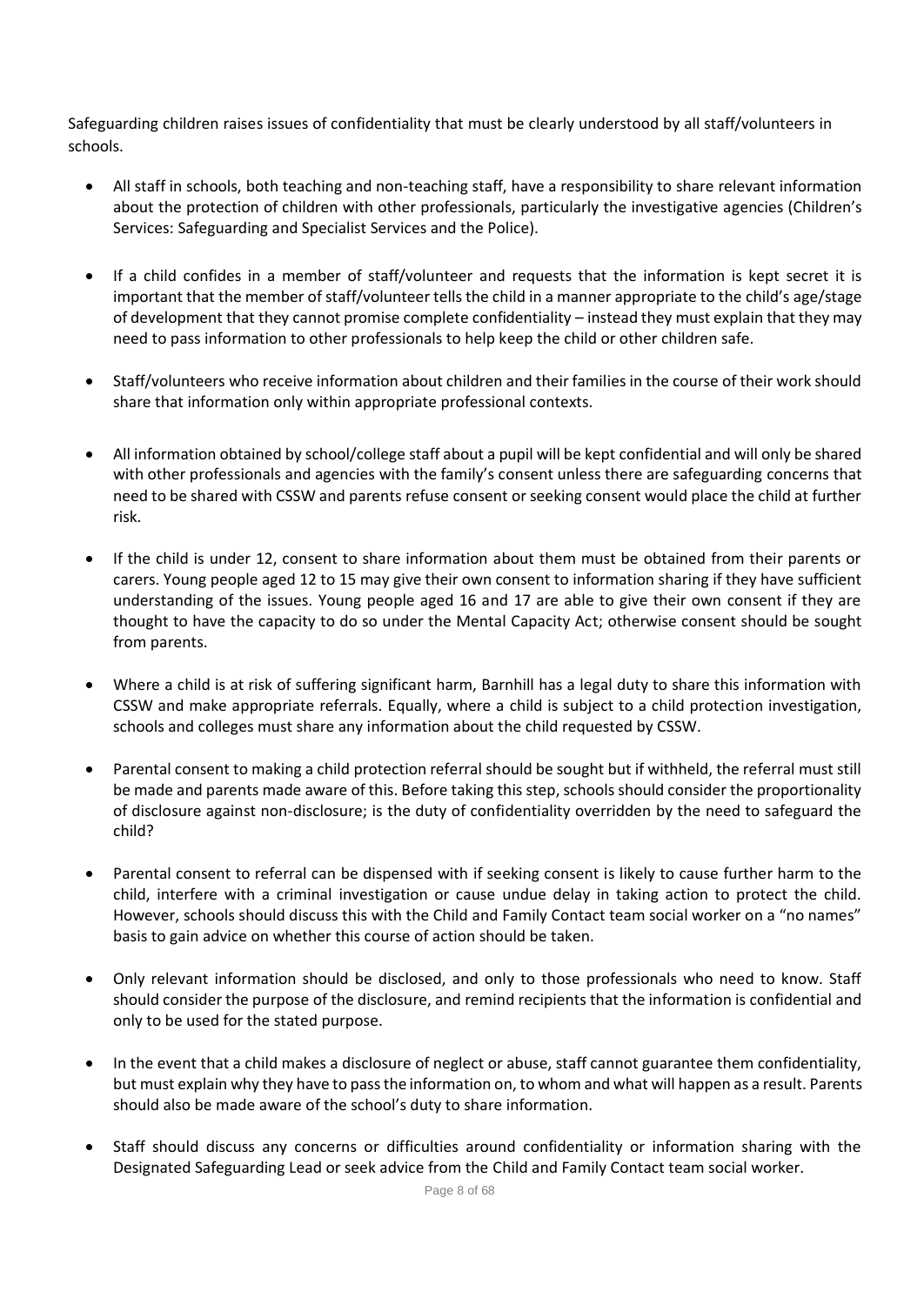# <span id="page-8-0"></span>**7. Recognising abuse and taking action**

Staff, volunteers, governors and trustees must follow the procedures set out below in the event of a safeguarding issue.

Please note – in this and subsequent sections, you should take any references to the DSL to mean "the DSL (or deputy DSL)".

## <span id="page-8-1"></span>**7.1 If a child is suffering or likely to suffer harm, or in immediate danger**

Make a referral to children's social care and/or the police **immediately** if you believe a child is suffering or likely to suffer from harm, or is in immediate danger. **Anyone can make a referral.**

Tell the DSL (see section 5.2) as soon as possible if you make a referral directly.

#### **Hillingdon – MASH referrals now go through Stronger Families Hub**

#### **01895 556006**

**[strongerfamilieshub@hillingdon.gov.uk](mailto:strongerfamilieshub@hillingdon.gov.uk)**

<https://portal-ehm.hillingdon.gov.uk/web/portal/pages/home>

<span id="page-8-2"></span><https://www.gov.uk/report-child-abuse-to-local-council>

#### **7.2 If a child makes a disclosure to you**

If a child discloses a safeguarding issue to you, you should:

- Listen to and believe them. Allow them time to talk freely and do not ask leading questions
- Stay calm and do not show that you are shocked or upset
- Tell the child they have done the right thing in telling you. Do not tell them they should have told you sooner
- Explain what will happen next and that you will have to pass this information on. Do not promise to keep it a secret
- Write up your conversation as soon as possible in the child's own words. Stick to the facts, and do not put your own judgement on it
- Sign and date the write-up and pass it on to the DSL. Alternatively, if appropriate, make a referral to children's social care and/or the police directly (see 7.1), and tell the DSL as soon as possible that you have done so. Aside from these people, do not disclose the information to anyone else unless told to do so by a relevant authority involved in the safeguarding process

## <span id="page-8-3"></span>**7.3 If you discover that FGM has taken place or a pupil is at risk of FGM**

Keeping Children Safe in Education explains that FGM comprises "all procedures involving partial or total removal of the external female genitalia, or other injury to the female genital organs".

FGM is illegal in the UK and a form of child abuse with long-lasting, harmful consequences. It is also known as 'female genital cutting', 'circumcision' or 'initiation'.

Possible indicators that a pupil has already been subjected to FGM, and factors that suggest a pupil may be at risk, are set out in appendix 4 of this policy.

**Any teacher** who either:

• Is informed by a girl under 18 that an act of FGM has been carried out on her; or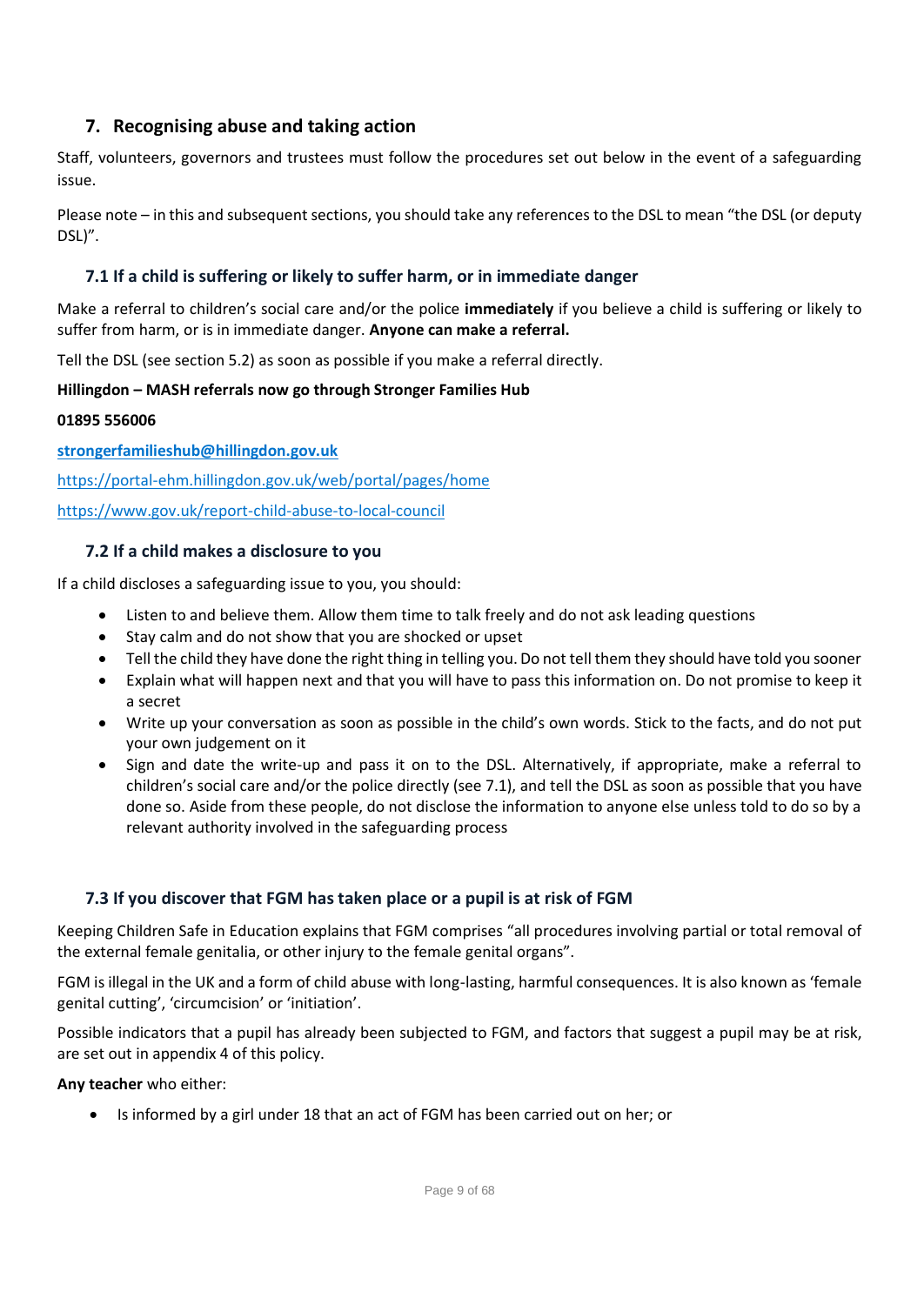• Observes physical signs which appear to show that an act of FGM has been carried out on a girl under 18 and they have no reason to believe that the act was necessary for the girl's physical or mental health or for purposes connected with labour or birth

Must immediately report this to the police, personally. This is a mandatory statutory duty, and teachers will face disciplinary sanctions for failing to meet it.

Unless they have been specifically told not to disclose, they should also discuss the case with the DSL and involve children's social care as appropriate.

**Any other member of staff** who discovers that an act of FGM appears to have been carried out on a **pupil under 18** must speak to the DSL and follow our local safeguarding procedures.

The duty for teachers mentioned above does not apply in cases where a pupil is *at risk* of FGM or FGM is suspected but is not known to have been carried out. Staff should not examine pupils.

**Any member of staff** who suspects a pupil is *at risk* of FGM or suspects that FGM has been carried out or discovers that a pupil **aged 18 or over** appears to have been a victim of FGM must speak to the DSL and follow our local safeguarding procedures.

In the case of FGM, whilst all staff should speak to the DSL (or deputy) with regard to any concerns about female genital mutilation (FGM), there is a specific legal duty on teachers. If a teacher, in the course of their work in the profession, discovers that an act of FGM appears to have been carried out on a girl under the age of 18, the teacher must report this to the police.

Barnhill will follow the statutory guidance on FGM in order to safeguard girls who are at risk of FGM: Multi-agency statutory guidance on female genital mutilation - Publications - GOV.UK

Where a pupil makes a disclosure of FGM, we will follow the mandatory reporting rules and make appropriate referrals to the Police as set out in the CSCP guidance available at: https://cscp.org.uk/wpcontent/uploads/2019/06/FGM-mandatoryreporting-guide.pdf

All concerns around FGM, including any disclosure made by a pupil, will be discussed with the designated safeguarding lead before any action is taken.

All girls or women who have undergone FGM will be offered counselling to address how things will be different for her afterwards. We aim to create an 'open environment' where students feel comfortable and safe to discuss the problems they are facing. An environment where FGM can be discussed openly, and support and counselling are provided routinely. Students need to know that they will be listened to and their concerns taken seriously.

## <span id="page-9-0"></span>**7.4 If you have concerns about a child (as opposed to believing a child is suffering or likely to suffer from harm, or is in immediate danger)**

Figure 1 below, before section 7.7, illustrates the procedure to follow if you have any concerns about a child's welfare.

Where possible, speak to the DSL first to agree a course of action.

If in exceptional circumstances the DSL is not available, this should not delay appropriate action being taken. Speak to a member of the senior leadership team and/or take advice from local authority children's social care. You can also seek advice at any time from the NSPCC helpline on 0808 800 5000. Share details of any actions you take with the DSL as soon as practically possible.

Make a referral to local authority children's social care directly, if appropriate (see 'Referral' below). Share any action taken with the DSL as soon as possible.

## **Early help**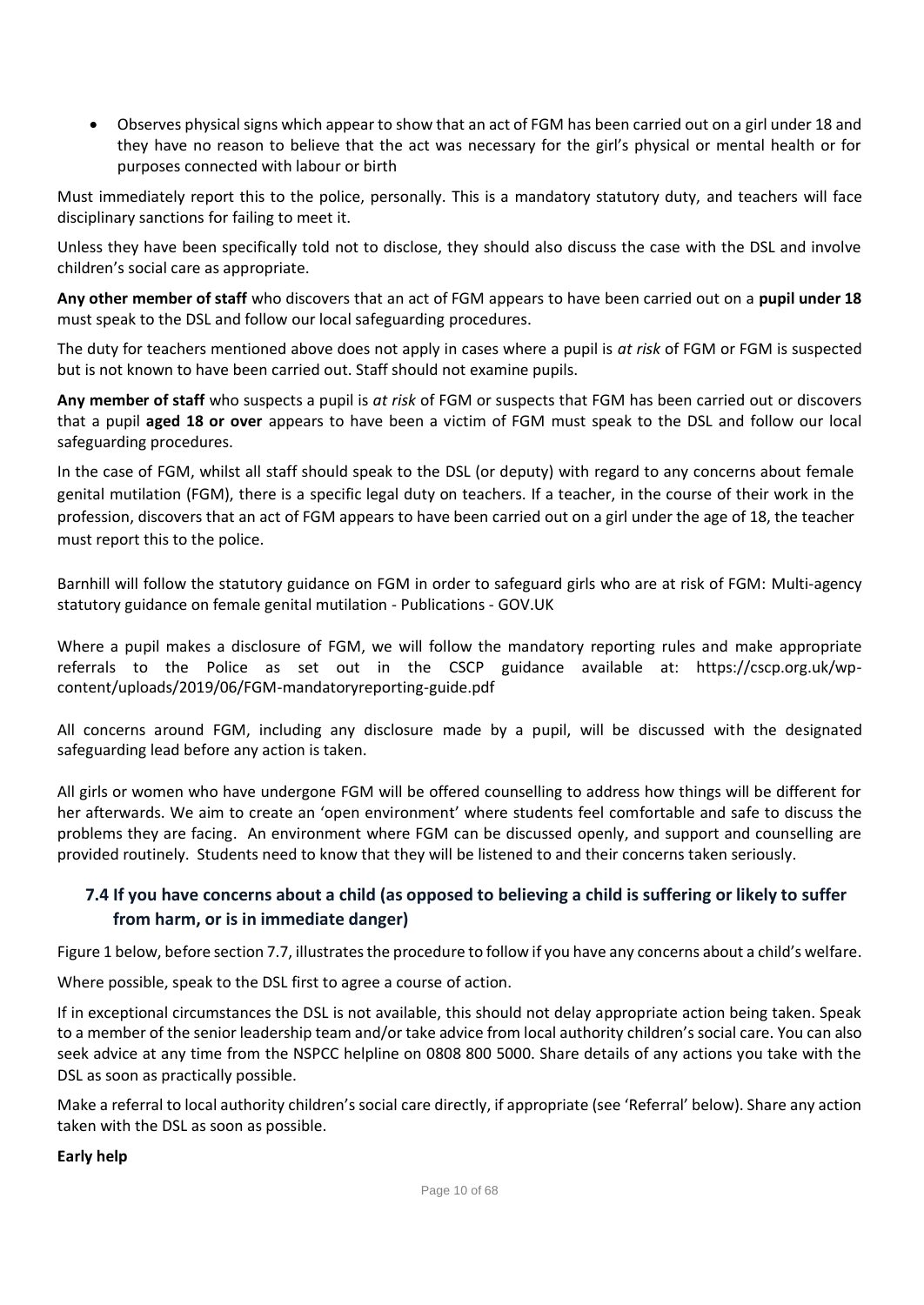If early help is appropriate, the DSL will generally lead on liaising with other agencies and setting up an inter-agency assessment as appropriate. Staff may be required to support other agencies and professionals in an early help assessment, in some cases acting as the lead practitioner.

The DSL will keep the case under constant review and the school will consider a referral to local authority children's social care if the situation does not seem to be improving. Timelines of interventions will be monitored and reviewed.

All staff at BCH are aware of their local early help process and understand their role in it.

At BCH we have a full time member of the Safeguarding team (Home School Support Worker) who is dedicated to helping families who are in need of early help interventions and who works closely with the Early Help Team at the LB Hillingdon to facilitate assessments and signpost both students and parents / careers to targeted intervention programmes.

BCH are fully aware that any child may benefit from early help, but all school and college staff should be particularly alert to the potential need for early help for a child who:

- is disabled and has specific additional needs;
- has special educational needs (whether or not they have a statutory education, health and care plan);
- is a young carer;
- is frequently missing/goes missing from care or home;
- is misusing drugs or alcohol;
- is in a family circumstance presenting challenges for the child, such as substance abuse, adult mental health problems or domestic abuse; and/or
- has returned home to their family from care.

Staff may be required to support other agencies and professionals in an early help assessment, in some cases acting as the lead professional (Home School Support Officer) e.g. Team around the Family (TAF) cases. All cases are kept under constant review and consideration given to a referral to children's social care for assessment for statutory services if the child's situation does not appear to be improving or is getting worse.

Detailed information on early help can be found in Chapter 1 of Working Together to Safeguard Children 2020.

## **Referral**

If it is appropriate to refer the case to local authority children's social care or the police, the DSL will make the referral or support you to do so.

If you make a referral directly (see section 7.1), you must tell the DSL as soon as possible.

The local authority will make a decision within 1 working day of a referral about what course of action to take and will let the person who made the referral know the outcome. The DSL or person who made the referral must follow up with the local authority if this information is not made available, and ensure outcomes are properly recorded.

If the child's situation does not seem to be improving after the referral, the DSL or person who made the referral must follow local escalation procedures to ensure their concerns have been addressed and that the child's situation improves.

## **Hillingdon – MASH referrals now go through Stronger Families Hub**

## **01895 556006**

**[strongerfamilieshub@hillingdon.gov.uk](mailto:strongerfamilieshub@hillingdon.gov.uk)**

<https://portal-ehm.hillingdon.gov.uk/web/portal/pages/home>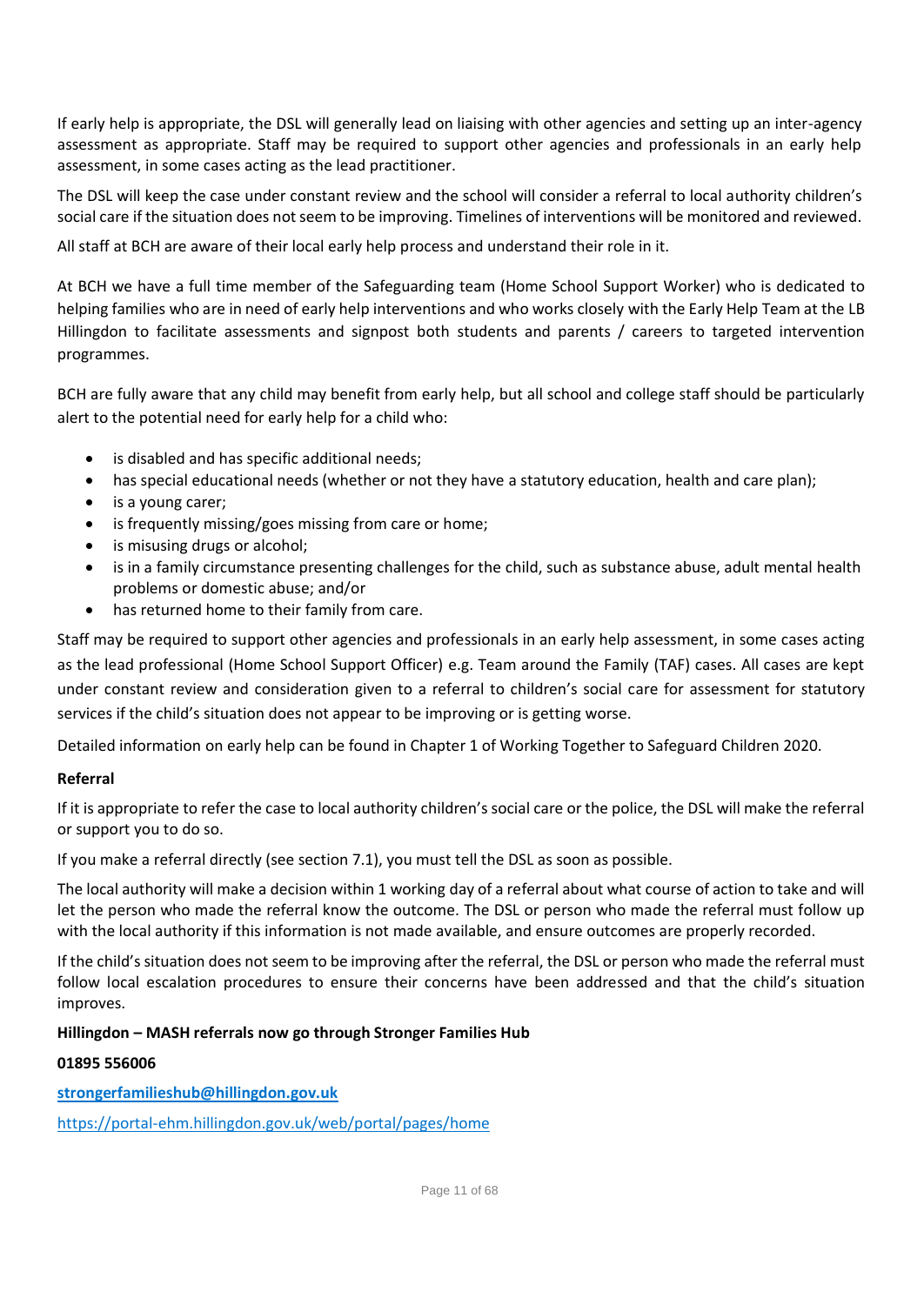## <span id="page-11-0"></span>**7.5 If you have concerns about extremism**

If a child is not suffering or likely to suffer from harm, or in immediate danger, where possible speak to the DSL first to agree a course of action.

If in exceptional circumstances the DSL is not available, this should not delay appropriate action being taken. Speak to a member of the senior leadership team and/or seek advice from local authority children's social care. Make a referral to local authority children's social care directly, if appropriate (see 'Referral' above). Inform the DSL or deputy as soon as practically possible after the referral.

Where there is a concern, the DSL will consider the level of risk and decide which agency to make a referral to. This could includ[e Channel](https://www.gov.uk/government/publications/channel-guidance), the government's programme for identifying and supporting individuals at risk of being drawn into terrorism, or the local authority children's social care team.

The Department for Education also has a dedicated telephone helpline, 020 7340 7264, which school staff and governors can call to raise concerns about extremism with respect to a pupil. You can also email [counter.extremism@education.gov.uk.](mailto:counter.extremism@education.gov.uk) Note that this is not for use in emergency situations.

In an emergency, call 999 or the confidential anti-terrorist hotline on 0800 789 321 if you:

- Think someone is in immediate danger
- Think someone may be planning to travel to join an extremist group
- See or hear something that may be terrorist-related

#### <span id="page-11-1"></span>**7.6 If you have a mental health concern**

Mental health problems can, in some cases, be an indicator that a child has suffered or is at risk of suffering abuse, neglect or exploitation.

Staff will be alert to behavioural signs that suggest a child may be experiencing a mental health problem or be at risk of developing one.

If you have a mental health concern about a child that is also a safeguarding concern, take immediate action by following the steps in section 7.4.

If you have a mental health concern that is **not** also a safeguarding concern, speak to the DSL to agree a course of action.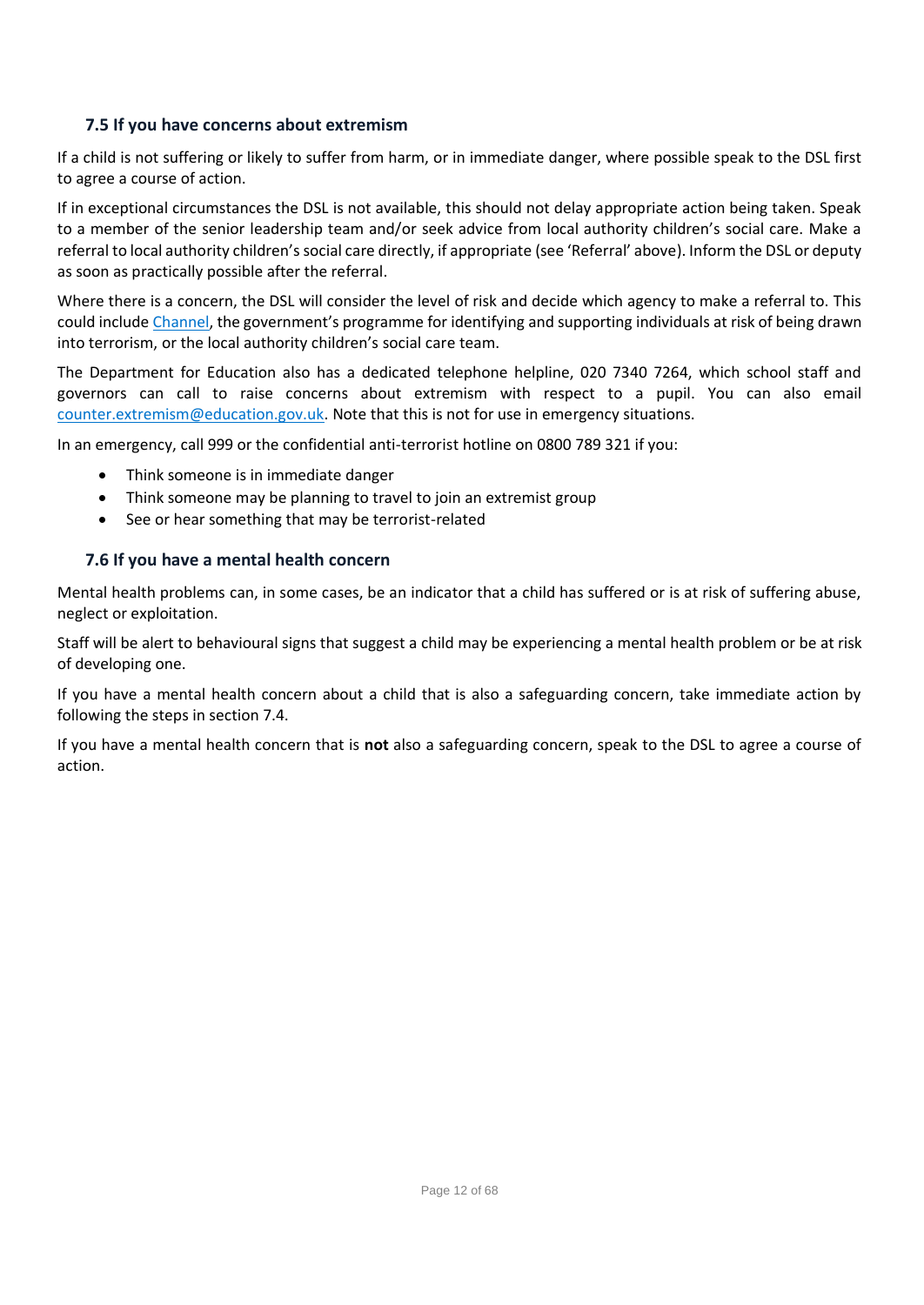## **Figure 1: procedure if you have concerns about a child's welfare (as opposed to believing a child is suffering or likely to suffer from harm, or in immediate danger)**

(Note – if the DSL is unavailable, this should not delay action. See section 7.4 for what to do.)

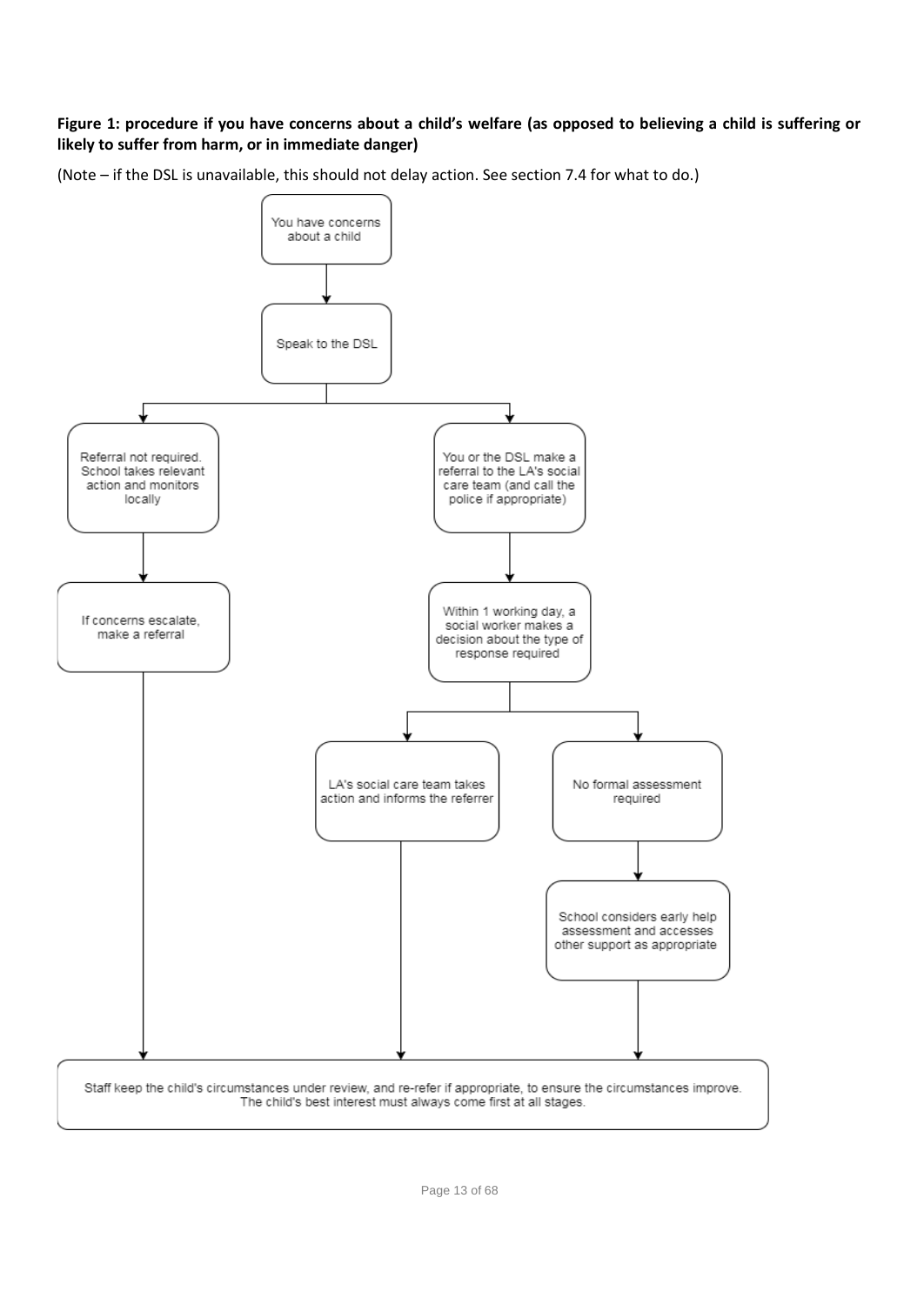## <span id="page-13-0"></span>**7.7 Concerns about a staff member, supply teacher, volunteer or contractor**

If you have concerns about a member of staff (including a supply teacher, volunteer or contractor), or an allegation is made about a member of staff (including a supply teacher, volunteer or contractor) posing a risk of harm to children, speak to the Head of School as soon as possible. If the concerns/allegations are about the Head of School, speak to the Executive Headteacher (Chief Executive Officer). If the concerns/allegations relate to the EHT/CEO, speak to the Trust Chair.

The Head of School/CEO/Trust Chair will then follow the procedures set out in appendix 3, if appropriate.

Where you believe there is a conflict of interest in reporting a concern or allegation about a member of staff (including a supply teacher, volunteer or contractor) to the headteacher, report it directly to the local authority designated officer (LADO).

## <span id="page-13-1"></span>**7.8 Allegations of abuse made against other pupils**

We recognise that children are capable of abusing their peers. Abuse will never be tolerated or passed off as "banter", "just having a laugh" or "part of growing up", as this can lead to a culture of unacceptable behaviours and an unsafe environment for pupils.

We also recognise the gendered nature of peer-on-peer abuse. However, all peer-on-peer abuse is unacceptable and will be taken seriously.

Most cases of pupils hurting other pupils will be dealt with under our school's behaviour policy, but this child protection and safeguarding policy will apply to any allegations that raise safeguarding concerns. This might include where the alleged behaviour:

- Is serious, and potentially a criminal offence
- Could put pupils in the school at risk
- Is violent
- Involves pupils being forced to use drugs or alcohol
- Involves sexual exploitation, sexual abuse or sexual harassment, such as indecent exposure, sexual assault, upskirting or sexually inappropriate pictures or videos (including the sharing of nudes and semi-nudes)

See appendix 4 for more information about peer-on-peer abuse.

## **Procedures for dealing with allegations of peer-on-peer abuse**

If a pupil makes an allegation of abuse against another pupil:

- You must record the allegation and tell the DSL, but do not investigate it
- The DSL will contact the local authority children's social care team and follow its advice, as well as the police if the allegation involves a potential criminal offence
- The DSL will put a risk assessment and support plan into place for all children involved (including the victim(s), the child(ren) against whom the allegation has been made and any others affected) with a named person they can talk to if needed
- The DSL will contact the children and adolescent mental health services (CAMHS), if appropriate

## **Creating a supportive environment in school and minimising the risk of peer-on-peer abuse**

We recognise the importance of taking proactive action to minimise the risk of peer-on-peer abuse, and of creating a supportive environment where victims feel confident in reporting incidents.

To achieve this, we will:

• Challenge any form of derogatory or sexualised language or inappropriate behaviour between peers, including requesting or sending sexual images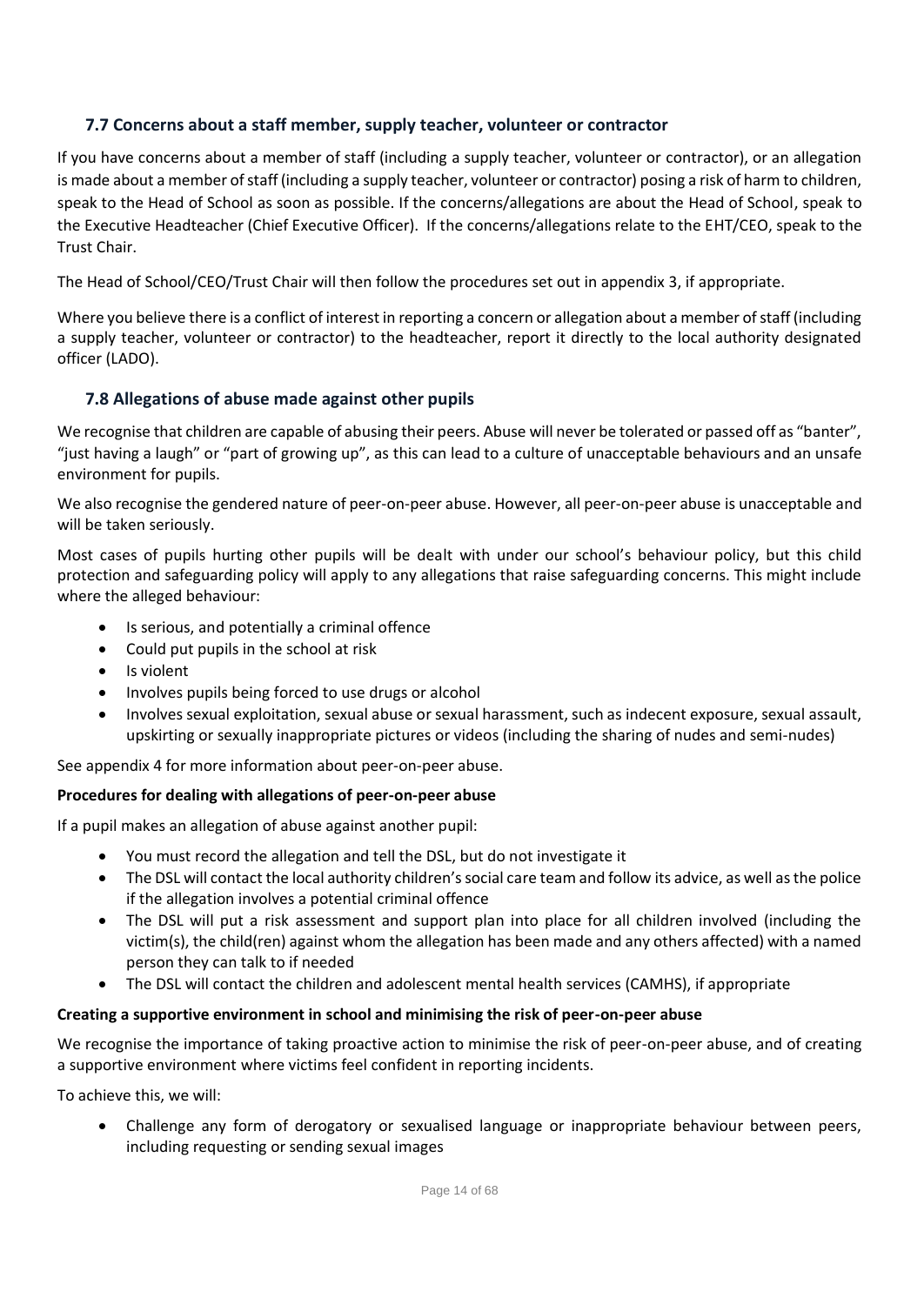- Be vigilant to issues that particularly affect different genders for example, sexualised or aggressive touching or grabbing towards female pupils, and initiation or hazing type violence with respect to boys
- Ensure our curriculum helps to educate pupils about appropriate behaviour and consent
- Ensure pupils are able to easily and confidently report abuse using our reporting systems (as described in section 7.10 below)
- Ensure staff reassure victims that they are being taken seriously
- Ensure staff are trained to understand:
	- $\circ$  How to recognise the indicators and signs of peer-on-peer abuse, and know how to identify it and respond to reports
	- o That even if there are no reports of peer-on-peer abuse in school, it does not mean it is not happening – staff should maintain an attitude of "it could happen here"
	- $\circ$  That if they have any concerns about a child's welfare, they should act on them immediately rather than wait to be told, and that victims may not always make a direct report. For example:
		- Children can show signs or act in ways they hope adults will notice and react to
		- A friend may make a report
		- A member of staff may overhear a conversation
		- A child's behaviour might indicate that something is wrong
	- $\circ$  That certain children may face additional barriers to telling someone because of their vulnerability, disability, gender, ethnicity and/or sexual orientation
	- $\circ$  That a pupil harming a peer could be a sign that the child is being abused themselves, and that this would fall under the scope of this policy
	- $\circ$  The important role they have to play in preventing peer-on-peer abuse and responding where they believe a child may be at risk from it
	- o That they should speak to the DSL if they have any concerns

## <span id="page-14-0"></span>**7.9 Sharing of nudes and semi-nudes ('sexting')**

## **Your responsibilities when responding to an incident**

If you are made aware of an incident involving the consensual or non-consensual sharing of nude or semi-nude images/videos (also known as 'sexting' or 'youth produced sexual imagery'), you must report it to the DSL immediately.

#### You must **not**:

- View, copy, print, share, store or save the imagery yourself, or ask a pupil to share or download it (if you have already viewed the imagery by accident, you must report this to the DSL)
- Delete the imagery or ask the pupil to delete it
- Ask the pupil(s) who are involved in the incident to disclose information regarding the imagery (this is the DSL's responsibility)
- Share information about the incident with other members of staff, the pupil(s) it involves or their, or other, parents and/or carers
- Say or do anything to blame or shame any young people involved

You should explain that you need to report the incident, and reassure the pupil(s) that they will receive support and help from the DSL.

## **Initial review meeting**

Following a report of an incident, the DSL will hold an initial review meeting with appropriate school staff – this may include the staff member who reported the incident and the safeguarding or leadership team that deals with safeguarding concerns. This meeting will consider the initial evidence and aim to determine: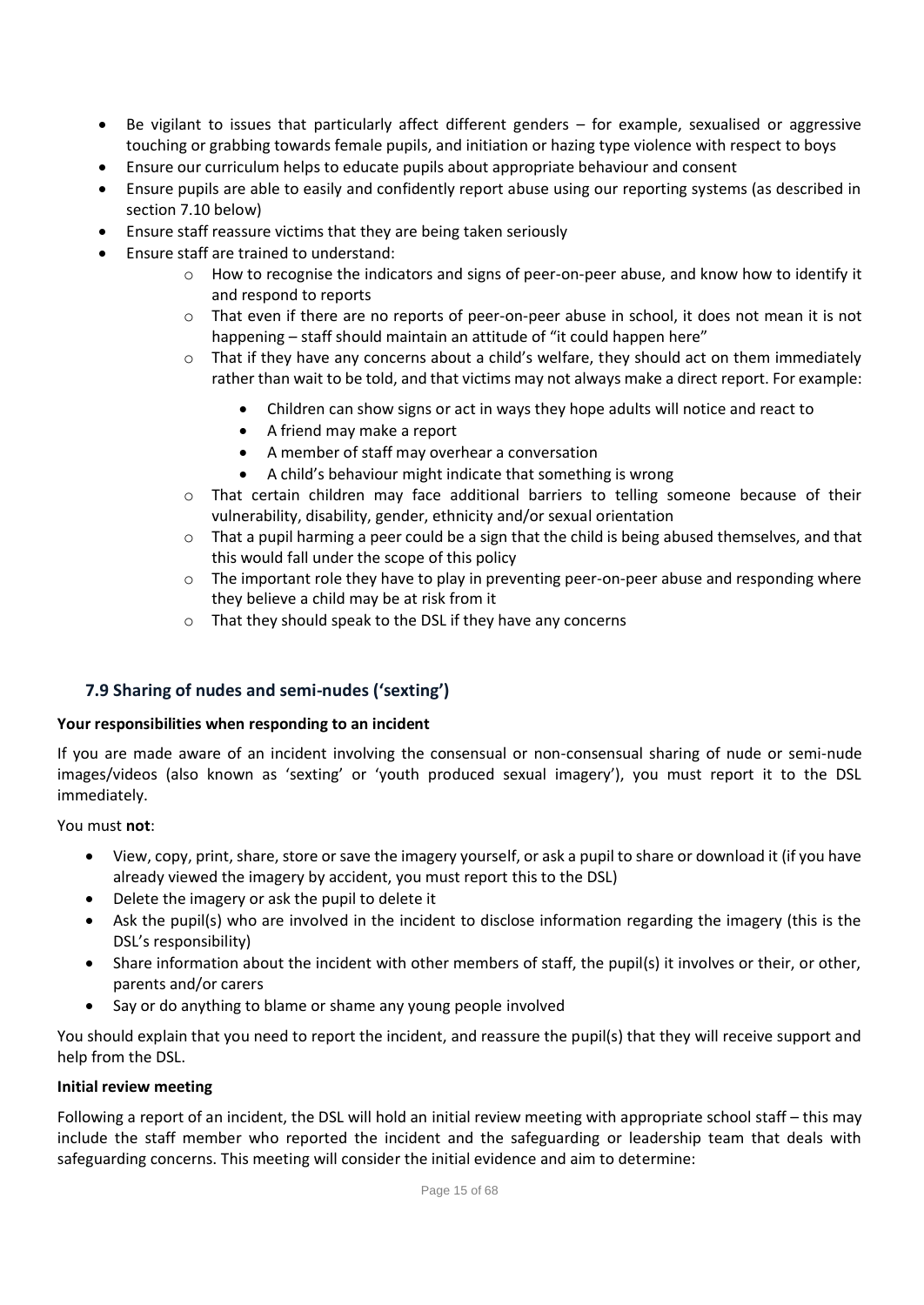- Whether there is an immediate risk to pupil(s)
- If a referral needs to be made to the police and/or children's social care
- If it is necessary to view the image(s) in order to safeguard the young person (in most cases, images or videos should not be viewed)
- What further information is required to decide on the best response
- Whether the image(s) has been shared widely and via what services and/or platforms (this may be unknown)
- Whether immediate action should be taken to delete or remove images or videos from devices or online services
- Any relevant facts about the pupils involved which would influence risk assessment
- If there is a need to contact another school, college, setting or individual
- Whether to contact parents or carers of the pupils involved (in most cases parents/carers should be involved)

The DSL will make an immediate referral to police and/or children's social care if:

- The incident involves an adult
- There is reason to believe that a young person has been coerced, blackmailed or groomed, or if there are concerns about their capacity to consent (for example owing to special educational needs)
- What the DSL knows about the images or videos suggests the content depicts sexual acts which are unusual for the young person's developmental stage, or are violent
- The imagery involves sexual acts and any pupil in the images or videos is under 13
- The DSL has reason to believe a pupil is at immediate risk of harm owing to the sharing of nudes and seminudes (for example, the young person is presenting as suicidal or self-harming)

If none of the above apply then the DSL, in consultation with the headteacher and other members of staff as appropriate, may decide to respond to the incident without involving the police or children's social care. The decision will be made and recorded in line with the procedures set out in this policy.

#### **Further review by the DSL**

If at the initial review stage a decision has been made not to refer to police and/or children's social care, the DSL will conduct a further review to establish the facts and assess the risks.

They will hold interviews with the pupils involved (if appropriate).

If at any point in the process there is a concern that a pupil has been harmed or is at risk of harm, a referral will be made to children's social care and/or the police immediately.

#### **Informing parents/carers**

The DSL will inform parents/carers at an early stage and keep them involved in the process, unless there is a good reason to believe that involving them would put the pupil at risk of harm.

#### **Referring to the police**

If it is necessary to refer an incident to the police, this will be done through a safer schools' officer, local neighbourhood police, dialing 101.

#### **Recording incidents**

All incidents of sharing of nudes and semi-nudes, and the decisions made in responding to them, will be recorded. The record-keeping arrangements set out in section 14 of this policy also apply to recording these incidents.

#### **Curriculum coverage**

Pupils are taught about the issues surrounding the sharing of nudes and semi-nudes as part of our relationships and sex education and computing programmes. Teaching covers the following in relation to the sharing of nudes and semi-nudes: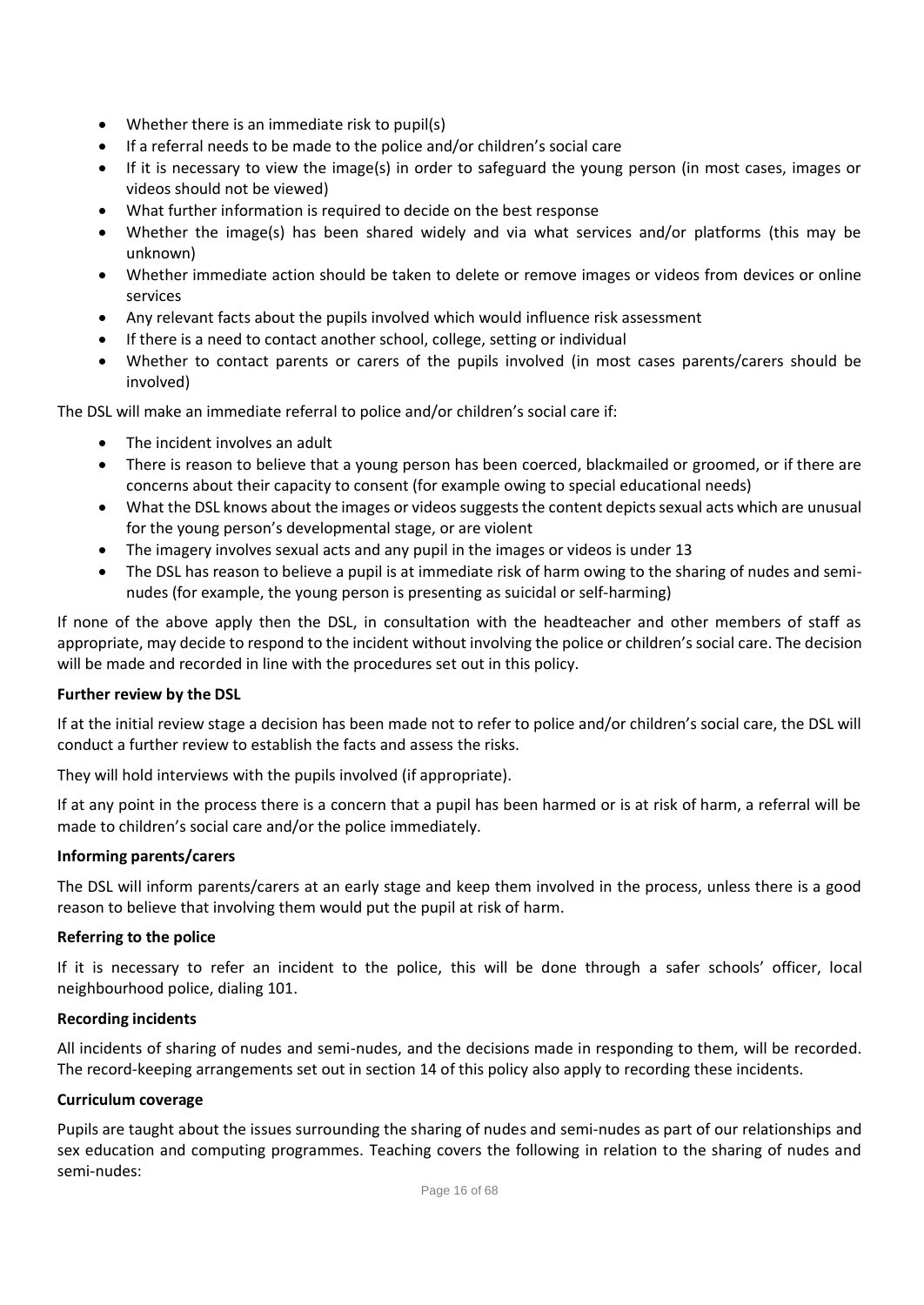- What it is
- How it is most likely to be encountered
- The consequences of requesting, forwarding or providing such images, including when it is and is not abusive and when it may be deemed as online sexual harassment
- Issues of legality
- The risk of damage to people's feelings and reputation

Pupils also learn the strategies and skills needed to manage:

- Specific requests or pressure to provide (or forward) such images
- The receipt of such images

This policy on the sharing of nudes and semi-nudes is also shared with pupils so they are aware of the processes the school will follow in the event of an incident.

## <span id="page-16-0"></span>**7.10 Reporting systems for our pupils**

Where there is a safeguarding concern, we will take the child's wishes and feelings into account when determining what action to take and what services to provide.

We recognise the importance of ensuring pupils feel safe and comfortable to come forward and report any concerns and/or allegations.

To achieve this, we will:

- Put systems in place for pupils to confidently report abuse
- Ensure our reporting systems are well promoted, easily understood and easily accessible for pupils
- Make it clear to pupils that their concerns will be taken seriously, and that they can safely express their views and give feedback

# <span id="page-16-1"></span>**8. Online safety and the use of mobile technology**

We recognise the importance of safeguarding children from potentially harmful and inappropriate online material, and we understand that technology is a significant component in many safeguarding and wellbeing issues.

To address this, our school aims to:

- Have robust processes in place to ensure the online safety of pupils, staff, volunteers and governors
- Protect and educate the whole school community in its safe and responsible use of technology, including mobile and smart technology (which we refer to as 'mobile phones')
- Set clear guidelines for the use of mobile phones for the whole school community
- Establish clear mechanisms to identify, intervene in and escalate any incidents or concerns, where appropriate

## **The 4 key categories of risk**

Our approach to online safety is based on addressing the following categories of risk:

- **Content** being exposed to illegal, inappropriate or harmful content, such as pornography, fake news, racism, misogyny, self-harm, suicide, anti-Semitism, radicalisation and extremism
- **Contact** being subjected to harmful online interaction with other users, such as peer-to-peer pressure, commercial advertising and adults posing as children or young adults with the intention to groom or exploit them for sexual, criminal, financial or other purposes
- **Conduct** personal online behaviour that increases the likelihood of, or causes, harm, such as making, sending and receiving explicit images (e.g. consensual and non-consensual sharing of nudes and semi-nudes and/or pornography), sharing other explicit images and online bullying; and
- **Commerce** risks such as online gambling, inappropriate advertising, phishing and/or financial scams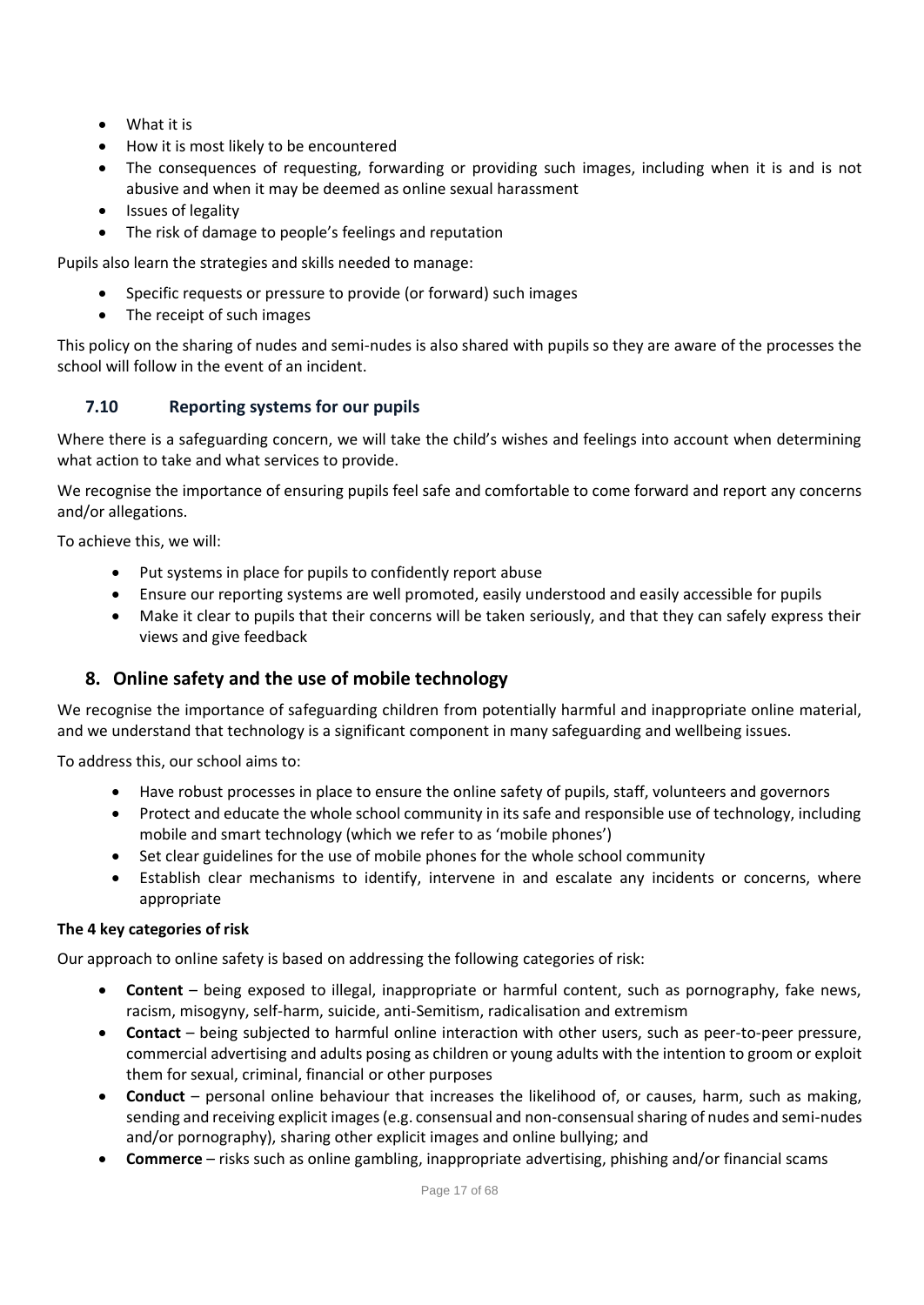#### **To meet our aims and address the risks above we will:**

- Educate pupils about online safety as part of our curriculum and through PSHCE and Assemblies. For example:
	- o The safe use of social media, the internet and technology
	- o Keeping personal information private
	- o How to recognise unacceptable behaviour online
	- o How to report any incidents of cyber-bullying, ensuring pupils are encouraged to do so, including where they are a witness rather than a victim
- Train staff, as part of their induction, on safe internet use and online safeguarding issues including cyberbullying and the risks of online radicalisation. All staff members will receive refresher training at least once each academic year
- Educate parents/carers about online safety via our website, communications sent directly to them and during parents' evenings. We will also share clear procedures with them so they know how to raise concerns about online safety
- Make sure staff are aware of any restrictions placed on them with regards to the use of their mobile phone and cameras, for example that:
	- Staff are allowed to bring their personal phones to school for their own use, but will limit such use to non-contact time when pupils are not present
	- o Staff will not take pictures or recordings of pupils on their personal phones or cameras
- Make all pupils, parents/carers, staff, volunteers and governors aware that they are expected to sign an agreement regarding the acceptable use of the internet in school, use of the school's ICT systems and use of their mobile and smart technology
- Explain the sanctions we will use if a pupil is in breach of our policies on the acceptable use of the internet and mobile phones
- Make sure all staff, pupils and parents/carers are aware that staff have the power to search pupils' phones, as set out in the [DfE's guidance on searching, screening and](https://www.gov.uk/government/publications/searching-screening-and-confiscation) confiscation
- Put in place robust filtering and monitoring systems to limit children's exposure to the 4 key categories of risk (described above) from the school's IT systems
- Carry out an annual review of our approach to online safety, supported by an annual risk assessment that considers and reflects the risks faced by our school community

This section summarises our approach to online safety and mobile phone use. For comprehensive details about our school's policy on online safety and the use of mobile phones, please refer to our online safety policy.

## <span id="page-17-0"></span>**9. Notifying parents or carers**

Where appropriate, we will discuss any concerns about a child with the child's parents or carers. The DSL will normally do this in the event of a suspicion or disclosure.

Other staff will only talk to parents or carers about any such concerns following consultation with the DSL.

If we believe that notifying the parents or carers would increase the risk to the child, we will discuss this with the local authority children's social care team before doing so.

In the case of allegations of abuse made against other children, we will normally notify the parents or carers of all the children involved.

## <span id="page-17-1"></span>**10.Pupils with special educational needs, disabilities or health issues**

Page 18 of 68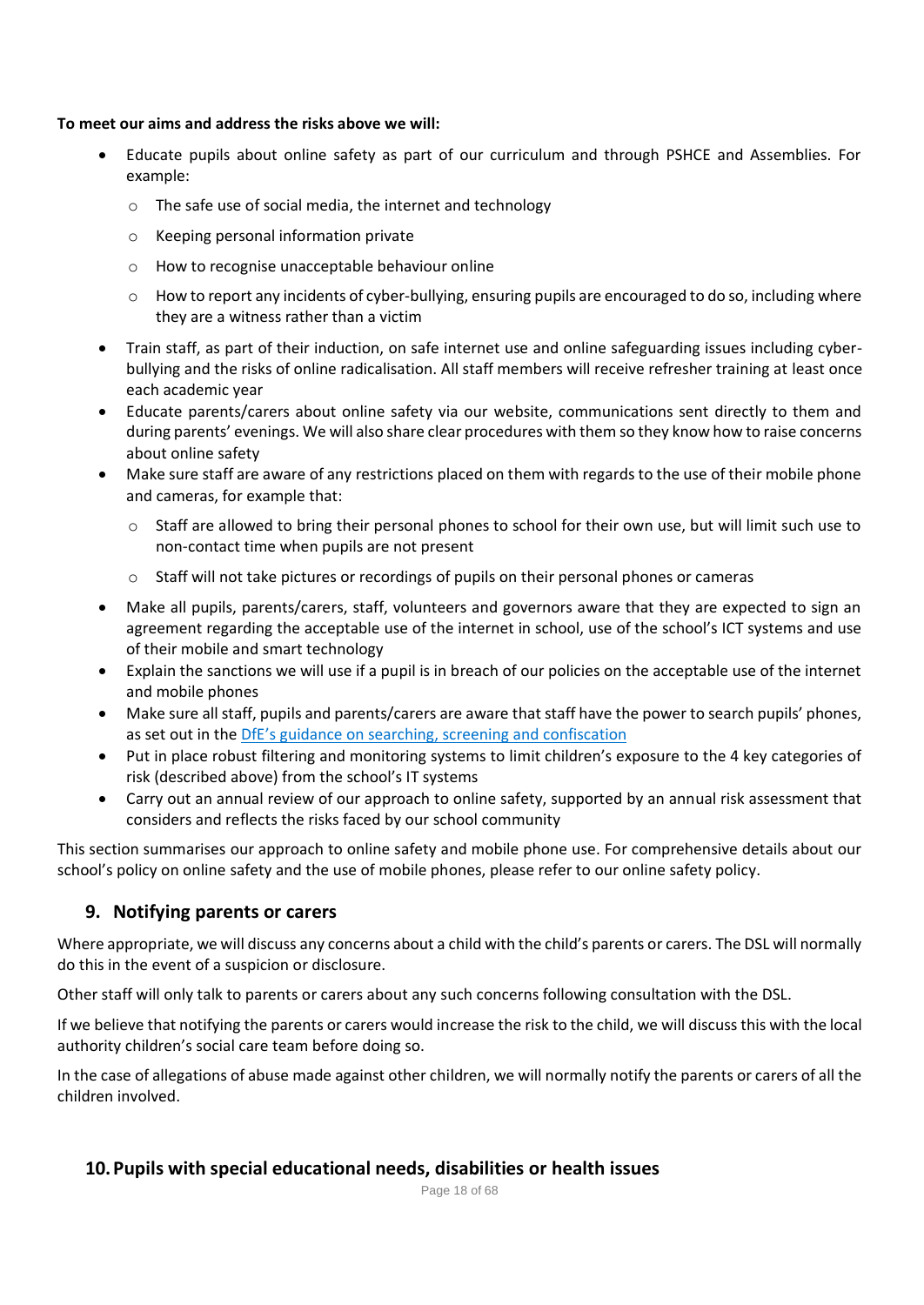We recognise that pupils with special educational needs (SEN) or disabilities or certain health conditions can face additional safeguarding challenges. Additional barriers can exist when recognising abuse and neglect in this group, including:

- Assumptions that indicators of possible abuse such as behaviour, mood and injury relate to the child's condition without further exploration
- Pupils being more prone to peer group isolation or bullying (including prejudice-based bullying) than other pupils
- The potential for pupils with SEN, disabilities or certain health conditions being disproportionally impacted by behaviours such as bullying, without outwardly showing any signs
- Communication barriers and difficulties in managing or reporting these challenges

We offer extra pastoral support for these pupils. See the Behaviour Policy or speak to a member of the Pastoral Team (Inclusion, Attendance, SLT).

# <span id="page-18-0"></span>**11.Pupils with a social worker**

Pupils may need a social worker due to safeguarding or welfare needs. We recognise that a child's experiences of adversity and trauma can leave them vulnerable to further harm as well as potentially creating barriers to attendance, learning, behaviour and mental health.

The DSL and all members of staff will work with and support social workers to help protect vulnerable children.

Where we are aware that a pupil has a social worker, the DSL will always consider this fact to ensure any decisions are made in the best interests of the pupil's safety, welfare and educational outcomes. For example, it will inform decisions about:

- Responding to unauthorised absence or missing education where there are known safeguarding risks
- The provision of pastoral and/or academic support

# <span id="page-18-1"></span>**12. Looked-after and previously looked-after children**

We will ensure that staff have the skills, knowledge and understanding to keep looked-after children and previously looked-after children safe. In particular, we will ensure that:

- Appropriate staff have relevant information about children's looked after legal status, contact arrangements with birth parents or those with parental responsibility, and care arrangements
- The DSL has details of children's social workers and relevant virtual school heads

We have appointed a designated teacher, Mrs Gill for KS3 and Ms Dixon for KS4, who is responsible for promoting the educational achievement of looked-after children and previously looked-after children in line with [statutory](https://www.gov.uk/government/publications/designated-teacher-for-looked-after-children)  [guidance.](https://www.gov.uk/government/publications/designated-teacher-for-looked-after-children)

The designated teacher is appropriately trained and has the relevant qualifications and experience to perform the role.

As part of their role, the designated teacher will:

- Work closely with the DSL to ensure that any safeguarding concerns regarding looked-after and previously looked-after children are quickly and effectively responded to
- Work with virtual school heads to promote the educational achievement of looked-after and previously looked-after children, including discussing how pupil premium plus funding can be best used to support looked-after children and meet the needs identified in their personal education plans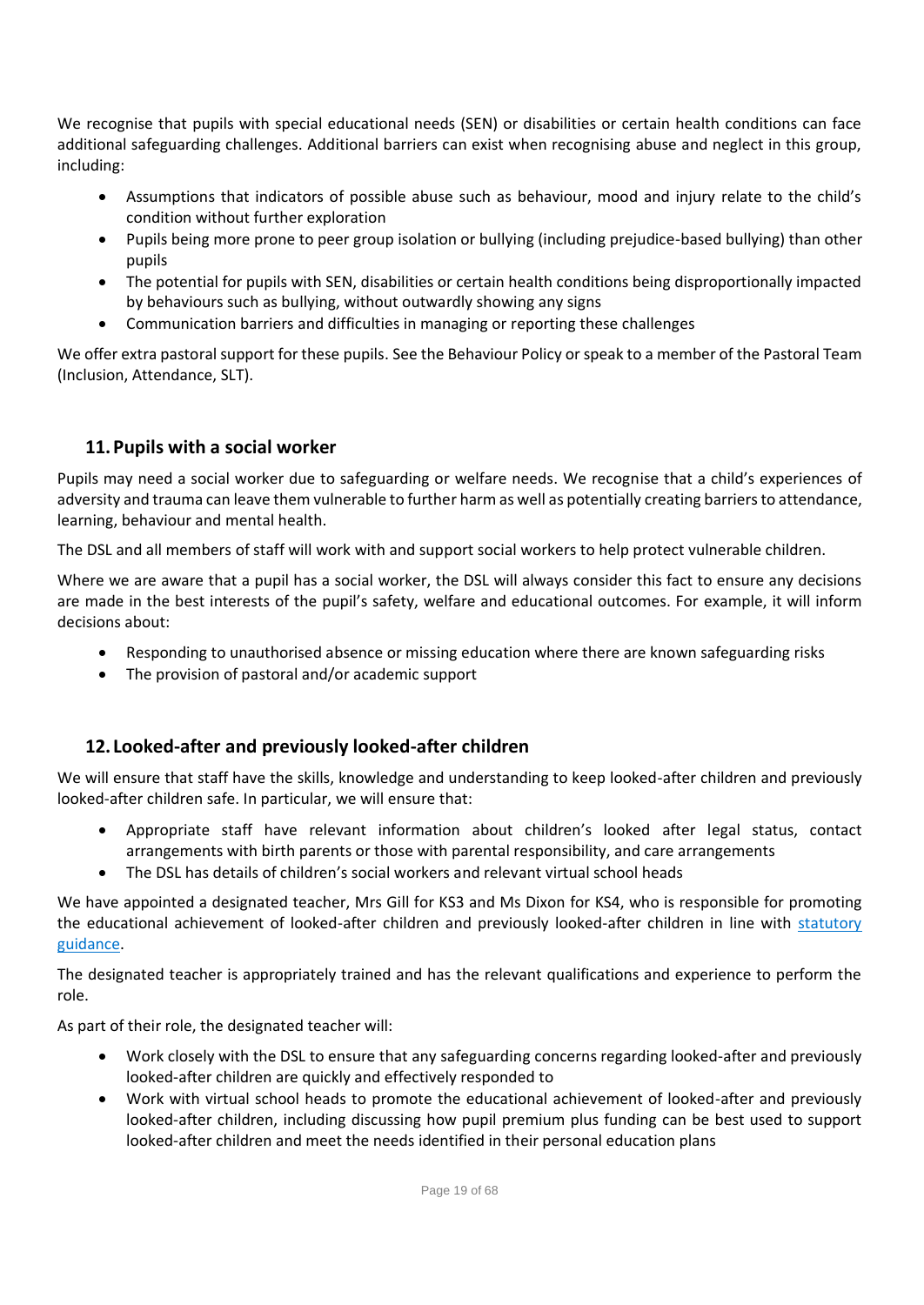# <span id="page-19-0"></span>**13.Complaints and concerns about school safeguarding policies**

## <span id="page-19-1"></span>**13.1 Complaints against staff**

Complaints against staff that are likely to require a child protection investigation will be handled in accordance with our procedures for dealing with allegations of abuse made against staff (see appendix 3).

## <span id="page-19-2"></span>**13.2 Other complaints**

The site management team have regular safeguarding training and access to MyConcern for reporting any safeguarding concerns or incidents.

Barnhill also have their own Safeguarding policy and guidance that they adhere to. This includes all contractors and services e.g. cater link, maintenance.

## <span id="page-19-3"></span>**13.3 Whistle-blowing**

All staff have an obligation to raise any concerns they have with the safeguarding procedures and practise. The issues may cover but are not exhausted to:

- Malpractice or wrongdoing are covered by the procedures
- Options available for reporting a concern, are through the Head teacher, Governing Body, Ofsted or by whistleblowing to the local borough
- The school will respond to such concerns as a matter of urgency
- Protection is available to staff who report another member of staff

For further information regarding our whistle-blowing procedures please see the Whistle-blowing policy on the Middlesex Learning Partnership website.

## <span id="page-19-4"></span>**14.Record-keeping**

We will hold records in line with our records retention schedule.

All safeguarding concerns, discussions, decisions made and the reasons for those decisions, must be recorded in writing. If you are in any doubt about whether to record something, discuss it with the DSL.

Records will include:

- A clear and comprehensive summary of the concern
- Details of how the concern was followed up and resolved
- A note of any action taken, decisions reached and the outcome

Concerns and referrals will be kept in a separate child protection file for each child.

Any non-confidential records will be readily accessible and available. Confidential information and records will be held securely and only available to those who have a right or professional need to see them.

Safeguarding records relating to individual children will be retained for a reasonable period of time after they have left the school.

Safeguarding records which contain information about allegations of sexual abuse will be retained for the Independent Inquiry into Child Sexual Abuse (IICSA), for the term of the inquiry.

If a child for whom the school has, or has had, safeguarding concerns moves to another school, the DSL will ensure that their child protection file is forwarded promptly and securely, and separately from the main pupil file. In addition, if the concerns are significant or complex, and/or social services are involved, the DSL will speak to the DSL of the receiving school and provide information to enable them to have time to make any necessary preparations to ensure the safety of the child.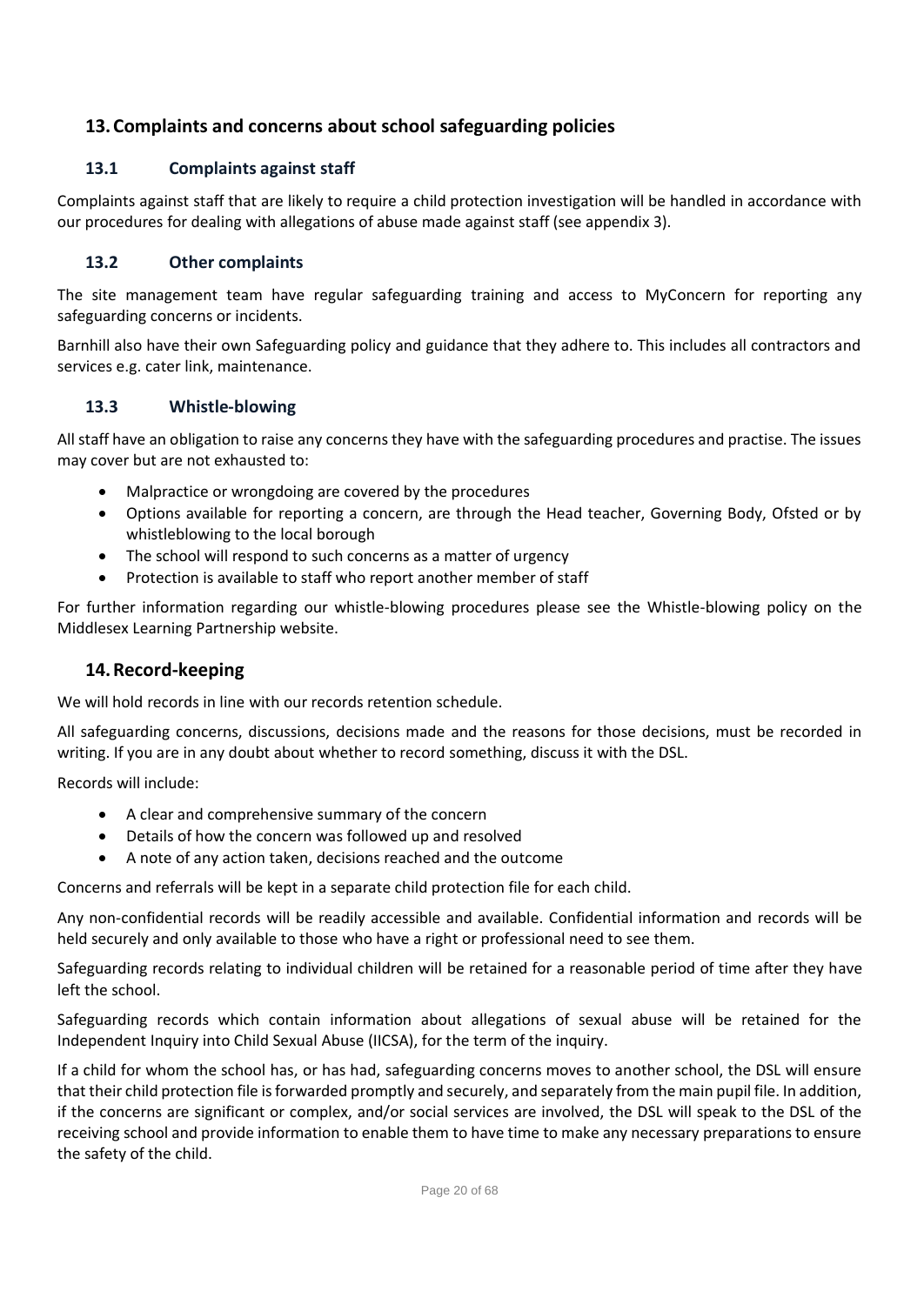- All records are electronic. Paper copies are only stored if there is historical information from previous school that has not been uploaded to my concern due to a time lapse and the student having moved on some years ago
- MyConcern is used to store data
- Paper copies are stored in a locked cupboard in a locked room. Only 3 members of staff have access to the room
- Records are kept until the student turns 25 years old.
- Information is actively passed on to another school when a student moves school within school age.

In addition:

- Appendix 2 sets out our policy on record-keeping specifically with respect to recruitment and preappointment checks
- Appendix 3 sets out our policy on record-keeping with respect to allegations of abuse made against staff

## <span id="page-20-0"></span>**15.Training**

## 15.1 All staff

All staff members will undertake safeguarding and child protection training at induction, including on whistle-blowing procedures and online safety, to ensure they understand the school's safeguarding systems and their responsibilities, and can identify signs of possible abuse or neglect.

This training will be regularly updated and will:

- Be integrated, aligned and considered as part of the whole-school safeguarding approach and wider staff training, and curriculum planning
- Be in line with advice from the 3 safeguarding partners
- Have regard to the Teachers' Standards to support the expectation that all teachers:
	- o Manage behaviour effectively to ensure a good and safe environment
	- o Have a clear understanding of the needs of all pupils

All staff will have training on the government's anti-radicalisation strategy, Prevent, to enable them to identify children at risk of being drawn into terrorism and to challenge extremist ideas.

Staff will also receive regular safeguarding and child protection updates, including on online safety, as required but at least annually (for example, through emails, e-bulletins and staff meetings).

Contractors who are provided through a private finance initiative (PFI) or similar contract will also receive safeguarding training.

<span id="page-20-1"></span>Volunteers will receive appropriate training, if applicable.

## **15.2 The DSL and deputy**

## **The DSL and deputy will undertake child protection and safeguarding training at least every 2 years.**

In addition, they will update their knowledge and skills at regular intervals and at least annually (for example, through e-bulletins, meeting other DSLs, or taking time to read and digest safeguarding developments).

They will also undertake Prevent awareness training.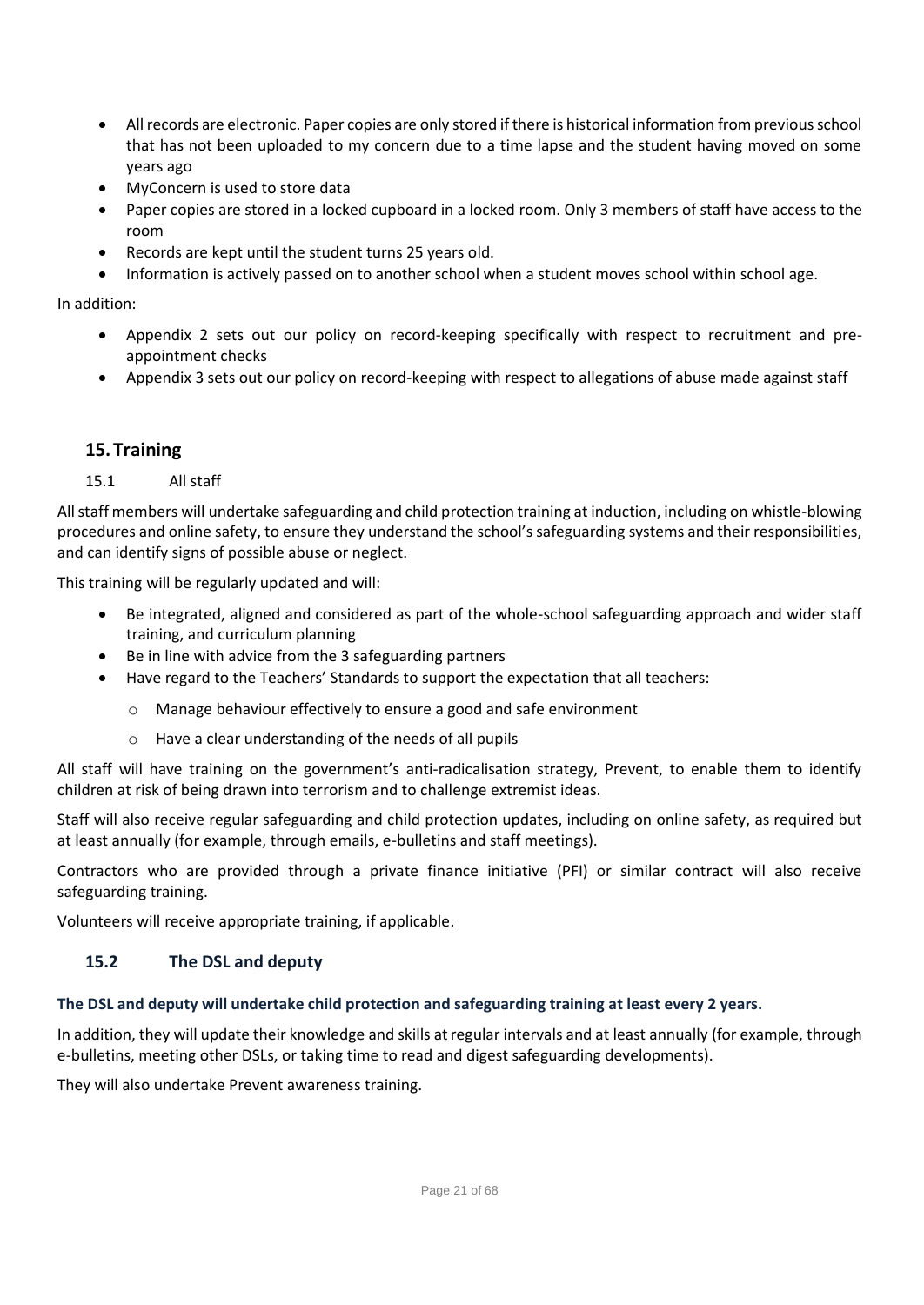#### **15.3 Trustees and governors**

All trustees and governors receive training about safeguarding, to make sure they have the knowledge and information needed to perform their functions and understand their responsibilities.

In the event that an allegation of abuse is made against the Head of School, the trustee or governor appointed by the Trust Chair to act as 'case manager' will have  $\psi$  received training in managing allegations for this purpose.

## <span id="page-21-0"></span>**15.3 Recruitment – interview panels**

At least one person conducting any interview for any post at the school will have undertaken safer recruitment training. This will cover, as a minimum, the contents of Keeping Children Safe in Education, and will be in line with local safeguarding procedures.

<span id="page-21-1"></span>See appendix 2 of this policy for more information about our safer recruitment procedures.

## **15.4 Staff who have contact with pupils and families**

All staff who have contact with children and families will have supervisions which will provide them with support, coaching and training, promote the interests of children and allow for confidential discussions of sensitive issues.

## <span id="page-21-2"></span>**16.Monitoring arrangements**

This policy will be reviewed **annually** by the Headteacher. At every review, it will be approved by the Trust Board.

## <span id="page-21-3"></span>**17. Links with other policies**

This policy links to the following policies and procedures:

- Behaviour
- Staff code of conduct
- Complaints
- Health and safety
- Attendance
- Online safety
- Mobile phone use
- Equality
- Relationships and sex education
- First aid
- Curriculum
- Designated teacher for looked-after and previously looked-after children
- Privacy notices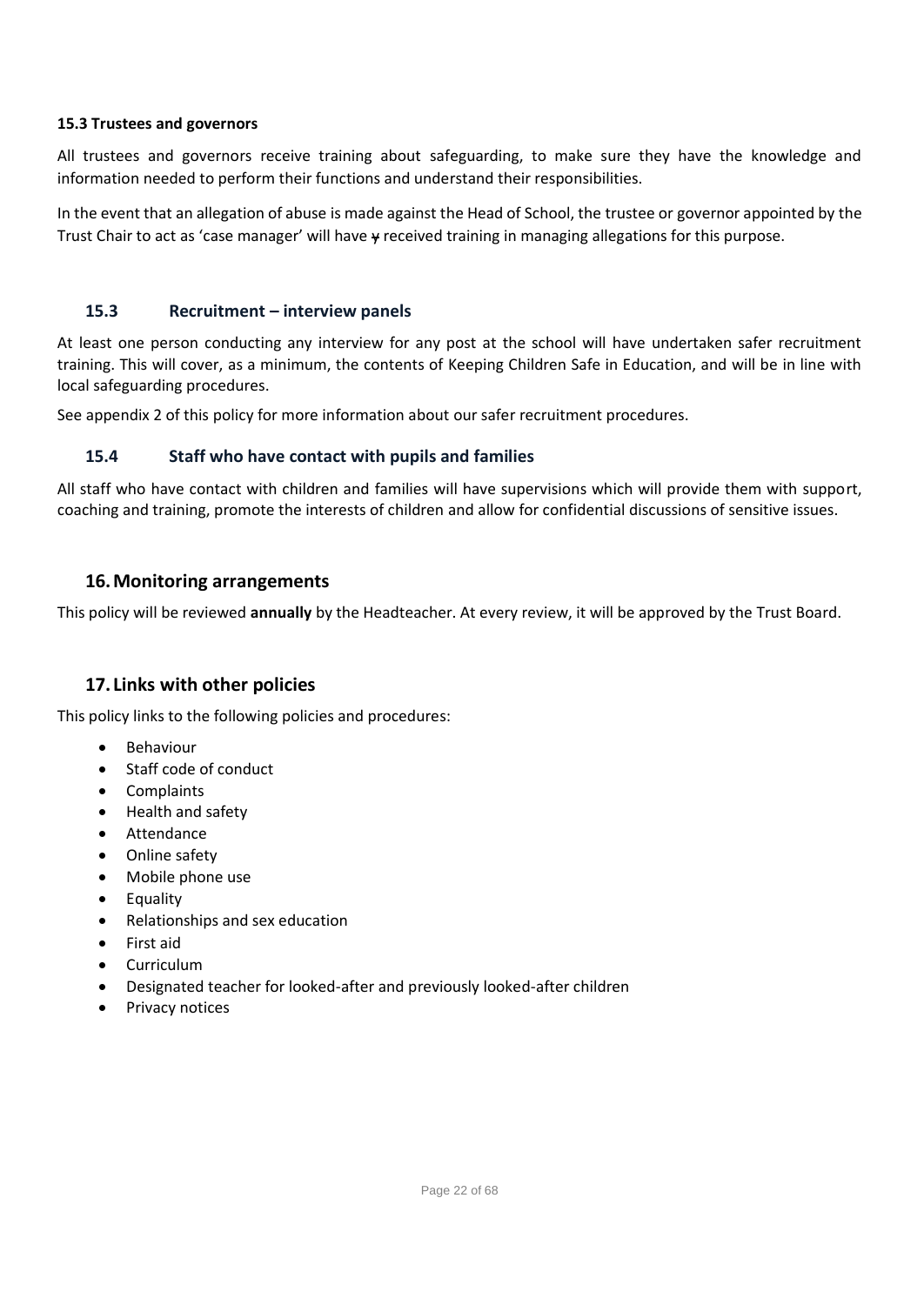**These appendices are based on the Department for Education's statutory guidance, Keeping Children Safe in Education.**

# <span id="page-22-0"></span>**Appendix 1: types of abuse**

**Abuse**, including neglect, and safeguarding issues are rarely standalone events that can be covered by one definition or label. In most cases, multiple issues will overlap.

**Physical abuse** may involve hitting, shaking, throwing, poisoning, burning or scalding, drowning, suffocating or otherwise causing physical harm to a child. Physical harm may also be caused when a parent or carer fabricates the symptoms of, or deliberately induces, illness in a child.

**Emotional abuse** is the persistent emotional maltreatment of a child such as to cause severe and adverse effects on the child's emotional development. Some level of emotional abuse is involved in all types of maltreatment of a child, although it may occur alone.

Emotional abuse may involve:

- Conveying to a child that they are worthless or unloved, inadequate, or valued only insofar as they meet the needs of another person
- Not giving the child opportunities to express their views, deliberately silencing them or 'making fun' of what they say or how they communicate
- Age or developmentally inappropriate expectations being imposed on children. These may include interactions that are beyond a child's developmental capability, as well as overprotection and limitation of exploration and learning, or preventing the child participating in normal social interaction
- Seeing or hearing the ill-treatment of another
- Serious bullying (including cyber-bullying), causing children frequently to feel frightened or in danger, or the exploitation or corruption of children

**Sexual abuse** involves forcing or enticing a child or young person to take part in sexual activities, not necessarily involving a high level of violence, whether or not the child is aware of what is happening. The activities may involve:

- Physical contact, including assault by penetration (for example rape or oral sex) or non-penetrative acts such as masturbation, kissing, rubbing and touching outside of clothing
- Non-contact activities, such as involving children in looking at, or in the production of, sexual images, watching sexual activities, encouraging children to behave in sexually inappropriate ways, or grooming a child in preparation for abuse (including via the internet)

Sexual abuse is not solely perpetrated by adult males. Women can also commit acts of sexual abuse, as can other children.

**Neglect** is the persistent failure to meet a child's basic physical and/or psychological needs, likely to result in the serious impairment of the child's health or development. Neglect may occur during pregnancy as a result of maternal substance abuse.

Once a child is born, neglect may involve a parent or carer failing to:

- Provide adequate food, clothing and shelter (including exclusion from home or abandonment)
- Protect a child from physical and emotional harm or danger
- Ensure adequate supervision (including the use of inadequate care-givers)
- Ensure access to appropriate medical care or treatment

It may also include neglect of, or unresponsiveness to, a child's basic emotional needs.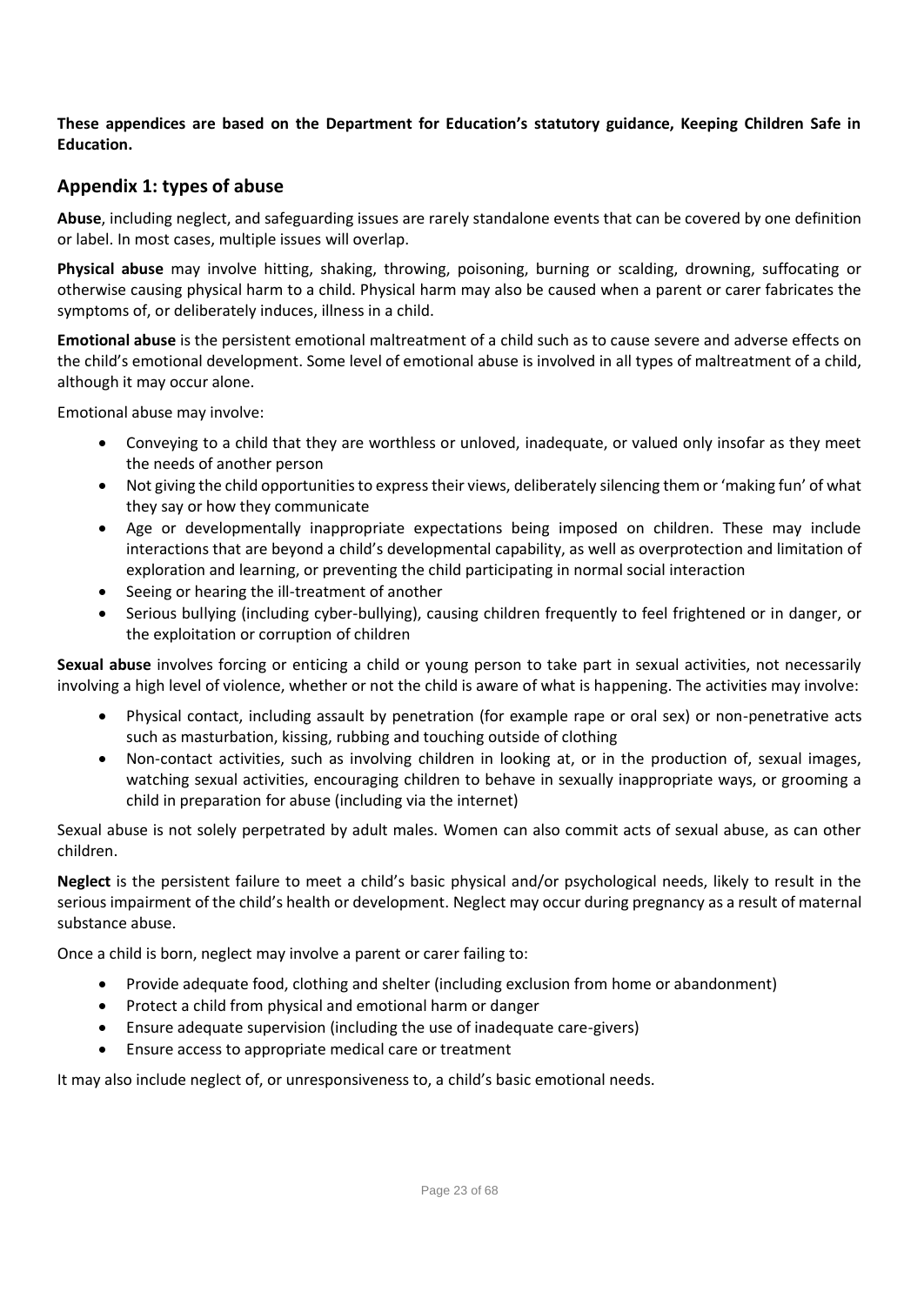# <span id="page-23-0"></span>**Appendix 2: safer recruitment and DBS checks – policy and procedures**

#### **Recruitment and selection process**

See HR for safer recruitment policy

To make sure we recruit suitable people, we will ensure that those involved in the recruitment and employment of staff to work with children have received appropriate safer recruitment training.

We have put the following steps in place during our recruitment and selection process to ensure we are committed to safeguarding and promoting the welfare of children.

#### **Advertising**

When advertising roles, we will make clear:

- Our school's commitment to safeguarding and promoting the welfare of children
- That safeguarding checks will be undertaken
- The safeguarding requirements and responsibilities of the role, such as the extent to which the role will involve contact with children
- Whether or not the role is exempt from the Rehabilitation of Offenders Act 1974 and the amendments to the Exceptions Order 1975, 2013 and 2020. If the role is exempt, certain spent convictions and cautions are 'protected', so they do not need to be disclosed, and if they are disclosed, we cannot take them into account

#### **Application forms**

Our application forms will:

- Include a statement saying that it is an offence to apply for the role if an applicant is barred from engaging in regulated activity relevant to children (where the role involves this type of regulated activity)
- Include a copy of, or link to, our child protection and safeguarding policy and our policy on the employment of ex-offenders

#### **Shortlisting**

Our shortlisting process will involve at least 2 people and will:

- Consider any inconsistencies and look for gaps in employment and reasons given for them
- Explore all potential concerns

Once we have shortlisted candidates, we will ask shortlisted candidates to:

- Complete a self-declaration of their criminal record or any information that would make them unsuitable to work with children, so that they have the opportunity to share relevant information and discuss it at interview stage. The information we will ask for includes:
	- o If they have a criminal history
	- o Whether they are included on the barred list
	- o Whether they are prohibited from teaching
	- $\circ$  Information about any criminal offences committed in any country in line with the law as applicable in England and Wales
	- o Any relevant overseas information
- Sign a declaration confirming the information they have provided is true

#### **Seeking references and checking employment history**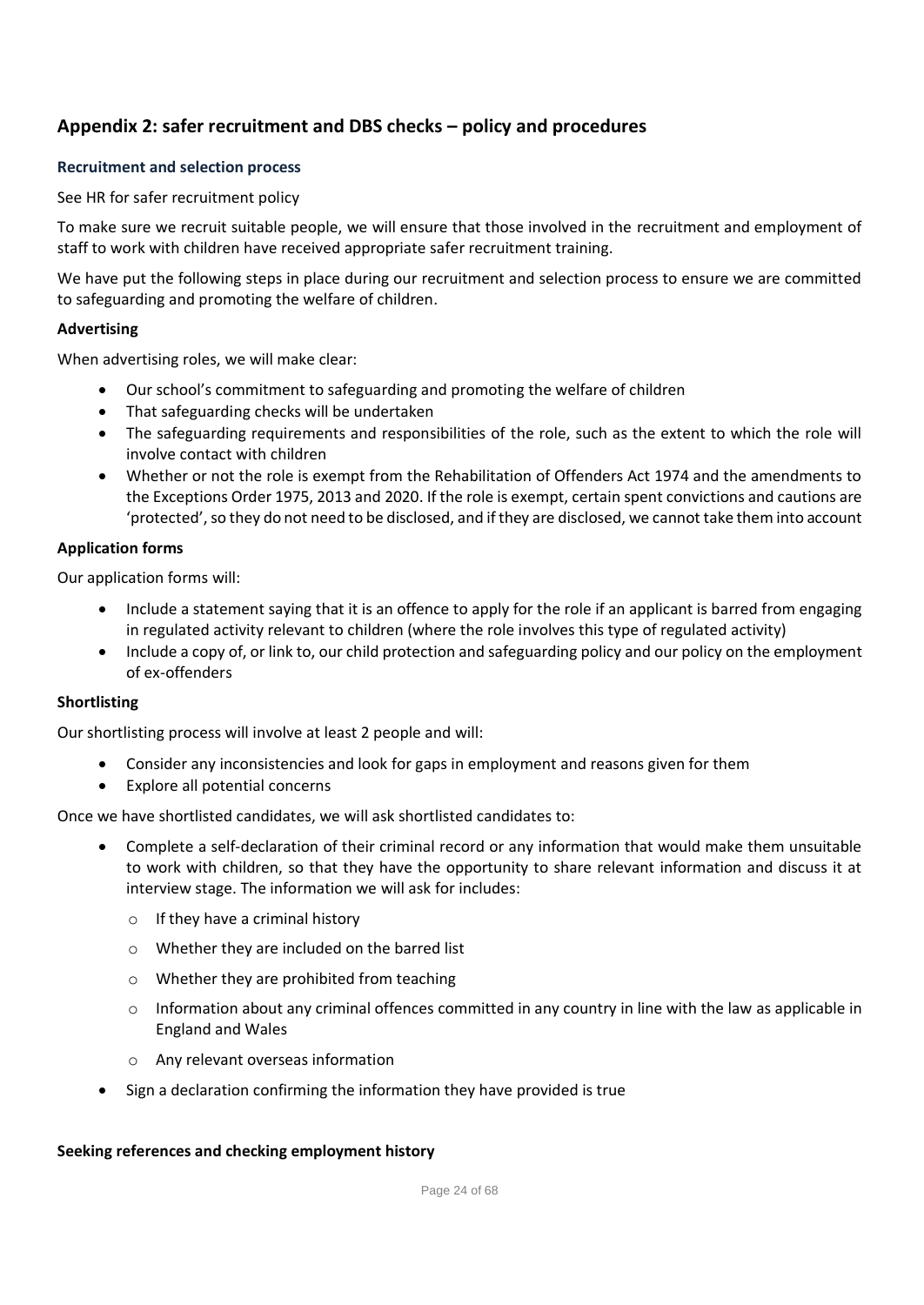We will obtain references before interview. Any concerns raised will be explored further with referees and taken up with the candidate at interview.

When seeking references, we will:

- Not accept open references
- Liaise directly with referees and verify any information contained within references with the referees
- Ensure any references are from the candidate's current employer and completed by a senior person. Where the referee is school based, we will ask for the reference to be confirmed by the headteacher/principal as accurate in respect to disciplinary investigations
- Obtain verification of the candidate's most recent relevant period of employment if they are not currently employed
- Secure a reference from the relevant employer from the last time the candidate worked with children if they are not currently working with children
- Compare the information on the application form with that in the reference and take up any inconsistencies with the candidate
- Resolve any concerns before any appointment is confirmed

## **Interview and selection**

When interviewing candidates, we will:

- Probe any gaps in employment, or where the candidate has changed employment or location frequently, and ask candidates to explain this
- Explore any potential areas of concern to determine the candidate's suitability to work with children
- Record all information considered and decisions made

## **Pre-appointment vetting checks**

We will record all information on the checks carried out in the school's single central record (SCR). Copies of these checks, where appropriate, will be held in individuals' personnel files. We follow requirements and best practice in retaining copies of these checks, as set out below.

## **New staff**

All offers of appointment will be conditional until satisfactory completion of the necessary pre-employment checks. When appointing new staff, we will:

- Verify their identity
- Obtain (via the applicant) an enhanced DBS certificate, including barred list information for those who will be engaging in regulated activity (see definition below). We will obtain the certificate before, or as soon as practicable after, appointment, including when using the DBS update service. We will not keep a copy of the certificate for longer than 6 months, but when the copy is destroyed we may still keep a record of the fact that vetting took place, the result of the check and recruitment decision taken
- Obtain a separate barred list check if they will start work in regulated activity before the DBS certificate is available
- Verify their mental and physical fitness to carry out their work responsibilities
- Verify their right to work in the UK. We will keep a copy of this verification for the duration of the member of staff's employment and for 2 years afterwards
- Verify their professional qualifications, as appropriate
- Ensure they are not subject to a prohibition order if they are employed to be a teacher
- Carry out further additional checks, as appropriate, on candidates who have lived or worked outside of the UK. Where available, these will include:
	- $\circ$  For all staff, including teaching positions: [criminal records checks for overseas applicants](https://www.gov.uk/government/publications/criminal-records-checks-for-overseas-applicants)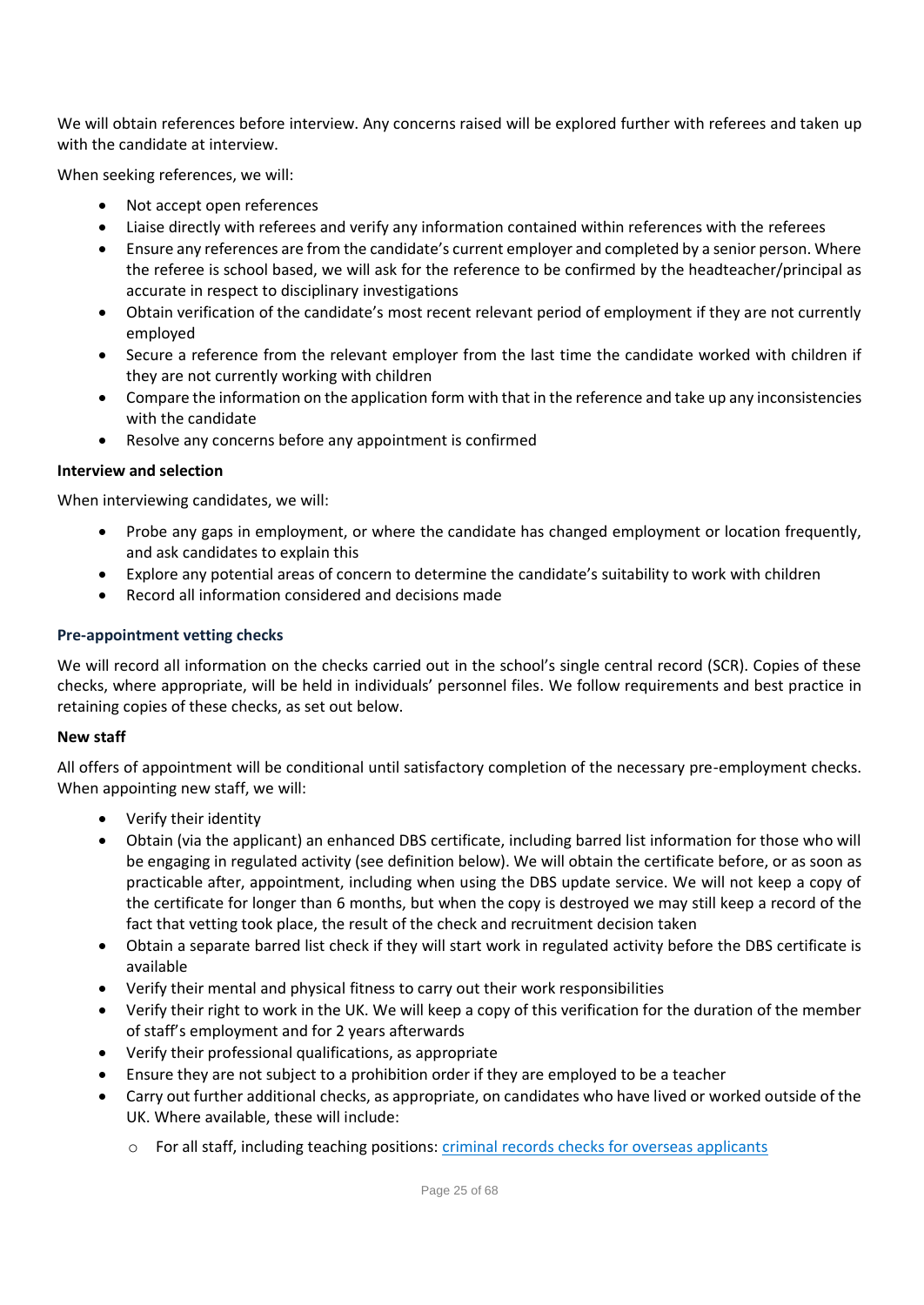- $\circ$  For teaching positions: obtaining a letter of professional standing from the professional regulating authority in the country where the applicant has worked
- Check that candidates taking up a management position\* are not subject to a prohibition from management (section 128) direction made by the secretary of state

Management positions are most likely to include, but are not limited to, headteachers, principals and deputy/assistant headteachers.

**Regulated activity** means a person who will be:

- Responsible, on a regular basis in a school or college, for teaching, training, instructing, caring for or supervising children; or
- Carrying out paid, or unsupervised unpaid, work regularly in a school or college where that work provides an opportunity for contact with children; or
- Engaging in intimate or personal care or overnight activity, even if this happens only once and regardless of whether they are supervised or not

## **Existing staff**

In certain circumstances we will carry out all the relevant checks on existing staff as if the individual was a new member of staff. These circumstances are when:

- There are concerns about an existing member of staff's suitability to work with children; or
- An individual moves from a post that is not regulated activity to one that is; or
- There has been a break in service of 12 weeks or more

We will refer to the DBS anyone who has harmed, or poses a risk of harm, to a child or vulnerable adult where:

- We believe the individual has engaged i[n relevant conduct;](https://www.gov.uk/guidance/making-barring-referrals-to-the-dbs#relevant-conduct-in-relation-to-children) or
- We believe the individual has received a caution or conviction for a relevant (automatic barring either with or without the right to make representations) offence, under th[e Safeguarding Vulnerable Groups Act 2006](http://www.legislation.gov.uk/uksi/2009/37/contents/made)  [\(Prescribed Criteria and Miscellaneous Provisions\) Regulations 2009;](http://www.legislation.gov.uk/uksi/2009/37/contents/made) or
- We believe the 'harm test' is satisfied in respect of the individual (i.e. they may harm a child or vulnerable adult or put them at risk of harm); and
- The individual has been removed from working in regulated activity (paid or unpaid) or would have been removed if they had not left

## **Agency and third-party staff**

We will obtain written notification from any agency or third-party organisation that it has carried out the necessary safer recruitment checks that we would otherwise perform. We will also check that the person presenting themselves for work is the same person on whom the checks have been made.

#### **Contractors**

We will ensure that any contractor, or any employee of the contractor, who is to work at the school has had the appropriate level of DBS check (this includes contractors who are provided through a PFI or similar contract). This will be:

- An enhanced DBS check with barred list information for contractors engaging in regulated activity
- An enhanced DBS check, not including barred list information, for all other contractors who are not in regulated activity but whose work provides them with an opportunity for regular contact with children

We will obtain the DBS check for self-employed contractors.

We will not keep copies of such checks for longer than 6 months.

Contractors who have not had any checks will not be allowed to work unsupervised or engage in regulated activity under any circumstances.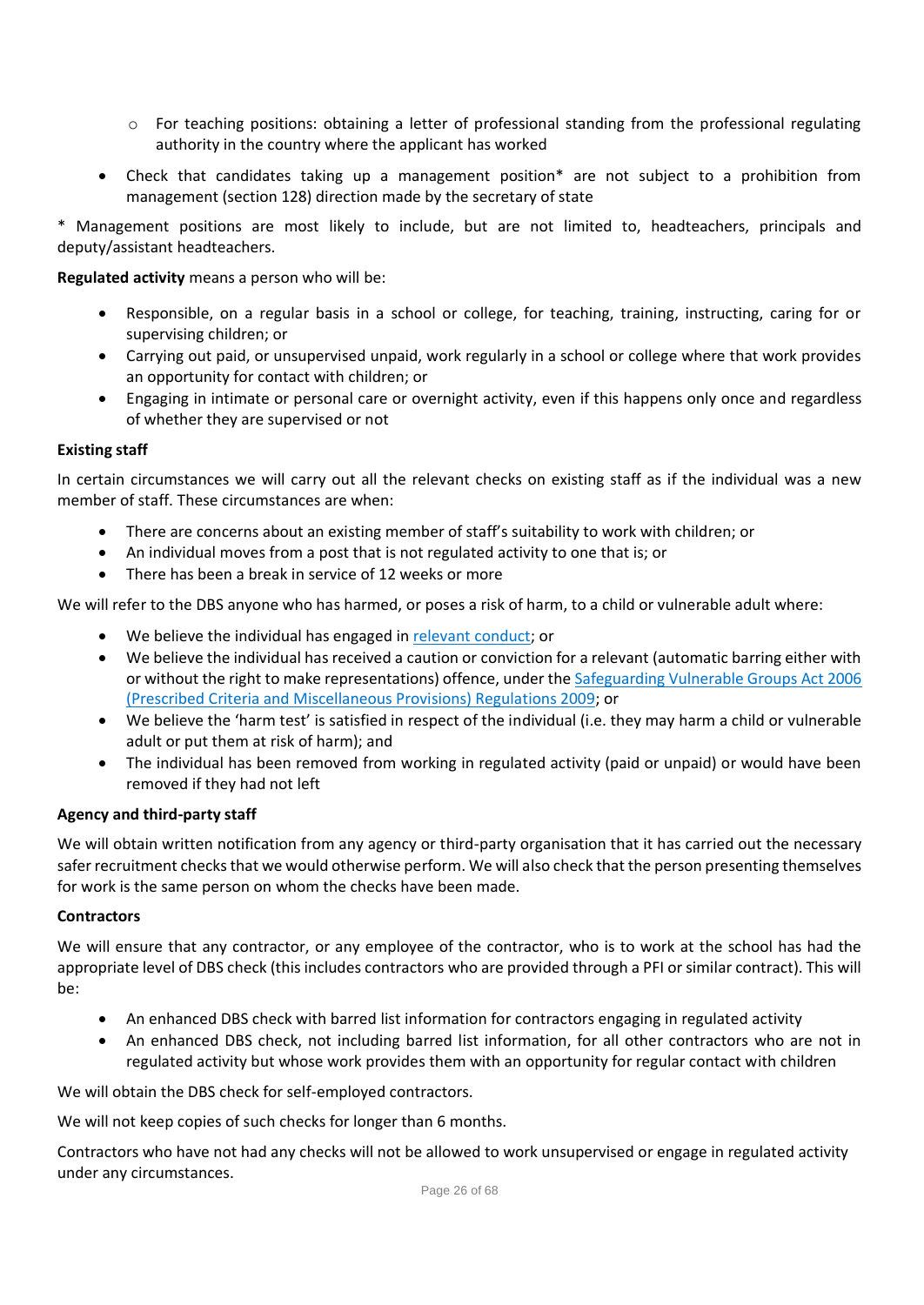We will check the identity of all contractors and their staff on arrival at the school.

## **Trainee/student teachers**

Where applicants for initial teacher training are salaried by us, we will ensure that all necessary checks are carried out.

Where trainee teachers are fee-funded, we will obtain written confirmation from the training provider that necessary checks have been carried out and that the trainee has been judged by the provider to be suitable to work with children.

Schools with pupils aged under 8 add: In both cases, this includes checks to ensure that individuals are not disqualified under the 2018 Childcare Disqualification Regulations and Childcare Act 2006.

## **Volunteers**

We will:

- Never leave an unchecked volunteer unsupervised or allow them to work in regulated activity
- Obtain an enhanced DBS check with barred list information for all volunteers who are new to working in regulated activity
- Carry out a risk assessment when deciding whether to seek an enhanced DBS check without barred list information for any volunteers not engaging in regulated activity. We will retain a record of this risk assessment

## **Trustees, governors and members**

All trustees, local governors and members will have an enhanced DBS check with barred list information.

They will have an enhanced DBS check with barred list information if working in regulated activity.

The chair of the Trust Board will have their DBS check countersigned by the secretary of state.

All trustees, local governors and members will also have the following checks:

- A section 128 check (to check prohibition on participation in management under [section 128 of the Education](https://www.legislation.gov.uk/ukpga/2008/25/section/128)  [and Skills Act 2008\)](https://www.legislation.gov.uk/ukpga/2008/25/section/128).
- > Identity
- $\blacktriangleright$  Right to work in the UK
- Other checks deemed necessary if they have lived or worked outside the UK

## • **Staff working in alternative provision settings**

Where we place a pupil with an alternative provision provider, we obtain written confirmation from the provider that they have carried out the appropriate safeguarding checks on individuals working there that we would otherwise perform.

## **Adults who supervise pupils on work experience**

When organising work experience, we will ensure that policies and procedures are in place to protect children from harm.

We will also consider whether it is necessary for barred list checks to be carried out on the individuals who supervise a pupil under 16 on work experience. This will depend on the specific circumstances of the work experience, including the nature of the supervision, the frequency of the activity being supervised, and whether the work is regulated activity.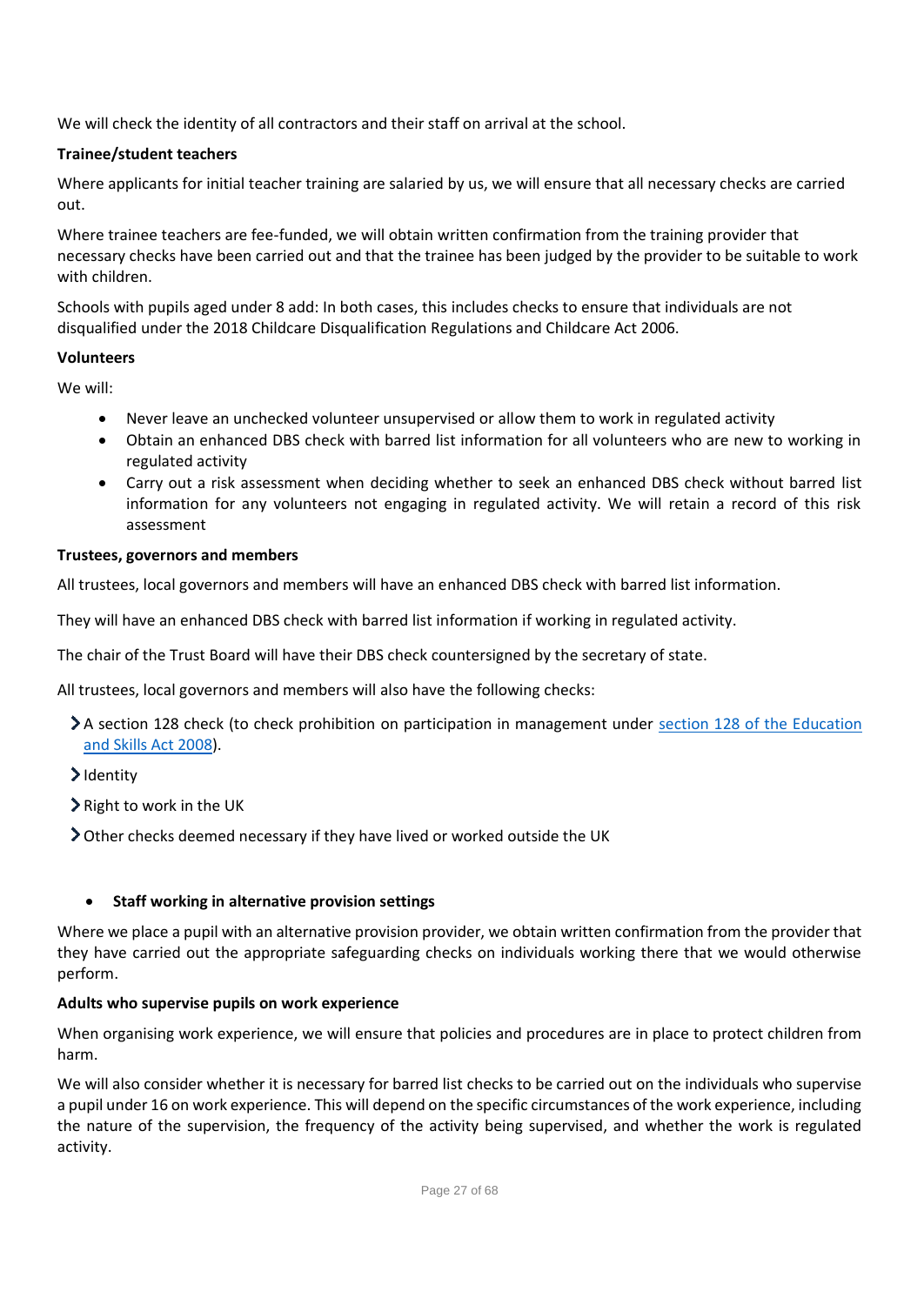#### **Pupils staying with host families**

Where the school makes arrangements for pupils to be provided with care and accommodation by a host family to which they are not related (for example, during a foreign exchange visit), we will request enhanced DBS checks with barred list information on those people.

Where the school is organising such hosting arrangements overseas and host families cannot be checked in the same way, we will work with our partner schools abroad to ensure that similar assurances are undertaken prior to the visit.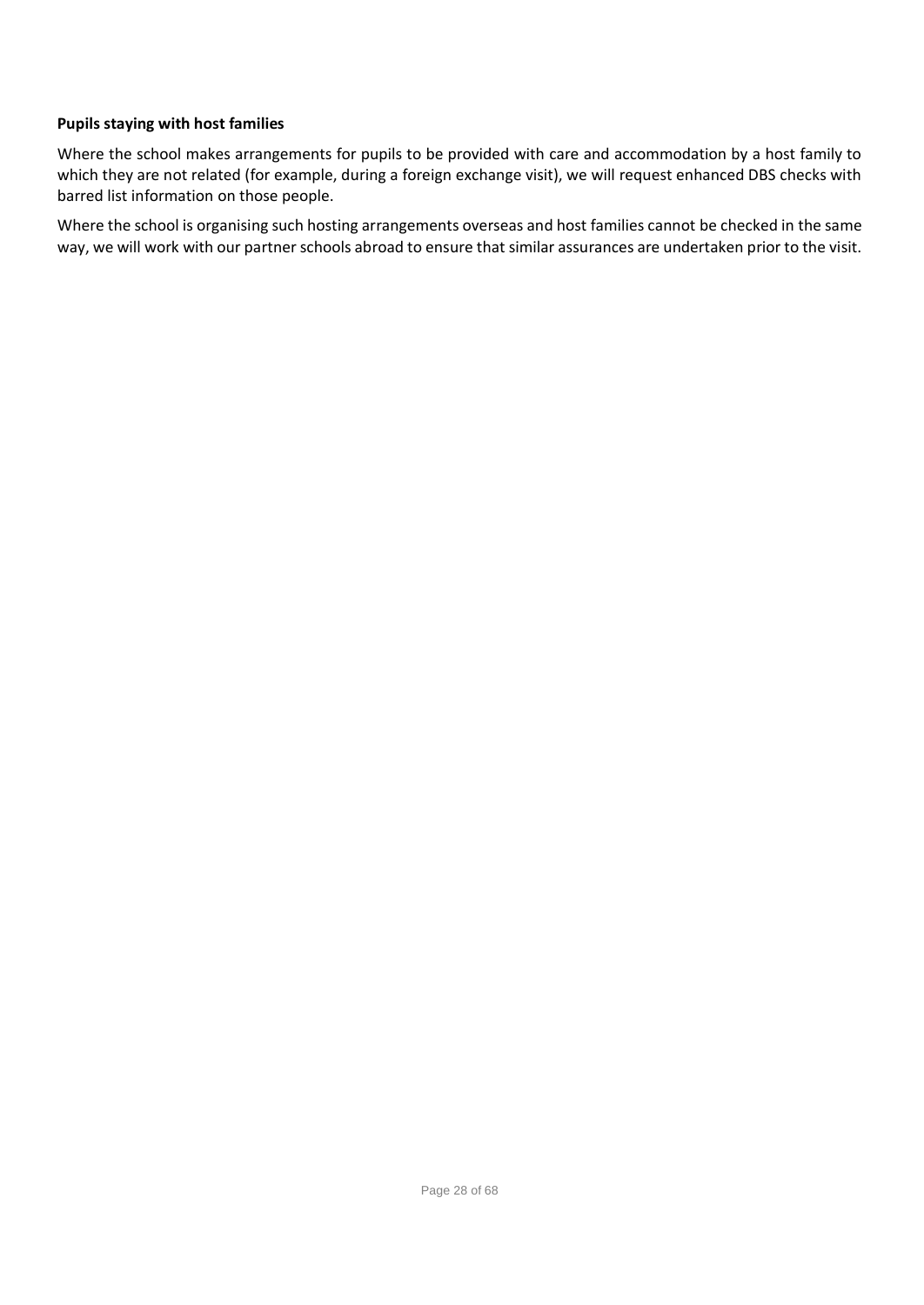# <span id="page-28-0"></span>**Appendix 3: allegations of abuse made against staff**

## **Section 1: allegations that may meet the harms threshold**

This section applies to all cases in which it is alleged that a current member of staff, including a supply teacher, volunteer or contractor, has:

- Behaved in a way that has harmed a child, or may have harmed a child, and/or
- Possibly committed a criminal offence against or related to a child, and/or
- Behaved towards a child or children in a way that indicates he or she may pose a risk of harm to children, and/or
- Behaved or may have behaved in a way that indicates they may not be suitable to work with children this includes behaviour taking place both inside and outside of school

We will deal with any allegation of abuse quickly, in a fair and consistent way that provides effective child protection while also supporting the individual who is the subject of the allegation.

A 'case manager' will lead any investigation. This will be the Head of School, or a trustee or governor appointed by the Trust Chair where the Head of School is the subject of the allegation. The case manager will be identified at the earliest opportunity.

Our procedures for dealing with allegations will be applied with common sense and judgement.

## **Suspension of the accused until the case is resolved**

Suspension of the accused will not be the default position, and will only be considered in cases where there is reason to suspect that a child or other children is/are at risk of harm, or the case is so serious that there might be grounds for dismissal. In such cases, we will only suspend an individual if we have considered all other options available and there is no reasonable alternative.

Based on an assessment of risk, we will consider alternatives such as:

- Redeployment within the school so that the individual does not have direct contact with the child or children concerned
- Providing an assistant to be present when the individual has contact with children
- Redeploying the individual to alternative work in the school so that they do not have unsupervised access to children
- Moving the child or children to classes where they will not come into contact with the individual, making it clear that this is not a punishment and parents/carers have been consulted
- Temporarily redeploying the individual to another role in a different location, for example to an alternative school or other work for the
- If in doubt, the case manager will seek views from the school's personnel adviser and the designated officer at the local authority, as well as the police and children's social care where they have been involved.

## **Definitions for outcomes of allegation investigations**

- **Substantiated:** there is sufficient evidence to prove the allegation
- **Malicious:** there is sufficient evidence to disprove the allegation and there has been a deliberate act to deceive, or to cause harm to the subject of the allegation
- **False:** there is sufficient evidence to disprove the allegation
- **Unsubstantiated:** there is insufficient evidence to either prove or disprove the allegation (this does not imply guilt or innocence)
- **Unfounded**: to reflect cases where there is no evidence or proper basis which supports the allegation being made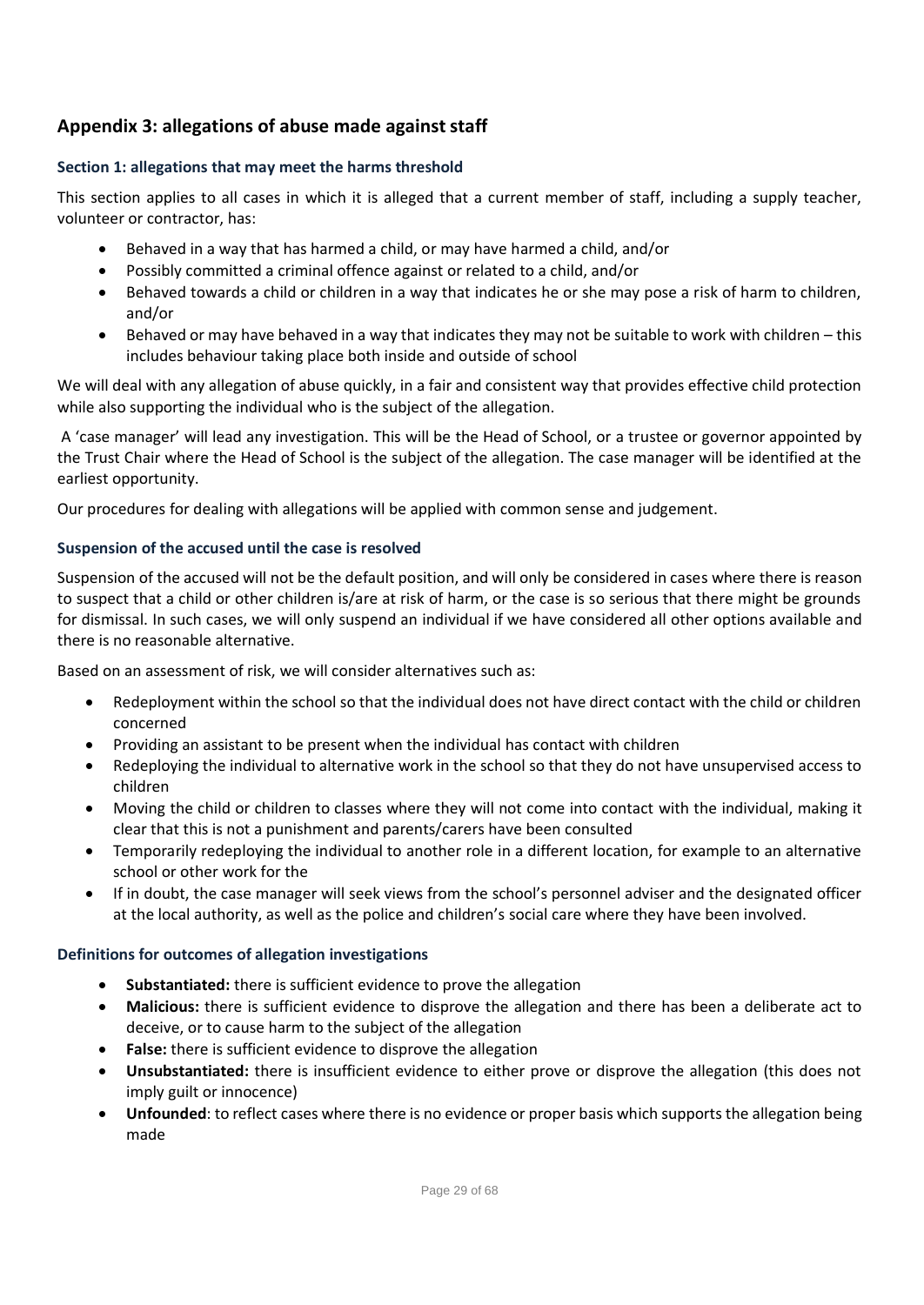## **Procedure for dealing with allegations**

In the event of an allegation that meets the criteria above, the case manager will take the following steps:

- Conduct basic enquiries in line with local procedures to establish the facts to help determine whether there is any foundation to the allegation before carrying on with the steps below
- Discuss the allegation with the designated officer at the local authority. This is to consider the nature, content and context of the allegation and agree a course of action, including whether further enquiries are necessary to enable a decision on how to proceed, and whether it is necessary to involve the police and/or children's social care services. (The case manager may, on occasion, consider it necessary to involve the police *before* consulting the designated officer – for example, if the accused individual is deemed to be an immediate risk to children or there is evidence of a possible criminal offence. In such cases, the case manager will notify the designated officer as soon as practicably possible after contacting the police)
- Inform the accused individual of the concerns or allegations and likely course of action as soon as possible after speaking to the designated officer (and the police or children's social care services, where necessary). Where the police and/or children's social care services are involved, the case manager will only share such information with the individual as has been agreed with those agencies
- Where appropriate (in the circumstances described above), carefully consider whether suspension of the individual from contact with children at the school is justified or whether alternative arrangements such as those outlined above can be put in place. Advice will be sought from the designated officer, police and/or children's social care services, as appropriate
- Where the case manager is concerned about the welfare of other children in the community or the individual's family, they will discuss these concerns with the DSL and make a risk assessment of the situation. If necessary, the DSL may make a referral to children's social care
- **If immediate suspension is considered necessary**, agree and record the rationale for this with the designated officer. The record will include information about the alternatives to suspension that have been considered, and why they were rejected. Written confirmation of the suspension will be provided to the individual facing the allegation or concern within 1 working day, and the individual will be given a named contact at the school and their contact details
- **If it is decided that no further action is to be taken** in regard to the subject of the allegation or concern, record this decision and the justification for it and agree with the designated officer what information should be put in writing to the individual and by whom, as well as what action should follow both in respect of the individual and those who made the initial allegation
- **If it is decided that further action is needed**, take steps as agreed with the designated officer to initiate the appropriate action in school and/or liaise with the police and/or children's social care services as appropriate
- **•** Provide effective support for the individual facing the allegation or concern, including appointing a named representative to keep them informed of the progress of the case and considering what other support is appropriate. This may include but is not limited to a member of the Trust HR team or a Union Representative if applicable.
- Inform the parents or carers of the child/children involved about the allegation as soon as possible if they do not already know (following agreement with children's social care services and/or the police, if applicable). The case manager will also inform the parents or carers of the requirement to maintain confidentiality about any allegations made against teachers (where this applies) while investigations are ongoing. Any parent or carer who wishes to have the confidentiality restrictions removed in respect of a teacher will be advised to seek legal advice
- Keep the parents or carers of the child/children involved informed of the progress of the case (only in relation to their child – no information will be shared regarding the staff member)
- Make a referral to the DBS where it is thought that the individual facing the allegation or concern has engaged in conduct that harmed or is likely to harm a child, or if the individual otherwise poses a risk of harm to a child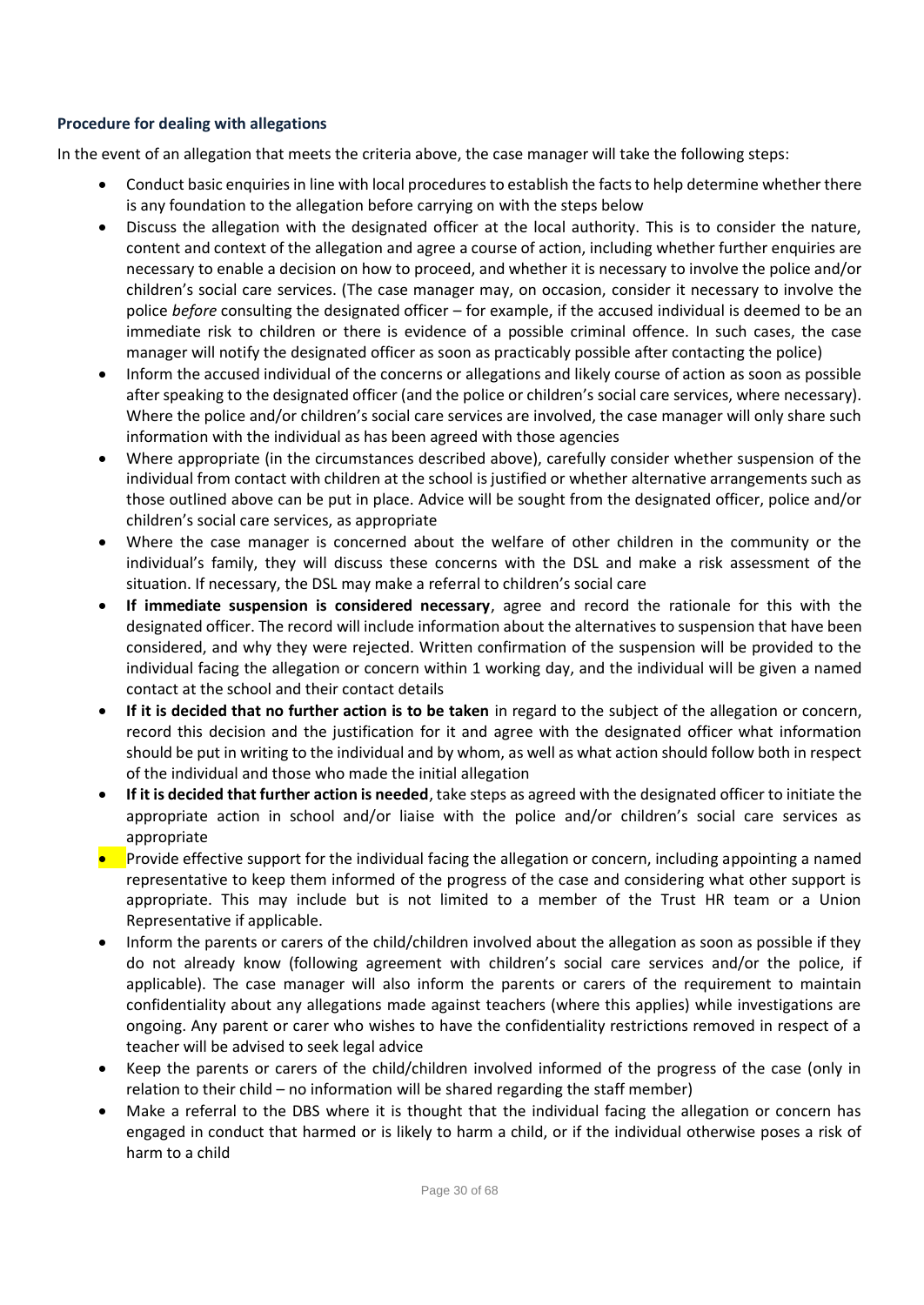If the school is made aware that the secretary of state has made an interim prohibition order in respect of an individual, we will immediately suspend that individual from teaching, pending the findings of the investigation by the Teaching Regulation Agency.

Where the police are involved, wherever possible the school will ask the police at the start of the investigation to obtain consent from the individuals involved to share their statements and evidence for use in the school's disciplinary process, should this be required at a later point.

## **Additional considerations for supply teachers and all contracted staff**

If there are concerns or an allegation is made against someone not directly employed by the school, such as a supply teacher or contracted staff member provided by an agency, we will take the actions below in addition to our standard procedures.

- We will not decide to stop using an individual due to safeguarding concerns without finding out the facts and liaising with our LADO to determine a suitable outcome
- The governing board will discuss with the agency whether it is appropriate to suspend the individual, or redeploy them to another part of the school, while the school carries out the investigation
- We will involve the agency fully, but the school will take the lead in collecting the necessary information and providing it to the LADO as required
- We will address issues such as information sharing, to ensure any previous concerns or allegations known to the agency are taken into account (we will do this, for example, as part of the allegations management meeting or by liaising directly with the agency where necessary)

When using an agency, we will inform them of our process for managing allegations, and keep them updated about our policies as necessary, and will invite the agency's HR manager or equivalent to meetings as appropriate.

#### **Timescales**

We will deal with all allegations as quickly and effectively as possible and will endeavour to comply with the following timescales, where reasonably practicable:

- Any cases where it is clear immediately that the allegation is unsubstantiated or malicious should be resolved within 1 week
- If the nature of an allegation does not require formal disciplinary action, appropriate action should be taken within 3 working days
- If a disciplinary hearing is required and can be held without further investigation, this should be held within 15 working days

However, these are objectives only and where they are not met, we will endeavour to take the required action as soon as possible thereafter.

## **Specific actions**

## **Action following a criminal investigation or prosecution**

The case manager will discuss with the local authority's designated officer whether any further action, including disciplinary action, is appropriate and, if so, how to proceed, taking into account information provided by the police and/or children's social care services.

#### **Conclusion of a case where the allegation is substantiated**

If the allegation is substantiated and the individual is dismissed or the school ceases to use their services, or the individual resigns or otherwise ceases to provide their services, the school will make a referral to the DBS for consideration of whether inclusion on the barred lists is required.

If the individual concerned is a member of teaching staff, the school will consider whether to refer the matter to the Teaching Regulation Agency to consider prohibiting the individual from teaching.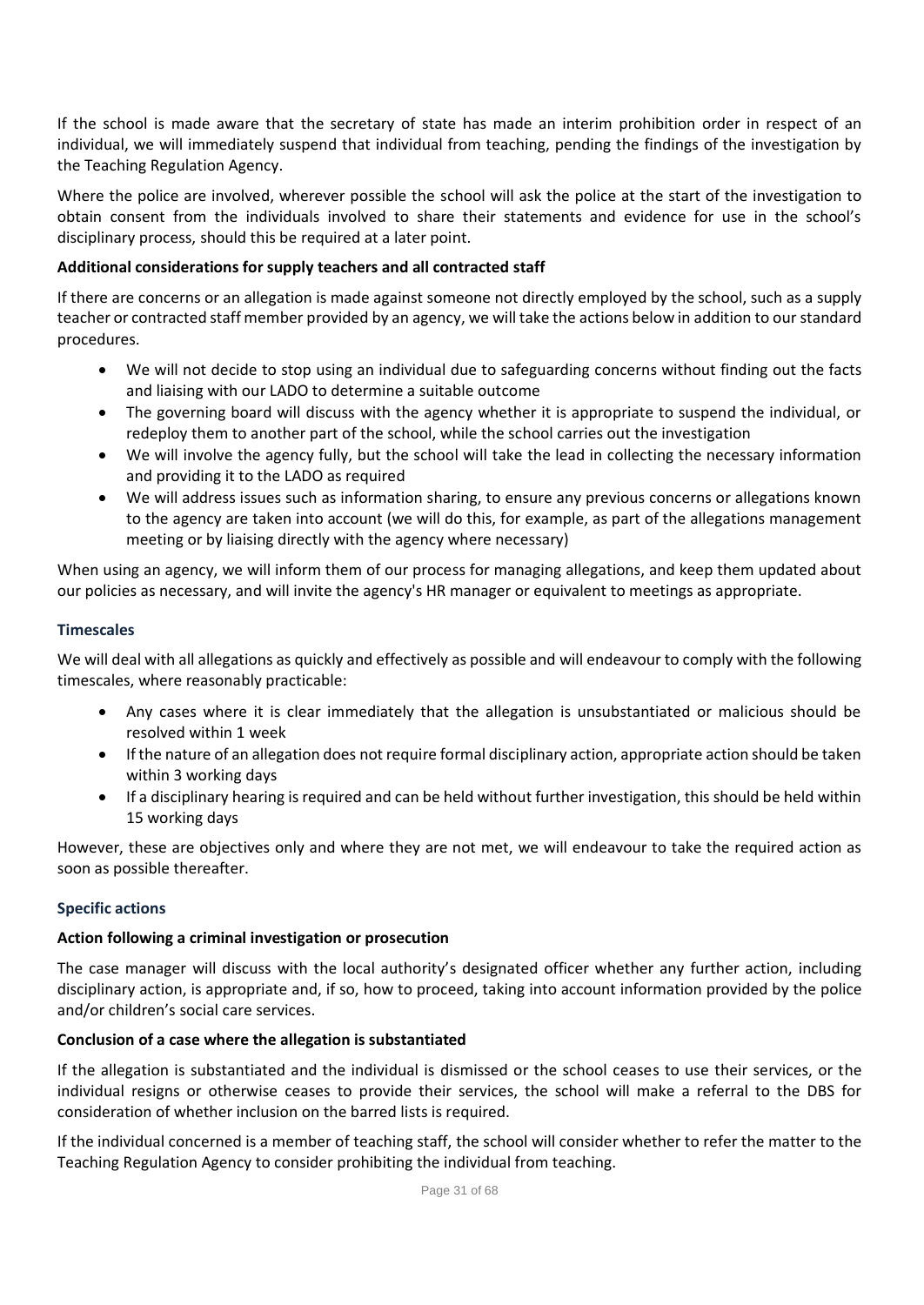## **Individuals returning to work after suspension**

If it is decided on the conclusion of a case that an individual who has been suspended can return to work, the case manager will consider how best to facilitate this.

The case manager will also consider how best to manage the individual's contact with the child or children who made the allegation, if they are still attending the school.

#### **Unsubstantiated, unfounded, false or malicious reports**

If a report is:

- Determined to be unsubstantiated, unfounded, false or malicious, the DSL will consider the appropriate next steps. If they consider that the child and/or person who made the allegation is in need of help, or the allegation may have been a cry for help, a referral to children's social care may be appropriate
- Shown to be deliberately invented, or malicious, the school will consider whether any disciplinary action is appropriate against the individual(s) who made it

#### **Unsubstantiated, unfounded, false or malicious allegations**

If an allegation is:

- Determined to be unsubstantiated, unfounded, false or malicious, the LADO and case manager will consider the appropriate next steps. If they consider that the child and/or person who made the allegation is in need of help, or the allegation may have been a cry for help, a referral to children's social care may be appropriate
- Shown to be deliberately invented, or malicious, the school will consider whether any disciplinary action is appropriate against the individual(s) who made it

#### **Confidentiality and information sharing**

The school will make every effort to maintain confidentiality and guard against unwanted publicity while an allegation is being investigated or considered.

The case manager will take advice from the LADO, police and children's social care services, as appropriate, to agree:

- Who needs to know about the allegation and what information can be shared
- How to manage speculation, leaks and gossip, including how to make parents or carers of a child/children involved aware of their obligations with respect to confidentiality
- What, if any, information can be reasonably given to the wider community to reduce speculation
- How to manage press interest if, and when, it arises

#### **Record-keeping**

The case manager will maintain clear records about any case where the allegation or concern meets the criteria above and store them on the individual's confidential personnel file for the duration of the case.

The records of any allegation that, following an investigation, is found to be malicious or false will be deleted from the individual's personnel file (unless the individual consents for the records to be retained on the file).

For all other allegations (which are not found to be malicious or false), the following information will be kept on the file of the individual concerned:

- A clear and comprehensive summary of the allegation
- Details of how the allegation was followed up and resolved
- Notes of any action taken, decisions reached and the outcome
- A declaration on whether the information will be referred to in any future reference

In these cases, the school will provide a copy to the individual, in agreement with children's social care or the police as appropriate.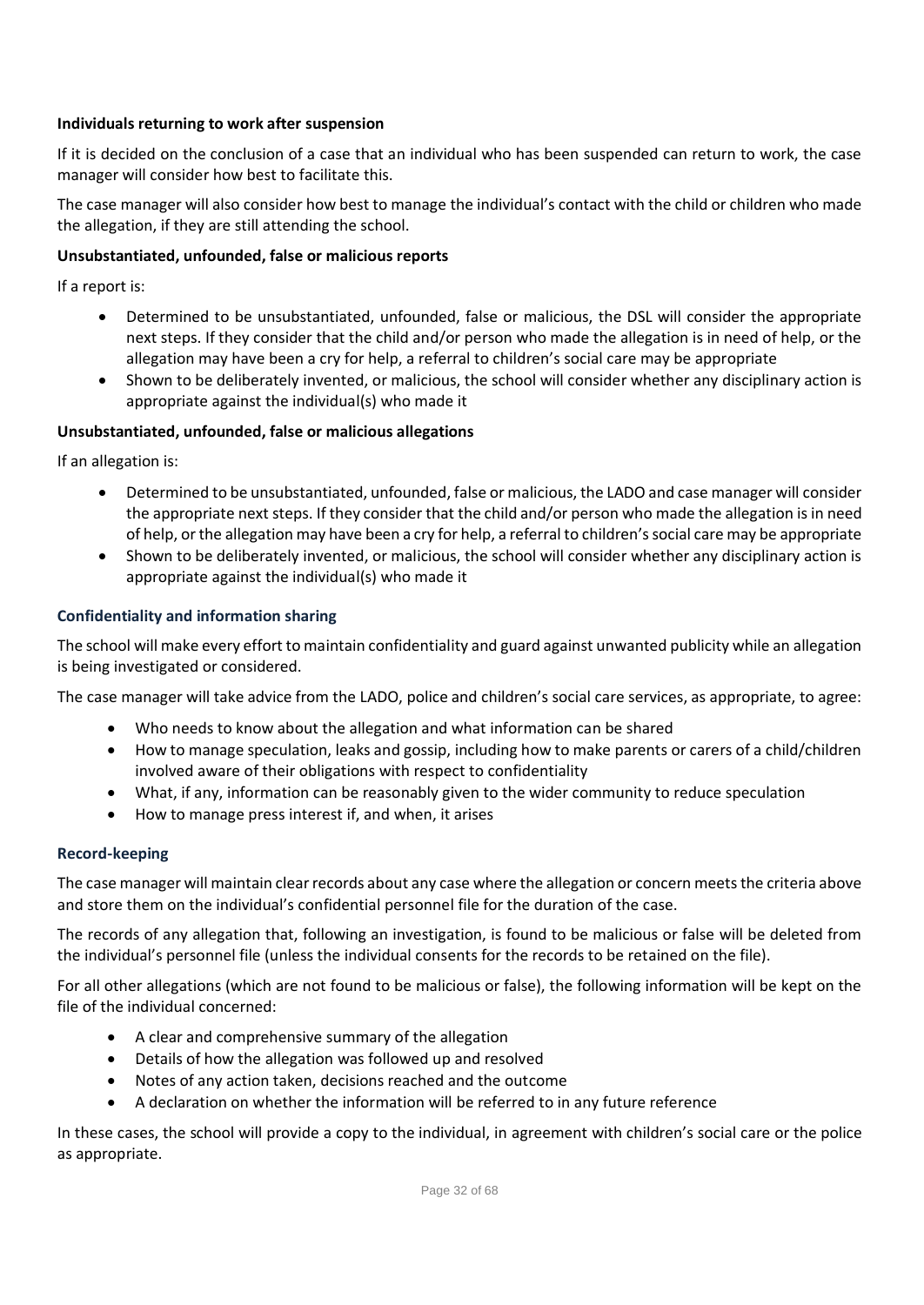Where records contain information about allegations of sexual abuse, we will preserve these for the Independent Inquiry into Child Sexual Abuse (IICSA), for the term of the inquiry. We will retain all other records at least until the individual has reached normal pension age, or for 10 years from the date of the allegation if that is longer.

## **References**

When providing employer references, we will:

- Not refer to any allegation that has been found to be false, unfounded, unsubstantiated or malicious, or any repeated allegations which have all been found to be false, unfounded, unsubstantiated or malicious
- Include substantiated allegations, provided that the information is factual and does not include opinions

#### **Learning lessons**

After any cases where the allegations are *substantiated*, the case manager will review the circumstances of the case with the local authority's designated officer to determine whether there are any improvements that we can make to the school's procedures or practice to help prevent similar events in the future.

This will include consideration of (as applicable):

- Issues arising from the decision to suspend the member of staff
- The duration of the suspension
- Whether or not the suspension was justified
- The use of suspension when the individual is subsequently reinstated. We will consider how future investigations of a similar nature could be carried out without suspending the individual

For all other cases, the case manager will consider the facts and determine whether any improvements can be made.

#### **Non-recent allegations**

Abuse can be reported, no matter how long ago it happened.

We will report any non-recent allegations made by a child to the LADO in line with our local authority's procedures for dealing with non-recent allegations.

Where an adult makes an allegation to the school that they were abused as a child, we will advise the individual to report the allegation to the police.

## **Section 2: concerns that do not meet the harm threshold**

This section applies to all concerns (including allegations) about members of staff, including supply teachers, volunteers and contractors, which do not meet the harm threshold set out in section 1 above.

Concerns may arise through, for example:

- Suspicion
- Complaint
- Disclosure made by a child, parent or other adult within or outside the school
- Pre-employment vetting checks

We recognise the importance of responding to and dealing with any concerns in a timely manner to safeguard the welfare of children.

## **Definition of low-level concerns**

The term 'low-level' concern is any concern – no matter how small – that an adult working in or on behalf of the school may have acted in a way that:

• Is inconsistent with the staff code of conduct, including inappropriate conduct outside of work, **and**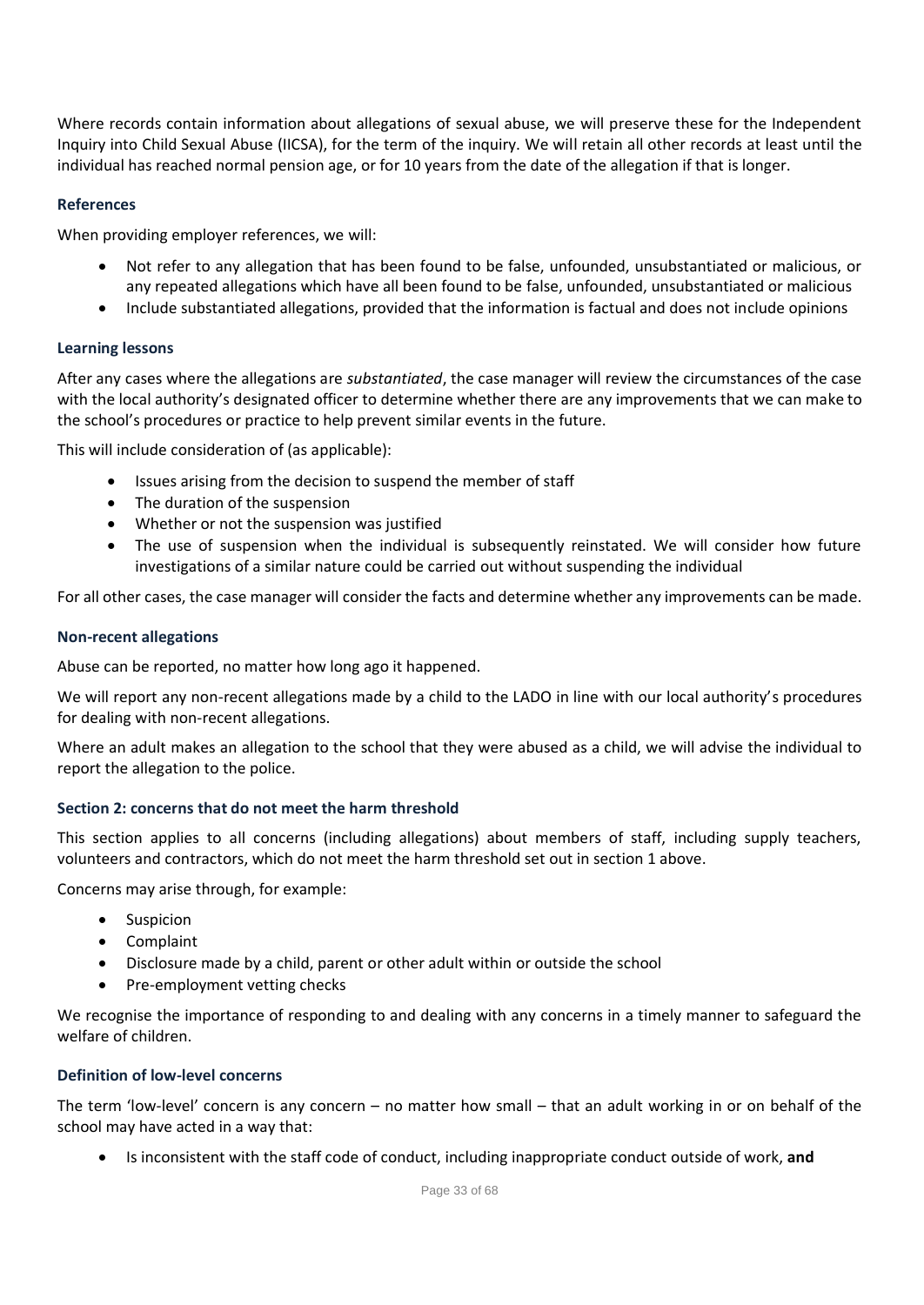• Does not meet the allegations threshold or is otherwise not considered serious enough to consider a referral to the designated officer at the local authority

Examples of such behaviour could include, but are not limited to:

- Being overly friendly with children
- Having favourites
- Taking photographs of children on their mobile phone
- Engaging with a child on a one-to-one basis in a secluded area or behind a closed door
- Using inappropriate sexualised, intimidating or offensive language

#### **Sharing low-level concerns**

We recognise the importance of creating a culture of openness, trust and transparency to encourage all staff to share low-level concerns so that they can be addressed appropriately.

We will create this culture by:

- Ensuring staff are clear about what appropriate behaviour is, and are confident in distinguishing expected and appropriate behaviour from concerning, problematic or inappropriate behaviour, in themselves and others
- Empowering staff to share any low-level concerns as per section 7.7 of this policy
- Empowering staff to self-refer
- Addressing unprofessional behaviour and supporting the individual to correct it at an early stage
- Providing a responsive, sensitive and proportionate handling of such concerns when they are raised
- Helping to identify any weakness in the school's safeguarding system

#### **Responding to low-level concerns**

If the concern is raised via a third party, the headteacher will collect evidence where necessary by speaking:

- Directly to the person who raised the concern, unless it has been raised anonymously
- To the individual involved and any witnesses

The Headteacher will use the information collected to categorise the type of behaviour and determine any further action, in line with the Trust's code of conduct. If necessary, the Headteacher will seek further advice from the LADO.

#### **Record keeping**

All low-level concerns will be recorded in writing. In addition to details of the concern raised, records will include the context in which the concern arose, any action taken and the rationale for decisions and action taken.

Records will be:

- Kept confidential, held securely and comply with the DPA 2018 and UK GDPR
- Reviewed so that potential patterns of concerning, problematic or inappropriate behaviour can be identified. Where a pattern of such behaviour is identified, we will decide on a course of action, either through our disciplinary procedures or, where a pattern of behaviour moves from a concern to meeting the harms threshold as described in section 1 of this appendix, we will refer it to the designated officer at the local authority
- Retained at least until the individual leaves employment at the school

Where a low-level concern relates to a supply teacher or contractor, we will notify the individual's employer, so any potential patterns of inappropriate behaviour can be identified.

#### **References**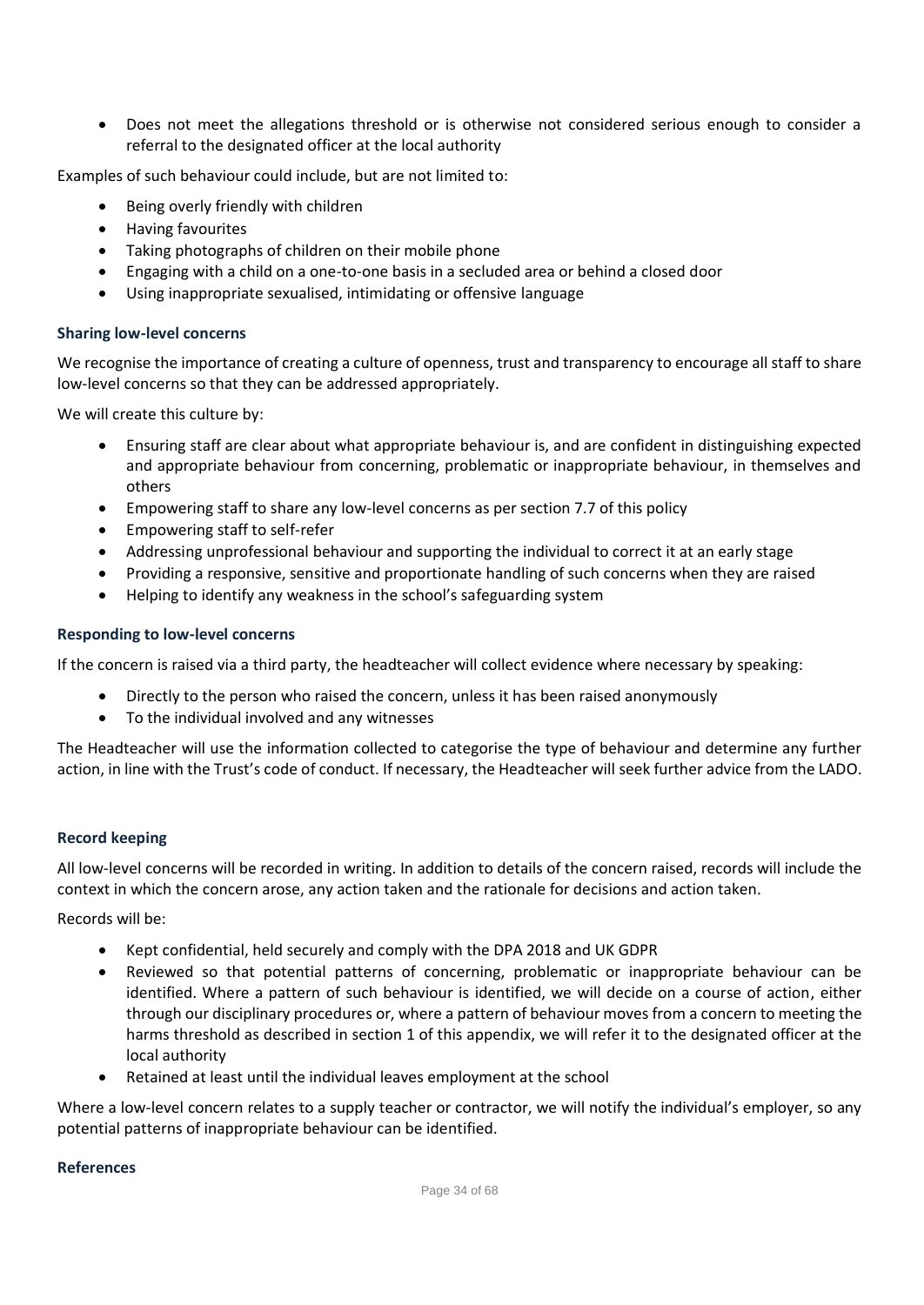We will not include low-level concerns in references unless:

- The concern (or group of concerns) has met the threshold for referral to the designated officer at the local authority and is found to be substantiated; and/or
- The concern (or group of concerns) relates to issues which would ordinarily be included in a reference, such as misconduct or poor performance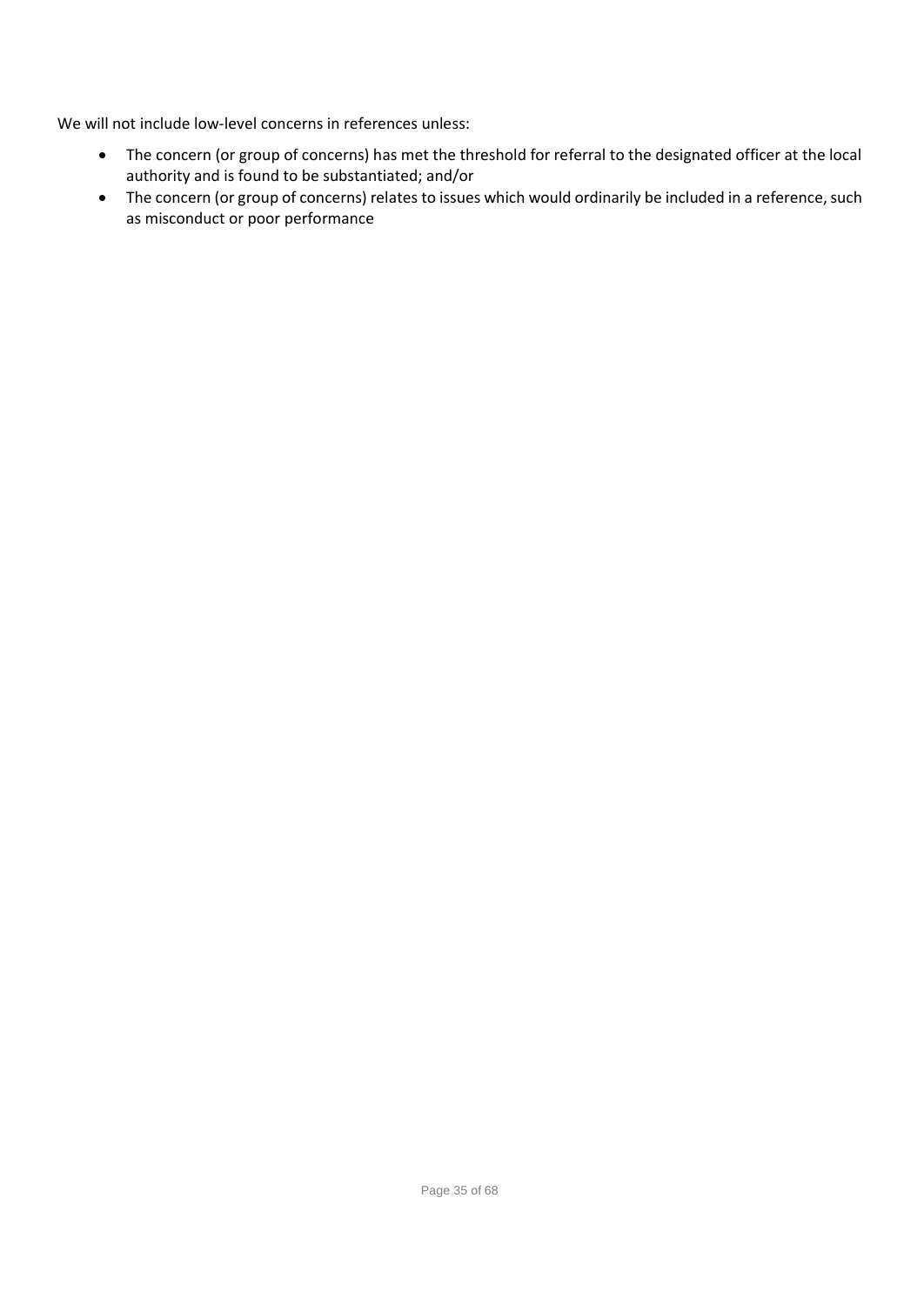# <span id="page-35-0"></span>**Appendix 4: specific safeguarding issues**

## **Children missing from education**

A child going missing from education, particularly repeatedly, can be a warning sign of a range of safeguarding issues. This might include abuse or neglect, such as sexual abuse or exploitation or child criminal exploitation, or issues such as mental health problems, substance abuse, radicalisation, FGM or forced marriage.

There are many circumstances where a child may become missing from education, but some children are particularly at risk. These include children who:

- Are at risk of harm or neglect
- Are at risk of forced marriage or FGM
- Come from Gypsy, Roma, or Traveller families
- Come from the families of service personnel
- Go missing or run away from home or care
- Are supervised by the youth justice system
- Cease to attend a school
- Come from new migrant families

We will follow our procedures for unauthorised absence and for dealing with children who go missing from education, particularly on repeat occasions, to help identify the risk of abuse and neglect, including sexual exploitation, and to help prevent the risks of going missing in future. This includes informing the local authority if a child leaves the school without a new school being named, and adhering to requirements with respect to sharing information with the local authority, when applicable, when removing a child's name from the admission register at non-standard transition points.

Staff will be trained in signs to look out for and the individual triggers to be aware of when considering the risks of potential safeguarding concerns which may be related to being missing, such as travelling to conflict zones, FGM and forced marriage.

If a staff member suspects that a child is suffering from harm or neglect, we will follow local child protection procedures, including with respect to making reasonable enquiries. We will make an immediate referral to the local authority children's social care team, and the police, if the child is suffering or likely to suffer from harm, or in immediate danger.

Schools need to be aware of those children who are persistently absent or missing from school as this may be an indicator of welfare concerns. Our attendance guidance for staff states clearly who needs to be notified and what action should be taken and any relevant timescales. Parents are asked to provide contact details for at least two or more people who can be contacted in the event that a child does not attend school. Barnhill refers to Hillingdon's "Children missing from education" policy and the Hillingdon safeguarding children's board missing children protocol for further details available online

Schools and Nurseries Safeguarding Policies | Hillingdon Safeguarding Children Partnership

Where a parent notifies the school that they are removing the child so they can be educated at home, the following notifications are made:

- The Education Welfare Service must be notified of all decisions.
- If the child is already known to CSSW, their allocated social worker should be notified immediately.
- If the child is not known to CSSW, but the school has concerns about their welfare, the designated safeguarding lead should make a referral to CSSW.

\*Please see our separate Attendance policy for more details.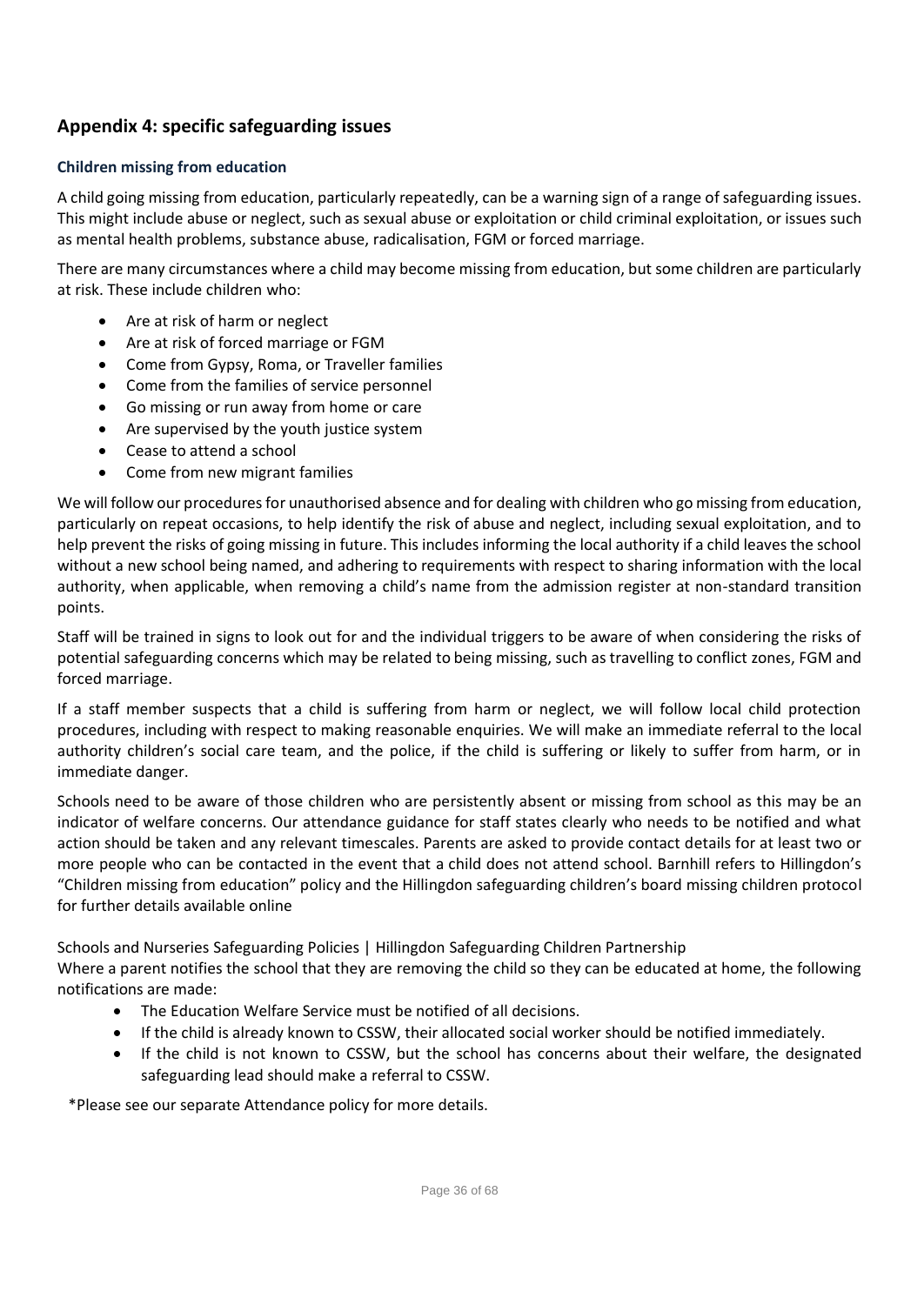A child going missing from school should be dealt with as a safeguarding issue and the police/social services should be contacted. All staff need to be and are aware that children going missing from education can be a warning sign of safeguarding considerations. Staff are aware of and are regularly reminded of the school procedures for dealing with this.

The government recently consulted on plans to amend regulations from September 2016 to improve information sharing between schools and LAs to help identify children missing education and help protect them from potential harm. This section will be updated to reflect any changes that are made.

For further information, refer to annex a KCSIE September 2021

## **Child criminal exploitation**

Child criminal exploitation (CCE) is a form of abuse where an individual or group takes advantage of an imbalance of power to coerce, control, manipulate or deceive a child into criminal activity, in exchange for something the victim needs or wants, and/or for the financial or other advantage of the perpetrator or facilitator, and/or through violence or the threat of violence.

The abuse can be perpetrated by males or females, and children or adults. It can be a one-off occurrence or a series of incidents over time, and range from opportunistic to complex organised abuse.

The victim can be exploited even when the activity appears to be consensual. It does not always involve physical contact and can happen online. For example, young people may be forced to work in cannabis factories, coerced into moving drugs or money across the country (county lines), forced to shoplift or pickpocket, or to threaten other young people.

Indicators of CCE can include a child:

- Appearing with unexplained gifts or new possessions
- Associating with other young people involved in exploitation
- Suffering from changes in emotional wellbeing
- Misusing drugs and alcohol
- Going missing for periods of time or regularly coming home late
- Regularly missing school or education
- Not taking part in education

If a member of staff suspects CCE, they will discuss this with the DSL. The DSL will trigger the local safeguarding procedures, including a referral to the local authority's children's social care team and the police, if appropriate.

## **Child sexual exploitation**

Child sexual exploitation (CSE) is a form of child sexual abuse where an individual or group takes advantage of an imbalance of power to coerce, manipulate or deceive a child into sexual activity, in exchange for something the victim needs or wants and/or for the financial advantage or increased status of the perpetrator or facilitator. It may, or may not, be accompanied by violence or threats of violence.

The abuse can be perpetrated by males or females, and children or adults. It can be a one-off occurrence or a series of incidents over time, and range from opportunistic to complex organised abuse.

The victim can be exploited even when the activity appears to be consensual. Children or young people who are being sexually exploited may not understand that they are being abused. They often trust their abuser and may be tricked into believing they are in a loving, consensual relationship.

CSE can include both physical contact (penetrative and non-penetrative acts) and non-contact sexual activity. It can also happen online. For example, young people may be persuaded or forced to share sexually explicit images of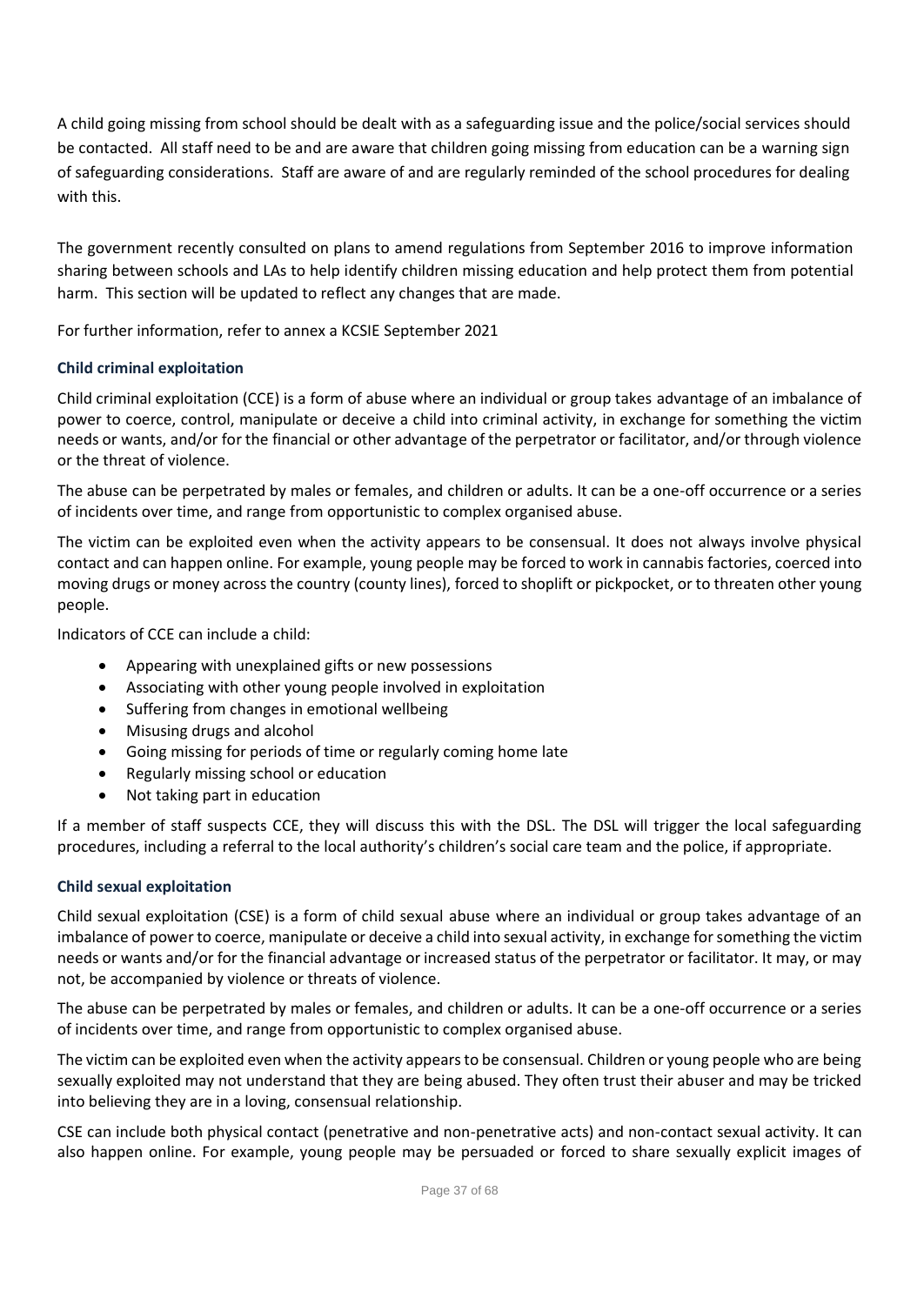themselves, have sexual conversations by text, or take part in sexual activities using a webcam. CSE may also occur without the victim's immediate knowledge, for example through others copying videos or images.

In addition to the CCE indicators above, indicators of CSE can include a child:

- Having an older boyfriend or girlfriend
- Suffering from sexually transmitted infections or becoming pregnant

If a member of staff suspects CSE, they will discuss this with the DSL. The DSL will trigger the local safeguarding procedures, including a referral to the local authority's children's social care team and the police, if appropriate.

## **Domestic abuse**

Children can witness and be adversely affected by domestic abuse and/or violence at home where it occurs between family members. In some cases, a child may blame themselves for the abuse or may have had to leave the family home as a result.

Types of domestic abuse include intimate partner violence, abuse by family members, teenage relationship abuse and child/adolescent to parent violence and abuse. Anyone can be a victim of domestic abuse, regardless of gender, age, ethnicity, socioeconomic status, sexuality or background, and domestic abuse can take place inside or outside of the home.

Older children may also experience domestic abuse and/or violence in their own personal relationships.

Exposure to domestic abuse and/or violence can have a serious, long-lasting emotional and psychological impact on children.

If police are called to an incident of domestic abuse and any children in the household have experienced the incident, the police will inform the key adult in school (usually the designated safeguarding lead) before the child or children arrive at school the following day.

The DSL will provide support according to the child's needs and update records about their circumstances.

#### **Homelessness**

Being homeless or being at risk of becoming homeless presents a real risk to a child's welfare.

The DSL and deputies will be aware of contact details and referral routes in to the local housing authority so they can raise/progress concerns at the earliest opportunity (where appropriate and in accordance with local procedures).

Where a child has been harmed or is at risk of harm, the DSL will also make a referral to children's social care.

BCH staff understand that being homeless or being at risk of becoming homeless presents a real risk to a child's welfare. The designated safeguarding lead (and deputy) are aware of contact details and referral routes in to The Local Housing Authority so they can raise/progress concerns at the earliest opportunity. Indicators that a family may be at risk of homelessness include household debt, rent arrears, domestic abuse and anti-social behaviour, as well as the family being asked to leave a property. Whilst referrals and or discussion with the Local Housing Authority should be progressed as appropriate, and in accordance with local procedures, this does not, and should not, replace a referral into children's social care where a child has been harmed or is at risk of harm.

In most cases school staff will be considering homelessness in the context of children who live with their families, and intervention will be on that basis. However, it should also be recognised in some cases 16 and 17 year olds could be living independently from their parents or guardians, for example through their exclusion from the family home, and will require a different level of intervention and support. Children's services will be

The lead agency for these young people and the designated safeguarding lead (or a deputy) should ensure appropriate referrals are made based on the child's circumstances.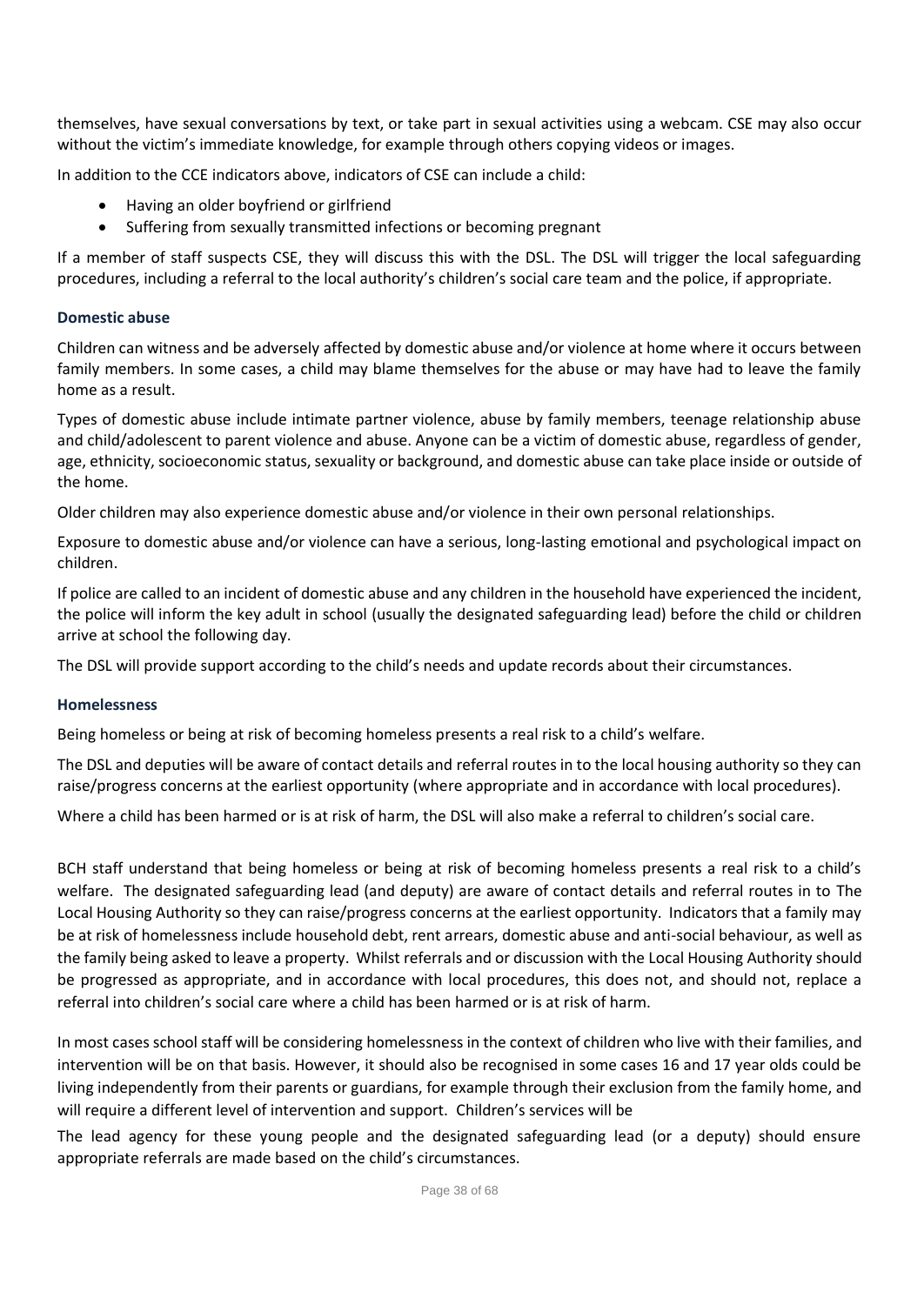BCH School employ a Home School support worker that can assist families where possible in addressing their housing needs.

## **So-called 'honour-based' abuse (including FGM and forced marriage)**

So-called 'honour-based' abuse (HBA) encompasses incidents or crimes committed to protect or defend the honour of the family and/or community, including FGM, forced marriage, and practices such as breast ironing.

Abuse committed in this context often involves a wider network of family or community pressure and can include multiple perpetrators.

All forms of HBA are abuse and will be handled and escalated as such. All staff will be alert to the possibility of a child being at risk of HBA or already having suffered it. If staff have a concern, they will speak to the DSL, who will activate local safeguarding procedures.

## **FGM**

The DSL will make sure that staff have access to appropriate training to equip them to be alert to children affected by FGM or at risk of FGM.

Section 7.3 of this policy sets out the procedures to be followed if a staff member discovers that an act of FGM appears to have been carried out or suspects that a pupil is at risk of FGM.

Indicators that FGM has already occurred include:

- A pupil confiding in a professional that FGM has taken place
- A mother/family member disclosing that FGM has been carried out
- A family/pupil already being known to social services in relation to other safeguarding issues
- A girl:
	- o Having difficulty walking, sitting or standing, or looking uncomfortable
	- $\circ$  Finding it hard to sit still for long periods of time (where this was not a problem previously)
	- $\circ$  Spending longer than normal in the bathroom or toilet due to difficulties urinating
	- o Having frequent urinary, menstrual or stomach problems
	- o Avoiding physical exercise or missing PE
	- o Being repeatedly absent from school, or absent for a prolonged period
	- o Demonstrating increased emotional and psychological needs for example, withdrawal or depression, or significant change in behaviour
	- o Being reluctant to undergo any medical examinations
	- o Asking for help, but not being explicit about the problem
	- o Talking about pain or discomfort between her legs

Potential signs that a pupil may be at risk of FGM include:

- The girl's family having a history of practising FGM (this is the biggest risk factor to consider)
- FGM being known to be practised in the girl's community or country of origin
- A parent or family member expressing concern that FGM may be carried out
- A family not engaging with professionals (health, education or other) or already being known to social care in relation to other safeguarding issues
- A girl:
	- o Having a mother, older sibling or cousin who has undergone FGM
	- o Having limited level of integration within UK society
	- $\circ$  Confiding to a professional that she is to have a "special procedure" or to attend a special occasion to "become a woman"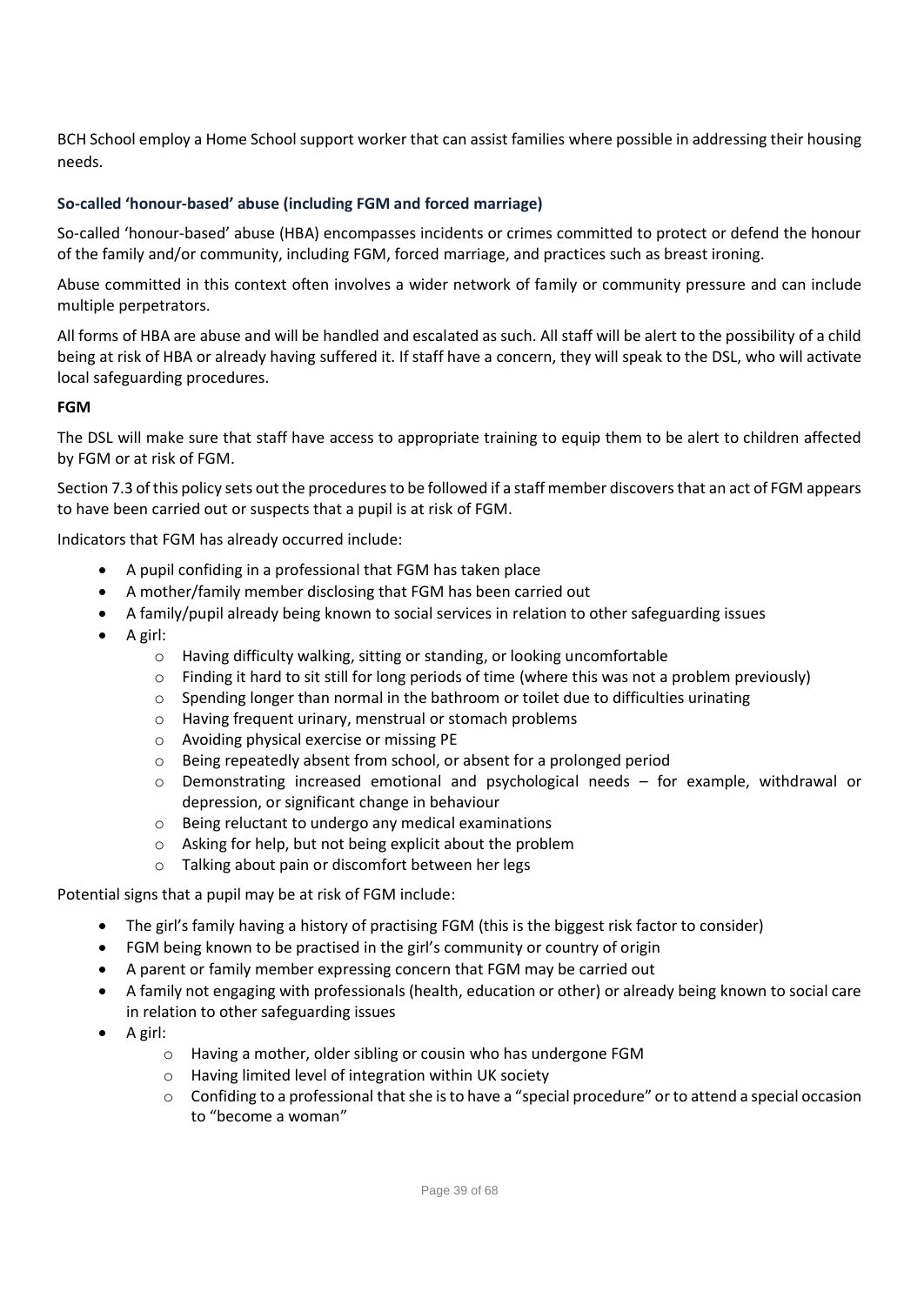- $\circ$  Talking about a long holiday to her country of origin or another country where the practice is prevalent, or parents/carers stating that they or a relative will take the girl out of the country for a prolonged period
- o Requesting help from a teacher or another adult because she is aware or suspects that she is at immediate risk of FGM
- $\circ$  Talking about FGM in conversation for example, a girl may tell other children about it (although it is important to take into account the context of the discussion)
- o Being unexpectedly absent from school
- $\circ$  Having sections missing from her 'red book' (child health record) and/or attending a travel clinic or equivalent for vaccinations/anti-malarial medication

The above indicators and risk factors are not intended to be exhaustive.

## **Forced marriage**

Forcing a person into marriage is a crime. A forced marriage is one entered into without the full and free consent of one or both parties and where violence, threats, or any other form of coercion is used to cause a person to enter into a marriage. Threats can be physical or emotional and psychological.

Staff will receive training around forced marriage and the presenting symptoms. We are aware of the 'one chance' rule, i.e. we may only have one chance to speak to the potential victim and only one chance to save them.

If a member of staff suspects that a pupil is being forced into marriage, they will speak to the pupil about their concerns in a secure and private place. They will then report this to the DSL.

The DSL will:

- Speak to the pupil about the concerns in a secure and private place
- Activate the local safeguarding procedures and refer the case to the local authority's designated officer
- Seek advice from the Forced Marriage Unit on 020 7008 0151 or [fmu@fco.gov.uk](mailto:fmu@fco.gov.uk)
- Refer the pupil to an education welfare officer, pastoral tutor, learning mentor, or school counsellor, as appropriate

## **Preventing radicalisation**

- **Radicalisation** refers to the process by which a person comes to support terrorism and extremist ideologies associated with terrorist groups
- **Extremism** is vocal or active opposition to fundamental British values, such as democracy, the rule of law, individual liberty, and mutual respect and tolerance of different faiths and beliefs. This also includes calling for the death of members of the armed forces
- **Terrorism** is an action that:
	- o Endangers or causes serious violence to a person/people;
	- o Causes serious damage to property; or
	- o Seriously interferes or disrupts an electronic system

The use or threat of terrorism must be designed to influence the government or to intimidate the public and is made for the purpose of advancing a political, religious or ideological cause.

Schools have a duty to prevent children from being drawn into terrorism. The DSL will undertake Prevent awareness training and make sure that staff have access to appropriate training to equip them to identify children at risk.

We will assess the risk of children in our school being drawn into terrorism. This assessment will be based on an understanding of the potential risk in our local area, in collaboration with our local safeguarding partners and local police force.

We will ensure that suitable internet filtering is in place, and equip our pupils to stay safe online at school and at home.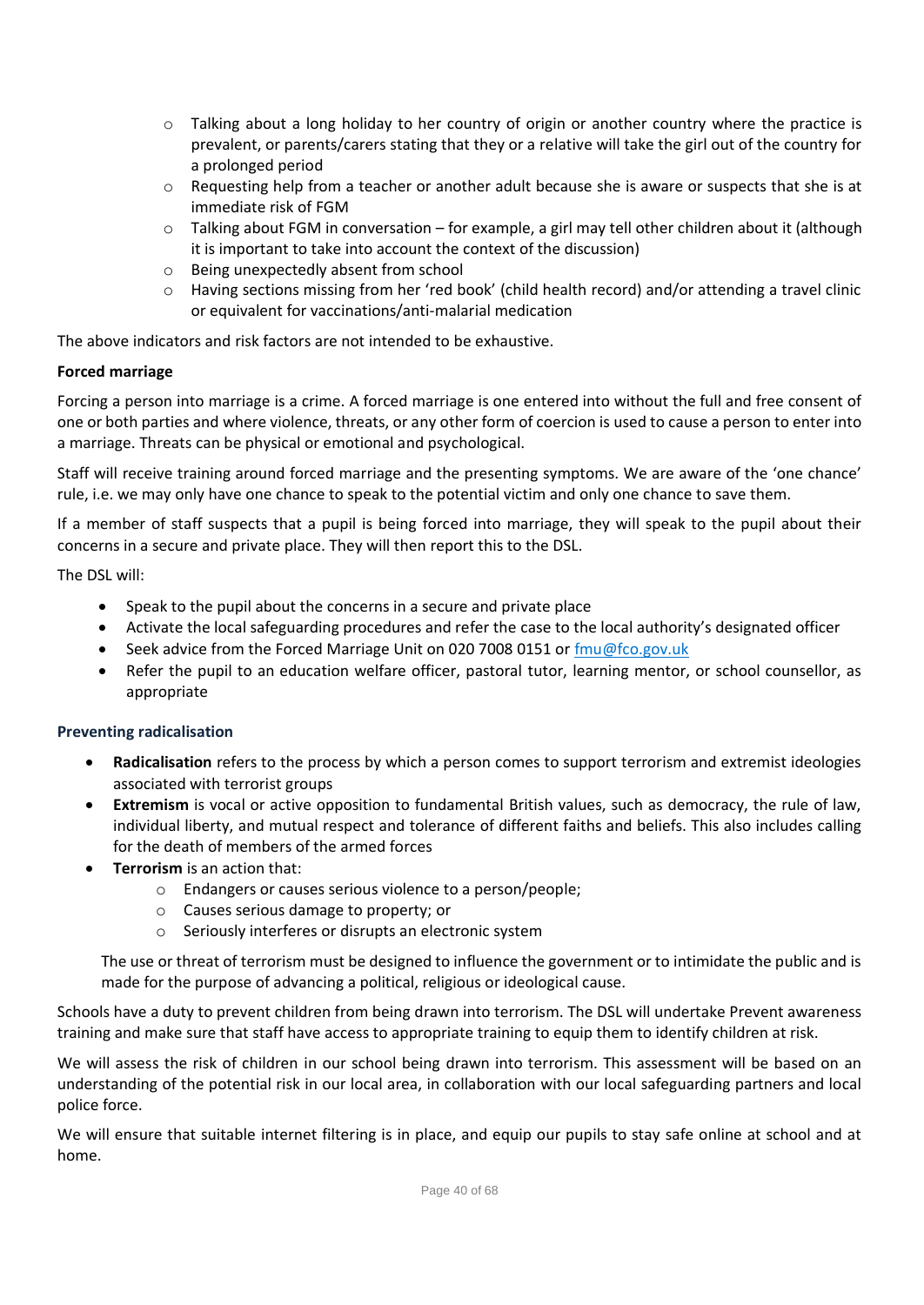There is no single way of identifying an individual who is likely to be susceptible to an extremist ideology. Radicalisation can occur quickly or over a long period.

Staff will be alert to changes in pupils' behaviour.

The government website [Educate Against Hate](http://educateagainsthate.com/parents/what-are-the-warning-signs/) and charity [NSPCC](https://www.nspcc.org.uk/what-you-can-do/report-abuse/dedicated-helplines/protecting-children-from-radicalisation/) say that signs that a pupil is being radicalised can include:

- Refusal to engage with, or becoming abusive to, peers who are different from themselves
- Becoming susceptible to conspiracy theories and feelings of persecution
- Changes in friendship groups and appearance
- Rejecting activities they used to enjoy
- Converting to a new religion
- Isolating themselves from family and friends
- Talking as if from a scripted speech
- An unwillingness or inability to discuss their views
- A sudden disrespectful attitude towards others
- Increased levels of anger
- Increased secretiveness, especially around internet use
- Expressions of sympathy for extremist ideologies and groups, or justification of their actions
- Accessing extremist material online, including on Facebook or Twitter
- Possessing extremist literature
- Being in contact with extremist recruiters and joining, or seeking to join, extremist organisations

Children who are at risk of radicalisation may have low self-esteem, or be victims of bullying or discrimination. It is important to note that these signs can also be part of normal teenage behaviour – staff should have confidence in their instincts and seek advice if something feels wrong.

If staff are concerned about a pupil, they will follow our procedures set out in section 7.5 of this policy, including discussing their concerns with the DSL.

Staff should **always** take action if they are worried.

Further information on the school's measures to prevent radicalisation are set out in other school policies and procedures.

The Counter-Terrorism and Security Act 2015 contains a duty on specified authorities to have due regard to the need to prevent people from being drawn into terrorism. This is also known as the Prevent duty.

In March 2015, Parliament approved guidance issued under section 29 of the act about how specified authorities are to comply with the Prevent duty. Specified authorities must have regard to this guidance when complying with the Prevent duty.

https:/[/www.gov.uk/government/publications/prevent-duty-guidance](http://www.gov.uk/government/publications/prevent-duty-guidance)

#### **What is the Prevent strategy?**

Prevent is a government strategy to stop people becoming terrorists or supporting terrorist or extremist causes. The Prevent strategy covers all types of terrorism and extremism, including the extreme right wing, violent Islamist groups and other causes.

## **How does the Prevent strategy apply to schools?**

From July 2015 all schools (as well as other organisations) have a duty to safeguard children from radicalization and extremism. This means we have a responsibility to protect children from extremist and violent views the same way we protect them from drugs or gang violence.

Importantly, we can provide a safe place for students to discuss these issues so they better understand how to protect themselves.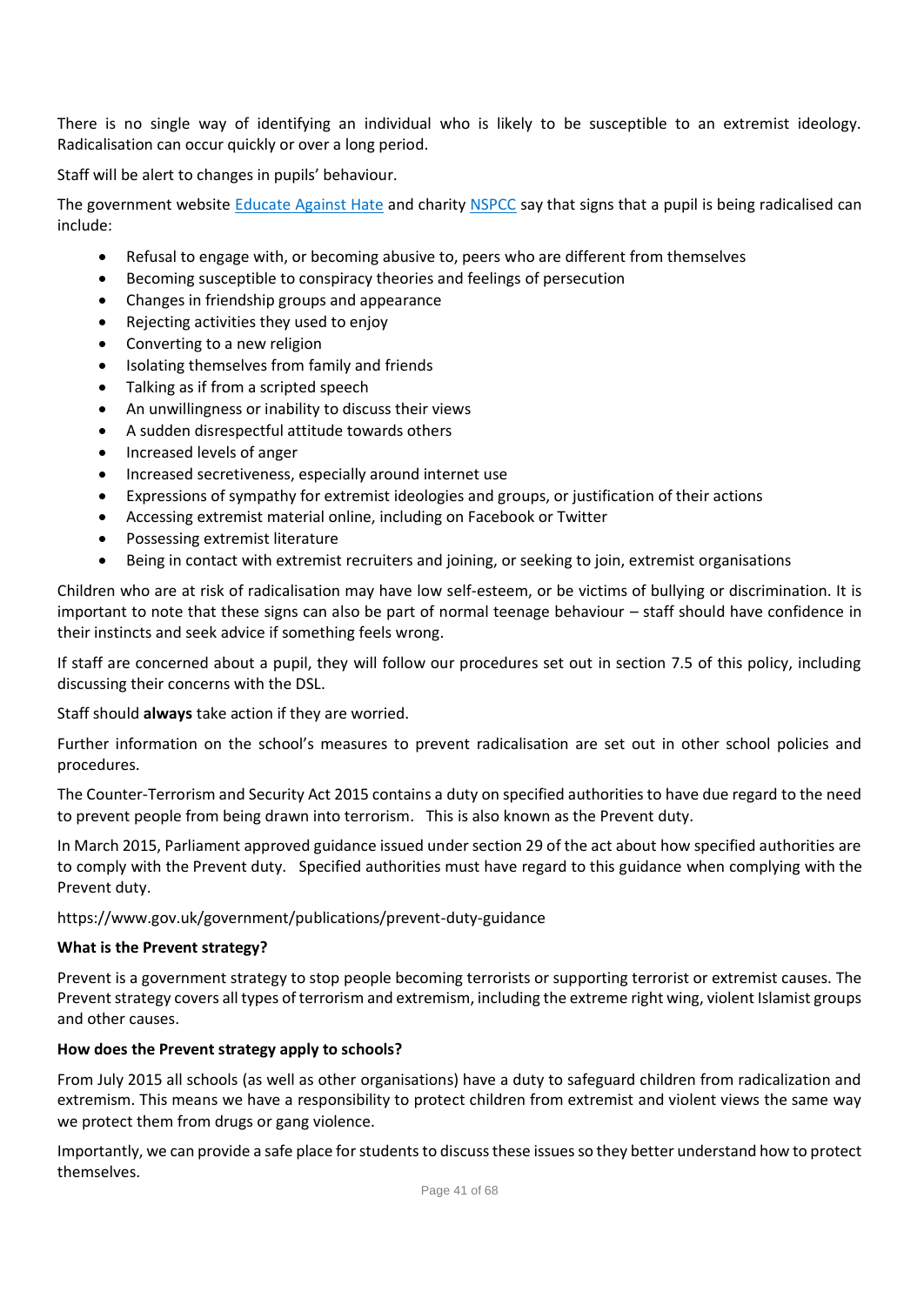#### **What does this mean in practice?**

Many of the things we already do in school to help children become positive, happy members of society also contribute to the Prevent strategy.

These include:

- Exploring other cultures and religions and promoting diversity
- Challenging prejudices and racist comments
- Developing critical thinking skills and a strong, positive self-identity
- Promoting the spiritual, moral, social and cultural development of students, as well as British values such as democracy

Hillingdon Lead Practitioner: Fiona Gibbs (Stronger Communities & Prevent

The aim is to safeguard vulnerable individuals against hate crime/extremism/violent crime/criminal damage. The main strategy is to provide early intervention to combat the alternative messages that young people may be exposed to.

#### **Peer-on-peer abuse**

Peer-on-peer abuse is when children abuse other children. This type of abuse can take place inside and outside of school and online.

Peer-on-peer abuse is most likely to include, but may not be limited to:

- Bullying (including cyber-bullying, prejudice-based and discriminatory bullying)
- Abuse in intimate personal relationships between peers
- Physical abuse such as hitting, kicking, shaking, biting, hair pulling, or otherwise causing physical harm (this may include an online element which facilitates, threatens and/or encourages physical abuse)
- Sexual violence, such as rape, assault by penetration and sexual assault (this may include an online element which facilitates, threatens and/or encourages sexual violence)
- Sexual harassment, such as sexual comments, remarks, jokes and online sexual harassment, which may be standalone or part of a broader pattern of abuse
- Causing someone to engage in sexual activity without consent, such as forcing someone to strip, touch themselves sexually, or to engage in sexual activity with a third party
- Consensual and non-consensual sharing of nudes and semi nudes images and/or videos (also known as sexting or youth produced sexual imagery)
- Upskirting, which typically involves taking a picture under a person's clothing without their permission, with the intention of viewing their genitals or buttocks to obtain sexual gratification, or cause the victim humiliation, distress or alarm
- Initiation/hazing type violence and rituals (this could include activities involving harassment, abuse or humiliation used as a way of initiating a person into a group and may also include an online element)

Where children abuse their peers online, this can take the form of, for example, abusive, harassing, and misogynistic messages; the non-consensual sharing of indecent images, especially around chat groups; and the sharing of abusive images and pornography, to those who don't want to receive such content.

If staff have any concerns about peer-on-peer abuse, or a child makes a report to them, they will follow the procedures set out in section 7 of this policy, as appropriate. In particular, section 7.8 and 7.9 set out more detail about our school's approach to this type of abuse.

#### **Sexual violence and sexual harassment between children in schools**

Sexual violence and sexual harassment can occur:

• Between 2 children of any age and sex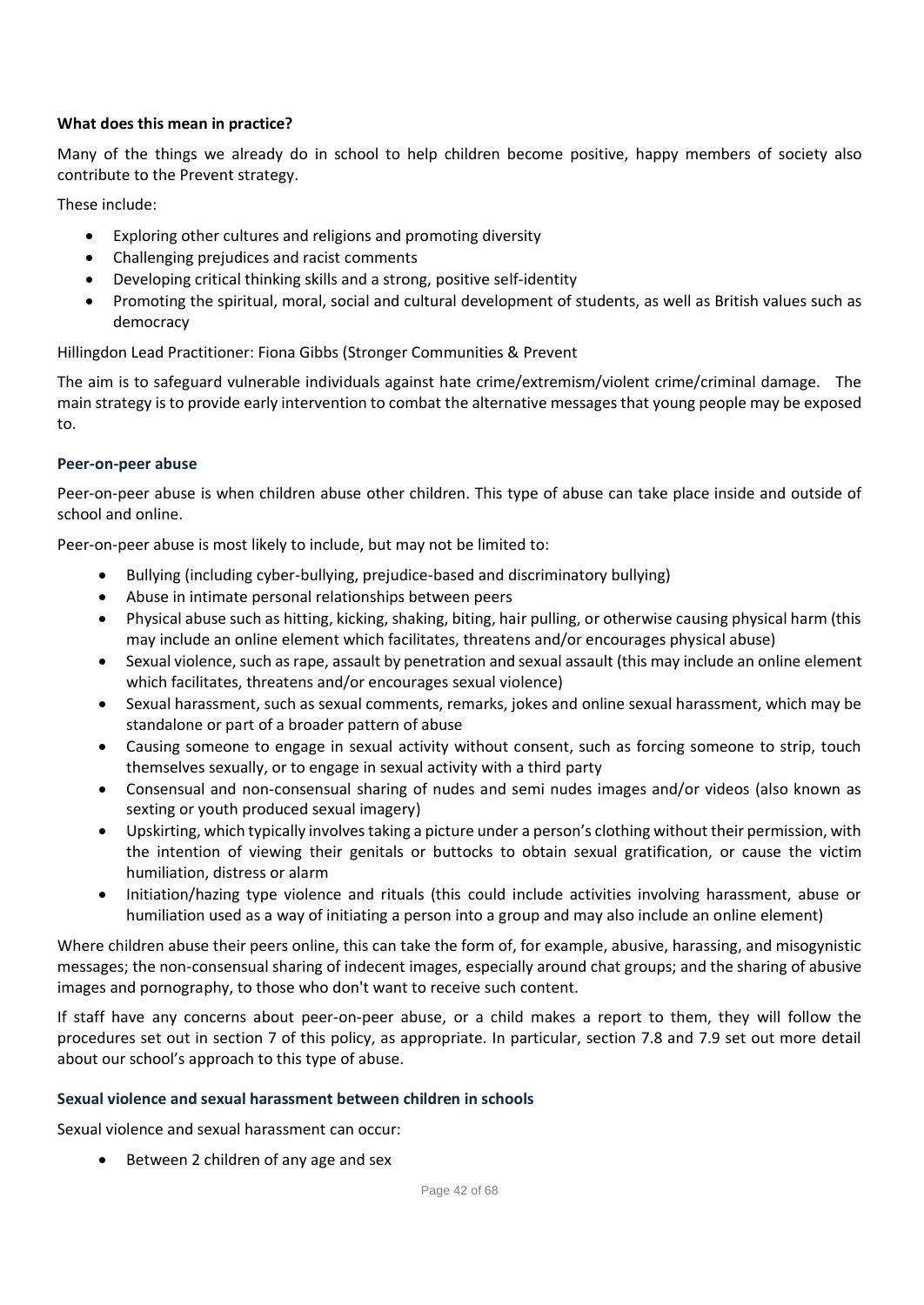- Through a group of children sexually assaulting or sexually harassing a single child or group of children
- Online and face to face (both physically and verbally)

Sexual violence and sexual harassment exist on a continuum and may overlap.

Children who are victims of sexual violence and sexual harassment will likely find the experience stressful and distressing. This will, in all likelihood, adversely affect their educational attainment and will be exacerbated if the alleged perpetrator(s) attends the same school.

If a victim reports an incident, it is essential that staff make sure they are reassured that they are being taken seriously and that they will be supported and kept safe. A victim should never be given the impression that they are creating a problem by reporting sexual violence or sexual harassment. Nor should a victim ever be made to feel ashamed for making a report.

Some groups are potentially more at risk. Evidence shows that girls, children with SEN and/or disabilities, and lesbian, gay, bisexual and transgender (LGBT) children are at greater risk.

Staff should be aware of the importance of:

- Challenging inappropriate behaviours
- Making clear that sexual violence and sexual harassment is not acceptable, will never be tolerated and is not an inevitable part of growing up
- Challenging physical behaviours (potentially criminal in nature), such as grabbing bottoms, breasts and genitalia, pulling down trousers, flicking bras and lifting up skirts. Dismissing or tolerating such behaviours risks normalising them

If staff have any concerns about sexual violence or sexual harassment, or a child makes a report to them, they will follow the procedures set out in section 7 of this policy, as appropriate. In particular, section 7.8 and 7.9 set out more detail about our school's approach to this type of abuse.

## **Policy**

- The school recognises that sexual violence and sexual harassment between pupils is a serious safeguarding issue and such behaviour will not be tolerated. School behaviour management and anti-bullying policies will reflect the school's approach and staff and pupils will be made aware of the standard of expected behaviour and the likely responses to any incidents of sexual violence and harassment.
- The school will follow the statutory guidance Sexual violence and sexual harassment between pupils and will work with relevant agencies to safeguard and support victims, take appropriate action against alleged perpetrators and ensure a safe learning environment for all pupils. (Click here for more guidance).
- The school will take all necessary steps to put in place a planned PHSE curriculum to convey the school's policy for preventing harmful sexual behaviour and to promote respectful behaviour between pupils with regards to sexual conduct.
- The school will promote an environment where victims feel empowered to raise concerns and report incidents. Any reports of sexual violence or harassment will be taken seriously and thoroughly investigated by the school and appropriate referrals made to the police and CSSW.
- The school will ensure that staff and governors receive relevant training to help them ensure an effective response to incidents that protects individual victims and safeguards the welfare of all pupils and staff.
- The school will ensure staff are able to provide appropriate support to victims and alleged perpetrators that meets their needs and continues to promote their education.

#### **Procedures**

• The school will ensure there is a robust response to all incidents and will follow the procedures set out in Part 5 of the Keeping children safe in education statutory guidance.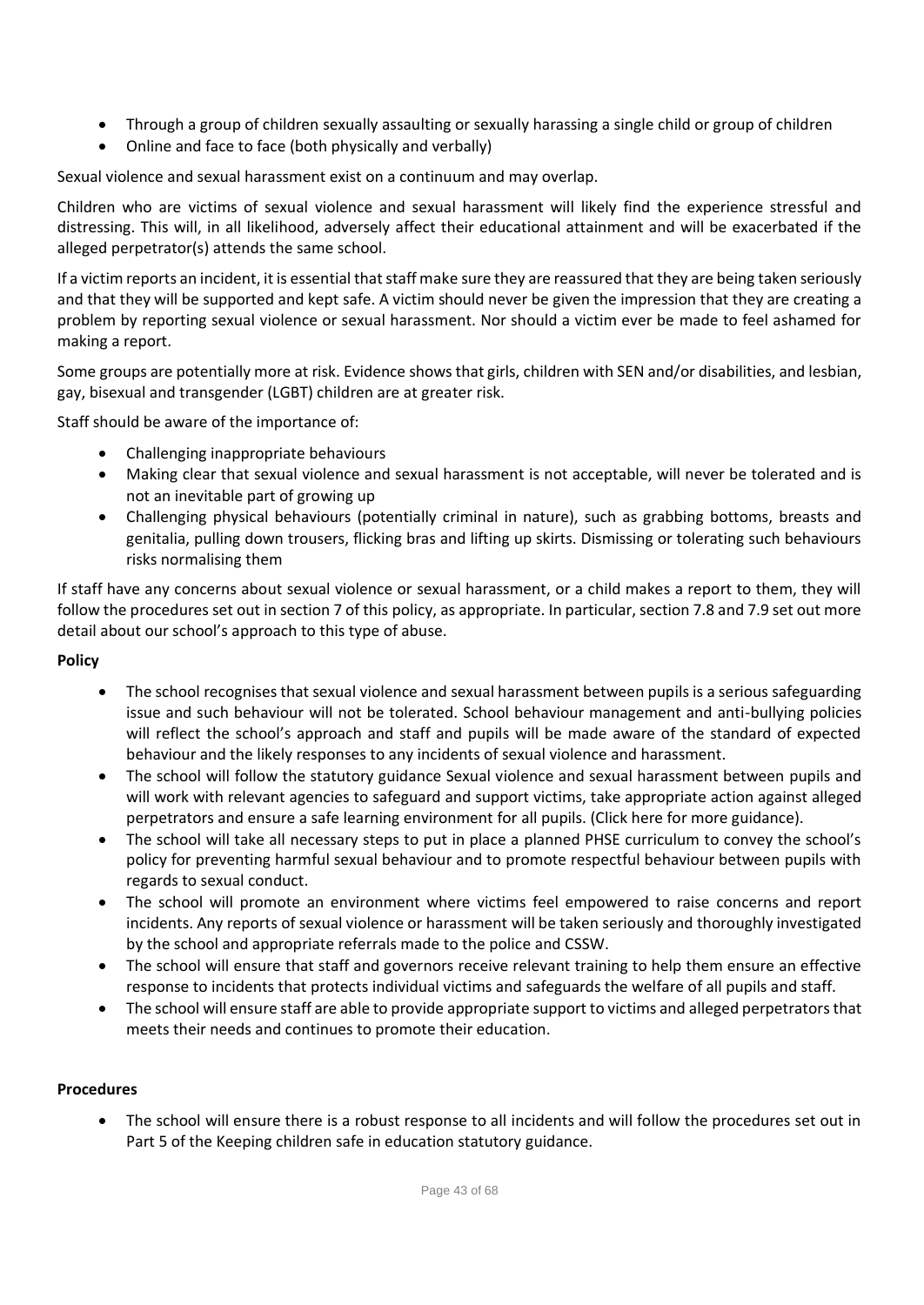- Reported incidents will be investigated by the member of staff to whom the young person discloses in partnership with the designated safeguarding lead, who will also carry out a risk assessment to look at any continued risk to the victim or other pupils and staff from the alleged perpetrator within the school environment.
- Where the allegation involves material posted online, the school will request that the electronic device is handed over as part of the investigation and will use legal powers to search and confiscate property as set out in the statutory guidance
- Searching, screening and confiscation advice for schools. (Click here for more guidance)
- The member of staff and designated safeguarding lead will write up a record of the investigation that will set out how the school will respond to the incident.
- Decisions on responses will be based on the harmful sexual behaviour risk assessment and thresholds set out in the Hillingdon safeguarding children's board
- Harmful sexual behaviour protocol. The designated safeguarding lead may take advice from MASH social workers before making a decision. Possible outcomes include referral to Early Help Services, CSSW or the police, or managing the matter internally under school/college behaviour policies.
- Where a referral will be made to CSSW or the police under the protocol, the designated safeguarding lead will discuss the issue with the relevant agency and following this discussion a decision will be made on whether and how to inform the alleged perpetrator and their parents.
- The school will take any necessary action to continue to safeguard the victim and other pupils within the school environment based on the level of risk established from the risk assessment, including decisions about the victim and alleged perpetrator sharing classrooms. These decisions will be reviewed in the light of on-going police and CSSW investigations to take account of any changes in the status of investigations and any bail conditions placed on the alleged perpetrator.
- Where necessary and appropriate, the school/college will consider the support needs of the alleged perpetrator and will make referrals to relevant agencies for support on their behalf under the Harmful sexual behaviour protocol.

## **Responding to reports of sexual violence and sexual harassment**

BCH responds on a case-by-case basis, supported by children's social care and the police if required.

The immediate response to a report

At BCH all victims must be taken seriously, supported and kept safe.

As with any Safeguarding Concern staff are trained to manage and report any concern.

#### **Risk Assessment**

Following a report of sexual violence, the designated safeguarding lead (or deputy) should make an immediate risk and needs assessment, considering:

- The victim
- The alleged perpetrator
- All other children (and if appropriate adult students and staff). Risk assessments are recorded and kept under review.

The designated safeguarding Lead (or deputy) should ensure they are engaging with children's social care and specialist services as required.

## **Action following a report of sexual violence and/or sexual harassment**

Schools should consider:

- The wishes of the victim in terms of how they want to proceed
- The nature of the alleged incident
- The ages of the children involved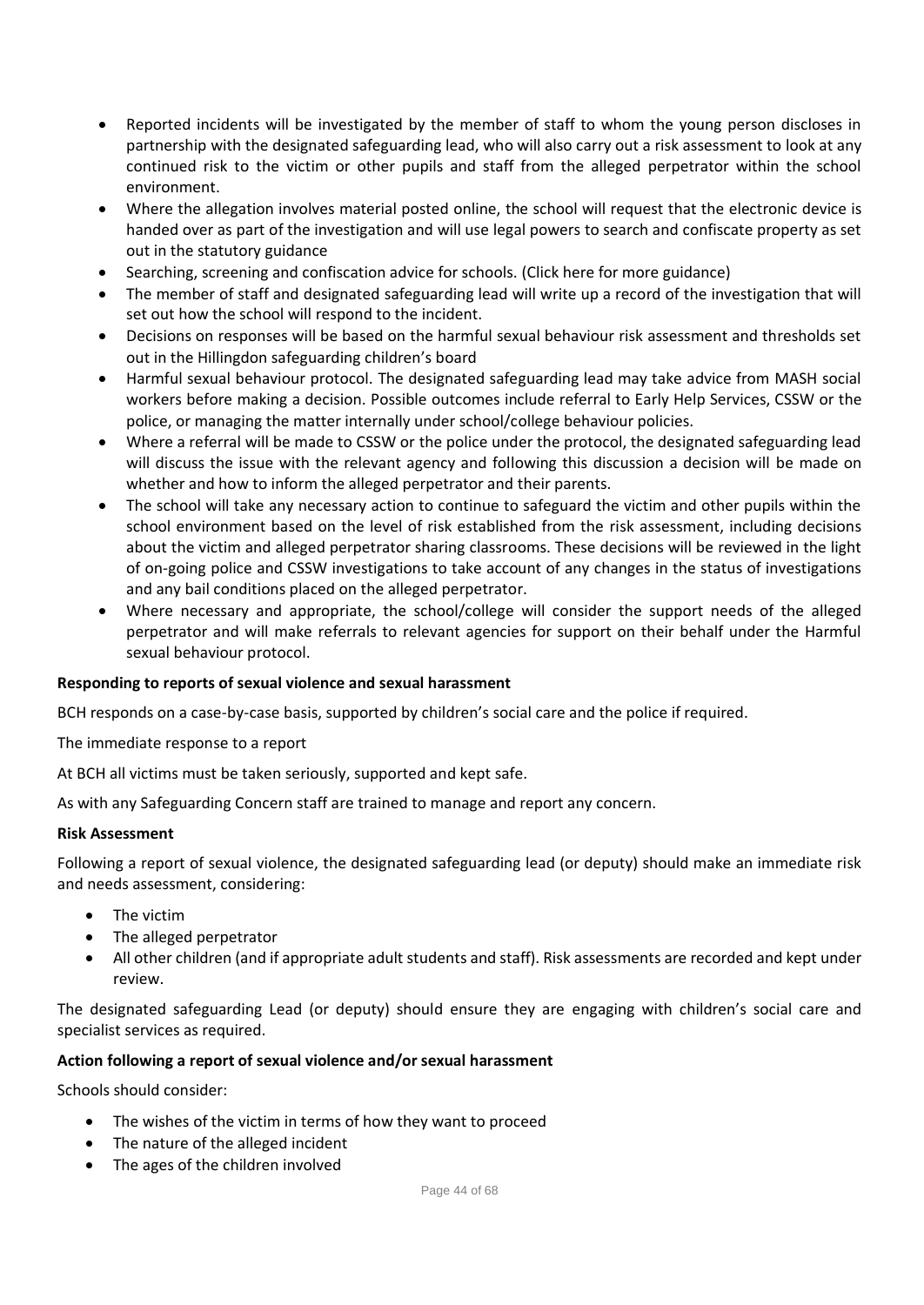- The development stages of the children involved
- Any power imbalance between the children
- is the incident a one-off or a sustained pattern of abuse
- are there ongoing risks to the victim, other children, and school or college staff
- Contextual safeguarding issues

All staff and students clearly understand that sexual violence and sexual harassment is not acceptable and will not be tolerated.

#### **Options to manage the report**

BCH considers the following options when managing any reports of sexual violence and/or sexual harassment.

- 1. Manage internally the school manages incidents.
- 2. Early help multi-agency early help
- 3. Referrals to children's social care
- 4. Reporting to the police in parallel to children's social care

#### **Considerations**

#### **Bail conditions**

It is unlikely that a child will be on police bail with conditions attached, so it is essential that when there is a criminal investigation that there is joined up working between the school or college, children's social care and the police so that the victim, alleged perpetrator and other children involved are supported.

#### **Managing any delays in the criminal process**

There may be delays in any criminal case but schools and colleges should not wait for the outcome before protecting the victim, alleged perpetrator and other children in the school or college.

#### **The end of the criminal process**

Regardless of whether a child is convicted of a crime or not, all the children involved should be protected.

#### **Ongoing response for the victim**

Appropriate support should be available on an ongoing basis to the victim. The guidance includes sources of specific support.

The guidance makes it clear that schools need to consider safeguarding issues around the victim and alleged perpetrator sharing classes and sharing space at school or college.

#### **Safeguarding and supporting the alleged perpetrator**

Schools need to manage the balance between supporting the victim and ensuring the alleged perpetrator has an education and safeguarding support themselves.

#### **Serious violence**

Indicators which may signal that a child is at risk from, or involved with, serious violent crime may include:

- Increased absence from school
- Change in friendships or relationships with older individuals or groups
- Significant decline in performance
- Signs of self-harm or a significant change in wellbeing
- Signs of assault or unexplained injuries
- Unexplained gifts or new possessions (this could indicate that the child has been approached by, or is involved with, individuals associated with criminal networks or gangs and may be at risk of criminal exploitation (see above))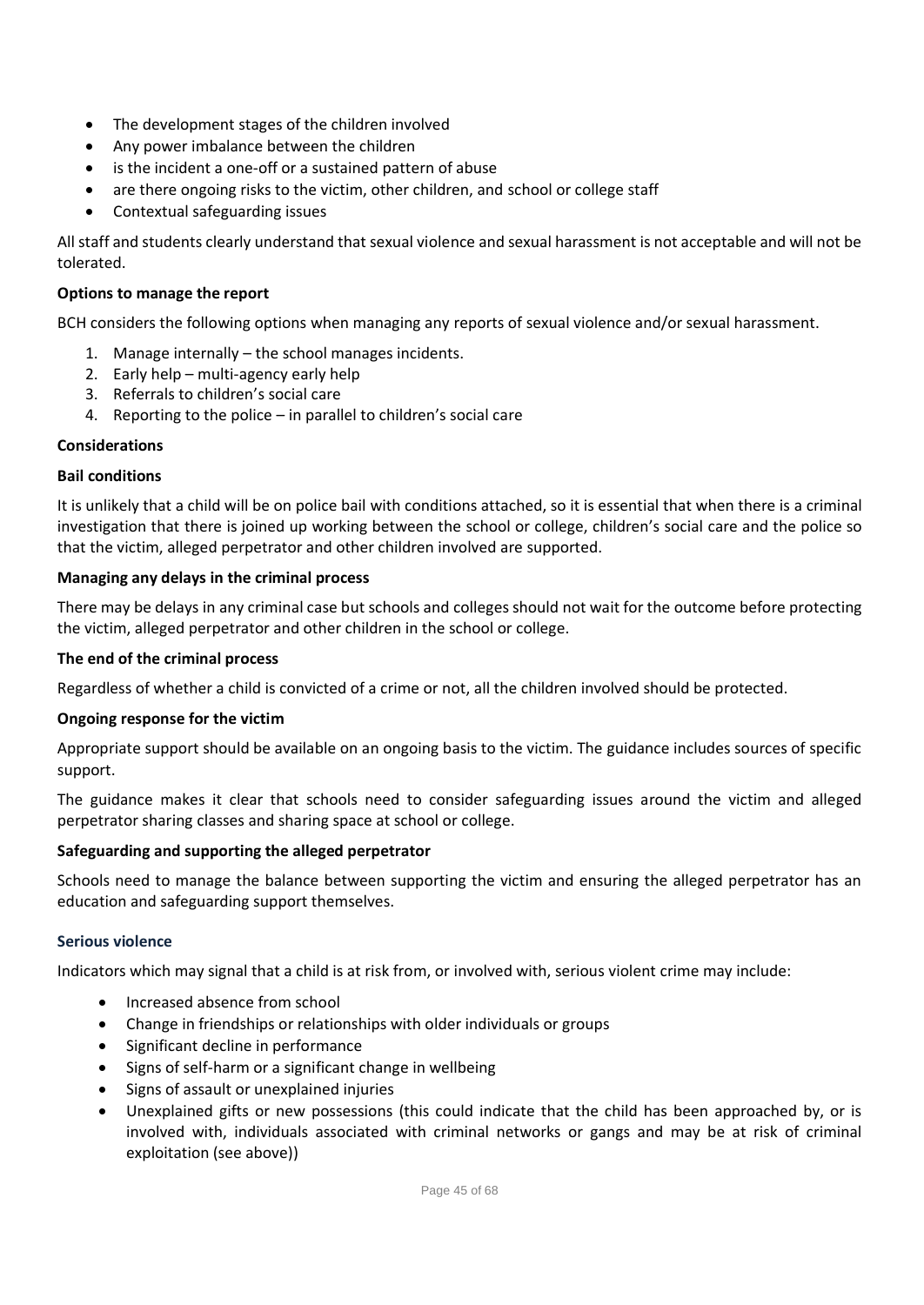Risk factors which increase the likelihood of involvement in serious violence include:

- Being male
- Having been frequently absent or permanently excluded from school
- Having experienced child maltreatment
- Having been involved in offending, such as theft or robbery

Staff will be aware of these indicators and risk factors. If a member of staff has a concern about a pupil being involved in, or at risk of, serious violence, they will report this to the DSL.

## **Checking the identity and suitability of visitors**

All visitors will be required to verify their identity to the satisfaction of staff and to leave their belongings, including their mobile phone(s), in a safe place during their visit.

If the visitor is unknown to the setting, we will check their credentials and reason for visiting before allowing them to enter the setting. Visitors should be ready to produce identification.

Visitors are expected to sign the visitors' book and wear a visitor's badge.

Visitors to the school who are visiting for a professional purpose, such as educational psychologists and school improvement officers, will be asked to show photo ID and:

- Will be asked to show their DBS certificate, which will be checked alongside their photo ID; or
- The organisation sending the professional, such as the LA or educational psychology service, will provide prior written confirmation that an appropriate level of DBS check has been carried out

All other visitors, including visiting speakers, will be accompanied by a member of staff at all times. We will not invite into the school any speaker who is known to disseminate extremist views, and will carry out appropriate checks to ensure that any individual or organisation using school facilities is not seeking to disseminate extremist views or radicalise pupils or staff.

## **Non-collection of children**

If a child is not collected at the end of the session/day, we will:

- Make contact with parent/guardian
- Report to police if no reasonable response from parent/guardian (immediately if they are vulnerable)
- Report to social worker, if one attached to the student/family
- Record the incident on MyConcern

## **Missing pupils**

Schools need to be aware of those children who are persistently absent or missing from school as this may be an indicator of welfare concerns. Our attendance guidance for staff states clearly who needs to be notified and what action should be taken and any relevant timescales. Parents are asked to provide contact details for at least two or more people who can be contacted in the event that a child does not attend school. Barnhill refers to Hillingdon's "Children missing from education" policy and the Hillingdon safeguarding children's board missing children protocol for further details available online.

Our procedures are designed to ensure that a missing child is found and returned to effective supervision as soon as possible. If a child goes missing, we will:

Schools and Nurseries Safeguarding Policies | Hillingdon Safeguarding Children Partnership Where a parent notifies the school that they are removing the child so they can be educated at home, the following notifications are made: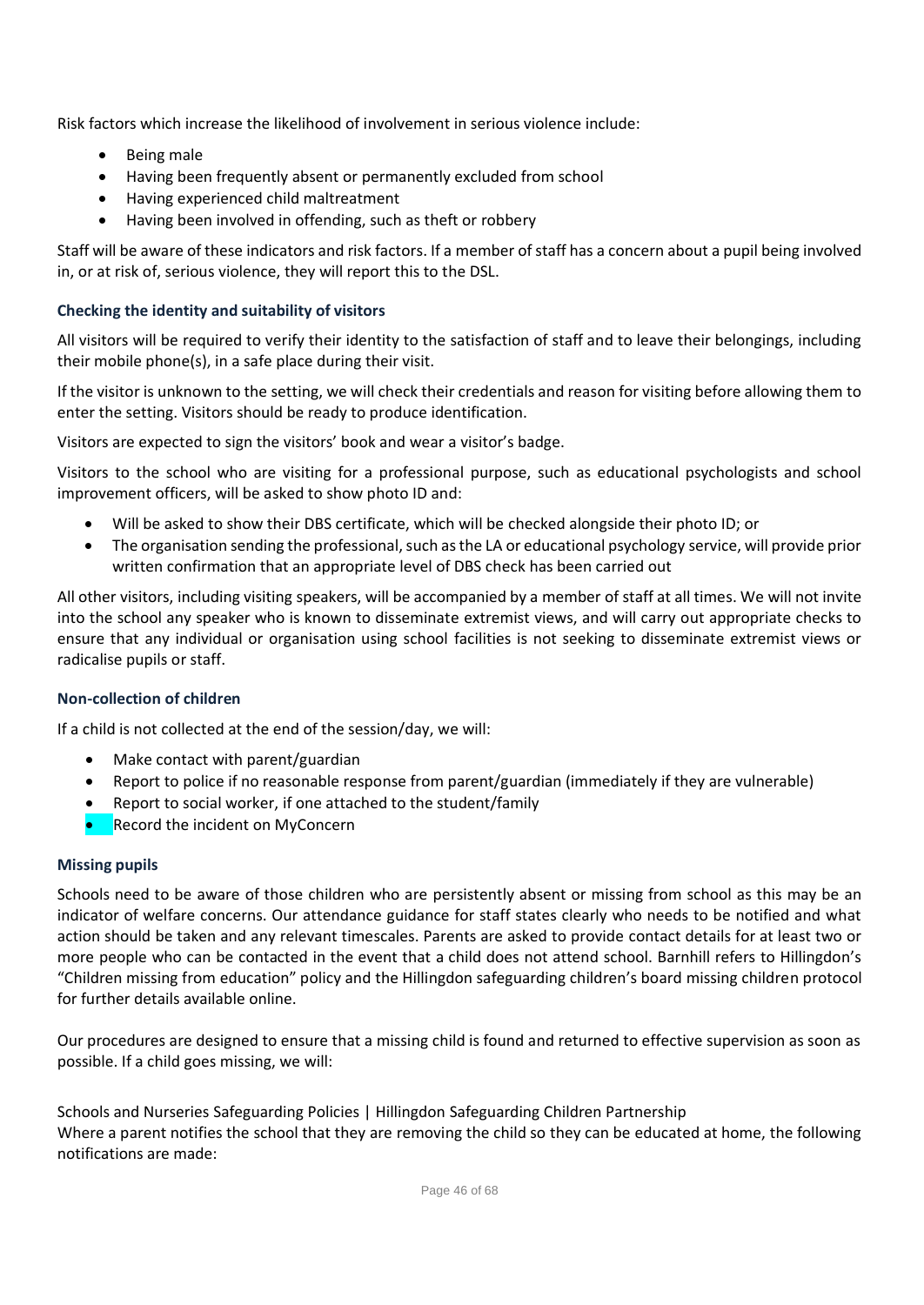- The Education Welfare Service must be notified of all decisions.
- If the child is already known to CSSW, their allocated social worker should be notified immediately.
- If the child is not known to CSSW, but the school has concerns about their welfare, the designated safeguarding lead should make a referral to CSSW.

\*Please see our separate Attendance policy for more details.

A child going missing from school should be dealt with as a safeguarding issue and the police/social services should be contacted. All staff need to be and are aware that children going missing from education can be a warning sign of safeguarding considerations. Staff are aware of and are regularly reminded of the school procedures for dealing with this.

The government recently consulted on plans to amend regulations from September 2016 to improve information sharing between schools and LAs to help identify children missing education and help protect them from potential harm. This section will be updated to reflect any changes that are made.

## **Safe Handling**

## **Roles and Responsibilities**

Reasonable force/safe handling can be used by any member of staff who is authorised by the principal to have lawful control or charge of pupils, e.g. Teachers, Learning Assistants, Supervisory Assistants.

#### **Procedures**

A member of staff may have to decide between making an intervention using reasonable force by placing him/herself in a dangerous situation or standing back and thereby allowing colleagues or pupils to face potential danger. There will always be an element of personal judgement in these decisions. However, it is reasonable to expect a member of staff to engage in some risk where there is evidence of danger and intervention has a good chance of being effective. Staff should not, however, put themselves in personal danger merely to safeguard property. Reasonable force/safe handling can be used by a teacher or other authorised person(s) on the school premises or when authorised elsewhere e.g. supervision of pupils in bus queues, or other authorised out of school activities such as a sporting event or educational trip. Reasonable force should be limited to emergency situations and used only as a last resort when all other behaviour management strategies have been exhausted and where:

- 1. Action is necessary in self-defence or because there is imminent risk of injury to another pupil or person.
- 2. There is a developing risk of injury to another pupil or person, or significant damage to property.
- 3. A pupil is behaving in a way that compromises order and discipline.

## **Forms of Reasonable Force**

When other behaviour management strategies have failed, staff should send a reliable pupil for assistance and use the minimum intervention depending on the age, sex, physical strength, size, medical condition and any special needs of the pupil. It should be used in a way that preserves the dignity and respect of all concerned. A calm and measured approach should be taken at all times. It should be appropriate to the particular pupil and be in accordance with the school's agreed strategies and the following procedure which must be adhered to at all times:

- 1. Tell the pupil to stop the inappropriate behaviour
- 2. Ask the pupil to behave appropriately, clearly stating the desired behaviour
- 3. Tell the pupil that physical intervention will take place if inappropriate behaviour continues
- 4. Intervene in a measured way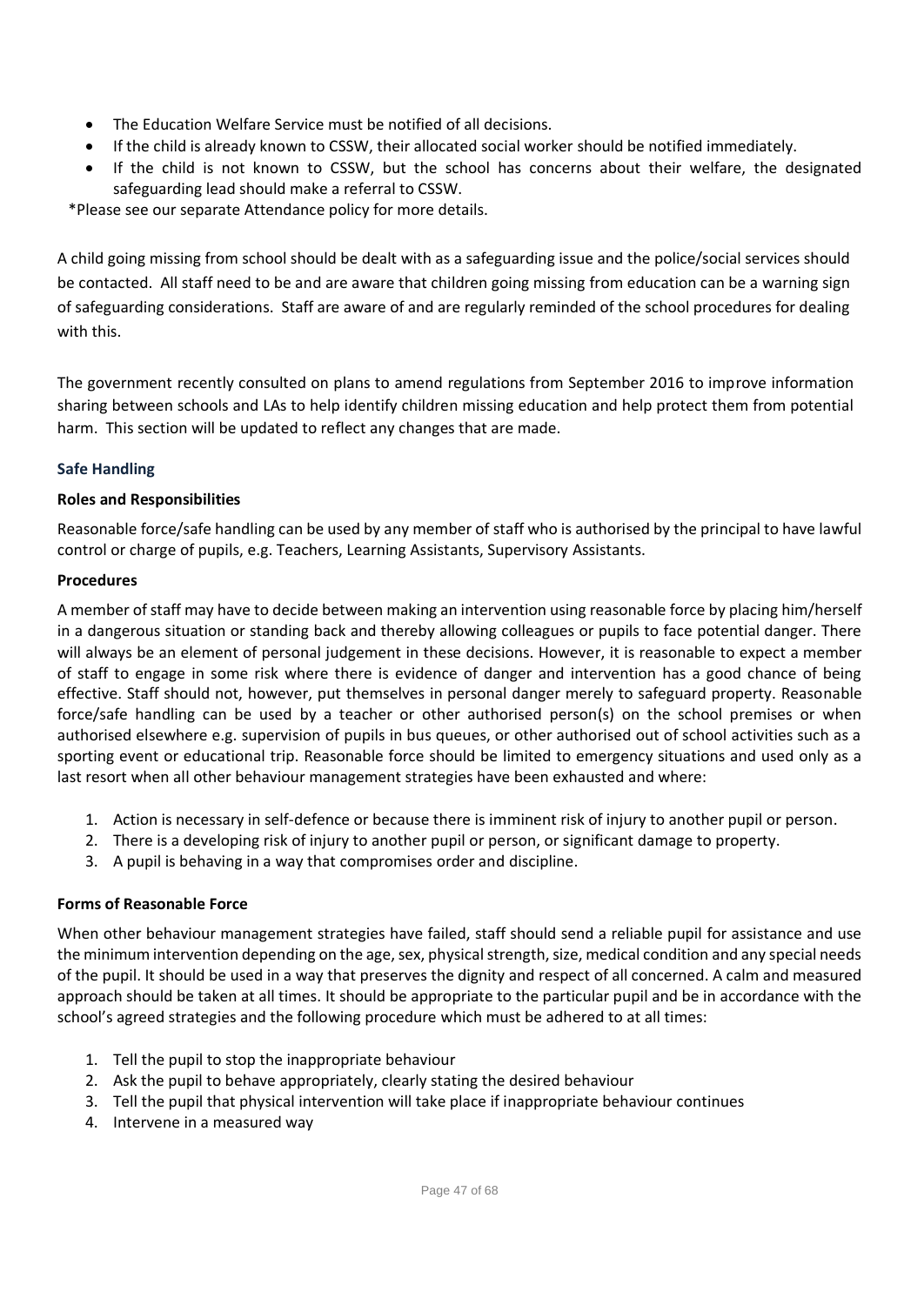If the Teacher, Learning Assistant or Supervisory Assistant feels at risk he/she should seek support from the nearest staff member. Possible forms of reasonable force used by the school will depend on individual circumstances and may include:

- 1. Separating pupils who are fighting, or who are about to fight
- 2. Blocking a pupil's path
- 3. Holding a blazer or bag
- 4. Breakaway techniques (e.g. when a member of staff is grabbed by a pupil)
- 5. Leading a pupil by the arm
- 6. Shepherding a pupil away by placing hands on the backs of elbows

#### **Health and Safety**

When using reasonable force/physical intervention/restraint/safe handling, the pupil's health and safety must always be considered. Physical interventions should involve the minimum amount of force necessary to resolve the situation and calm the pupil.

#### **Limits on the Use of Force**

The law strictly prohibits the use of force which constitutes corporal punishment. The use of force as a punishment or to intentionally cause pain, injury or humiliation contravenes our Safeguarding and Child Protection Policy. Staff should never act in a way that might reasonably be expected to cause injury, for example by:

- 1. Holding around the neck
- 2. Adopting any hold that might restrict breathing
- 3. Kicking, slapping or punching or using any implement
- 4. Forcing limbs against joints
- 5. Tripping
- 6. Holding or pulling by the hair
- 7. Holding the pupil face down on the ground

Staff should also avoid touching or holding a pupil in any way that might be considered indecent.

## **Record Keeping**

All incidents involving the use of reasonable force must be recorded. The Headteacher will keep an accurate up-todate record of all such incidents.

Immediately following any incident, the member of staff concerned must inform the Principal or a senior member of staff and provide a written record/report.

The Chairperson of the Board of Governors and the Headteacher will review annually the entries in the incident book. Records of incidents will be kept until the date of the child's twenty-first birthday. In the event of the young person being over 18 when they leave school, records should be kept for 3 years after their date of leaving. Confidentiality and the young person's right to privacy will need to be ensured. The pupil's view should also be recorded as soon as possible, preferably on the same day.

#### **Contacting parents**

Parents/carers should be contacted as soon as possible and the incident explained to them (with an interpreter if necessary). This must also be recorded. Any complaint from a parent will be dealt with according to the school's complaint policy/procedure as detailed below.

## **Complaints**

If an incident occurs in school involving the use of reasonable force/restraint by a teacher, the procedures governing such incidents should be followed. This will include informing the parent(s)/guardian(s) of the child as outlined above.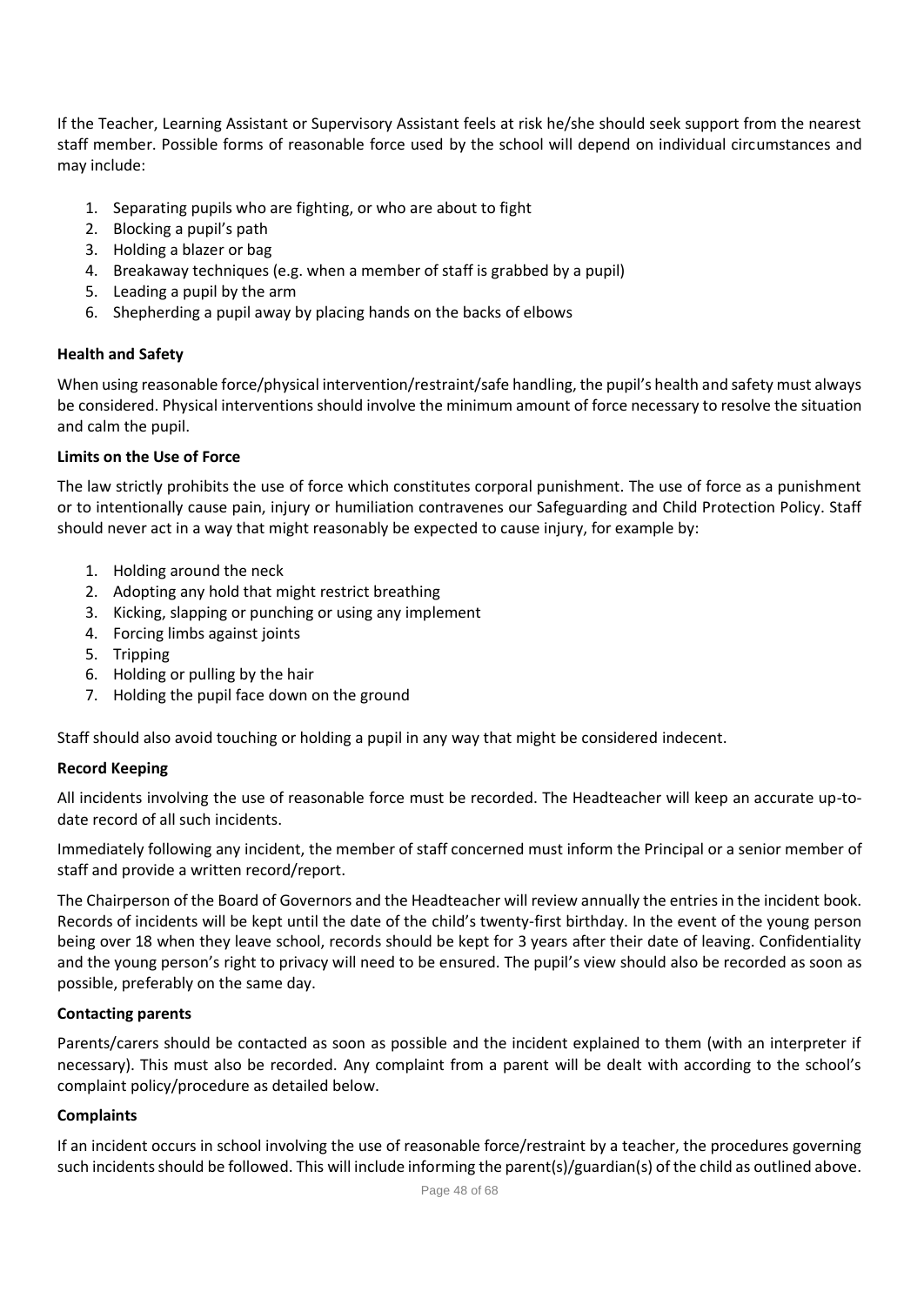Any subsequent complaints made against a member of staff will be dealt with in accordance with the school's Complaints Policy/Procedure and in accordance with the Circular 1999/10, Pastoral Care in Schools – Child Protection. Staff who themselves are subject to physical violence or assault will be supported, as appropriate, in taking any necessary action against an assailant.

The use of reasonable force is only to be employed in exceptional circumstances or in an emergency where a pupil appears to be unable to exercise self-control and whose behaviour is presenting a threat to him/herself or others. A member of staff should not intervene in an incident without help if there is a risk that he/she may be injured or may endanger his/her life.

#### **Monitoring, evaluation and review**

The Barnhill Pastoral Team will monitor and update this policy in the light of any further guidance and legislation. A detailed evaluation of any incident necessitating the use of reasonable force will be carried out by the Pastoral Deputy Headteacher. On-going evaluation will ensure the effectiveness of the policy.

The Use of Reasonable Force/Safe Handling Policy will be reviewed every three years by the Pastoral Team.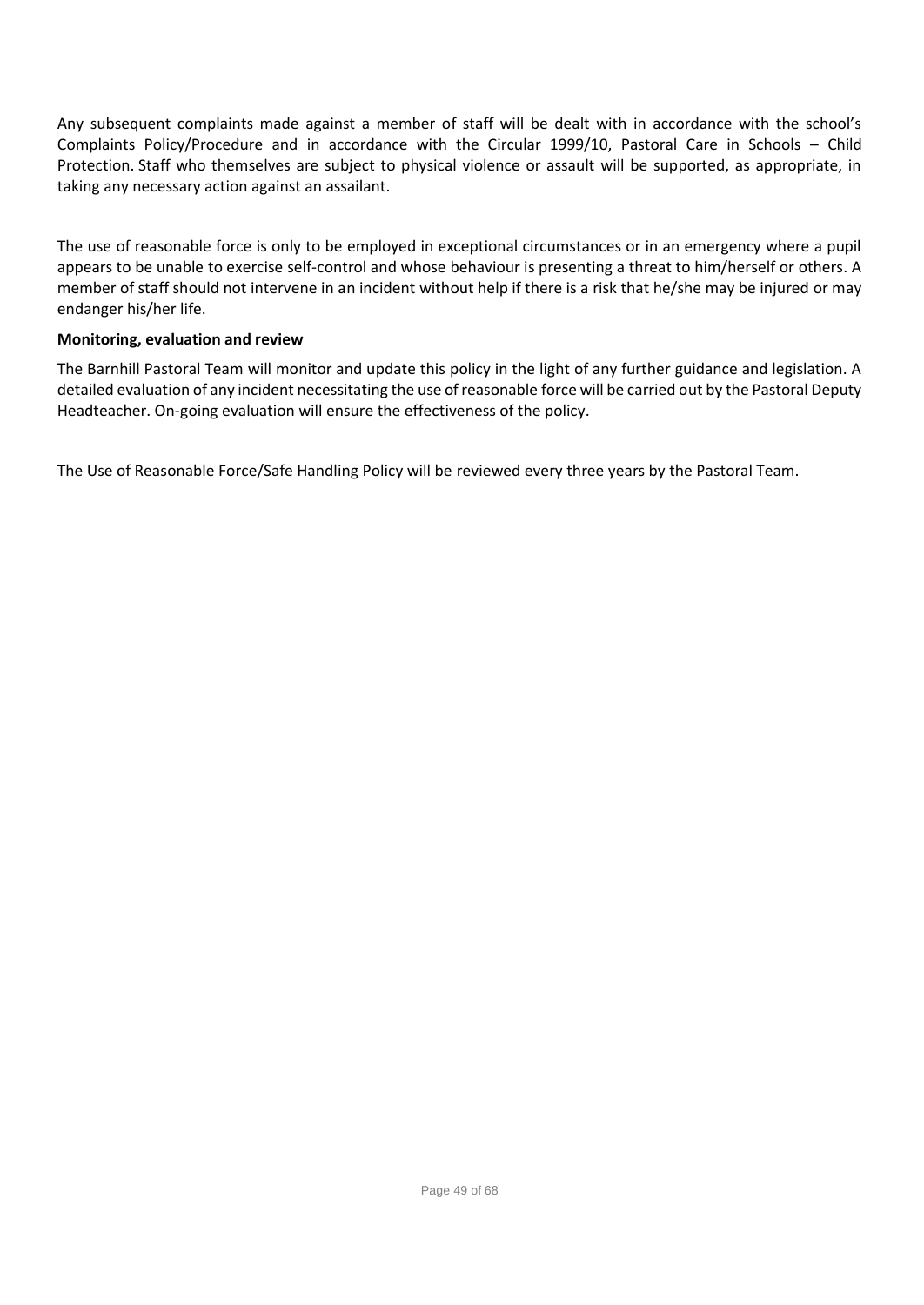# <span id="page-49-0"></span>**Appendix 5: REPORTING A SAFEGUARDING CONCERN**

| myconcern    !<br><b>Barnhill Community High (3125412)</b> |                                                                           |                    |             |             | Heidi Snaith | $\alpha$  |                                 |  |                         |  |
|------------------------------------------------------------|---------------------------------------------------------------------------|--------------------|-------------|-------------|--------------|-----------|---------------------------------|--|-------------------------|--|
| My Concerns                                                | Dashboards -                                                              | Profiles -         | Audit Trail | Resources - | Admin        | Reports - | Help                            |  | <b>Report a Concern</b> |  |
|                                                            | Welcome to MyConcern<br>Your last login was on 02 September 2021 at 15:14 |                    |             |             |              |           |                                 |  |                         |  |
|                                                            |                                                                           | Safeguarding Leads |             |             |              |           | <b>Recently Raised Concerns</b> |  |                         |  |

Use the email sent to you by MyConcern to login. Once logged in, select the REPORT CONCERN button to create a new concern

The concerns or incident has now been raised and your designated safeguarding lead has been notified.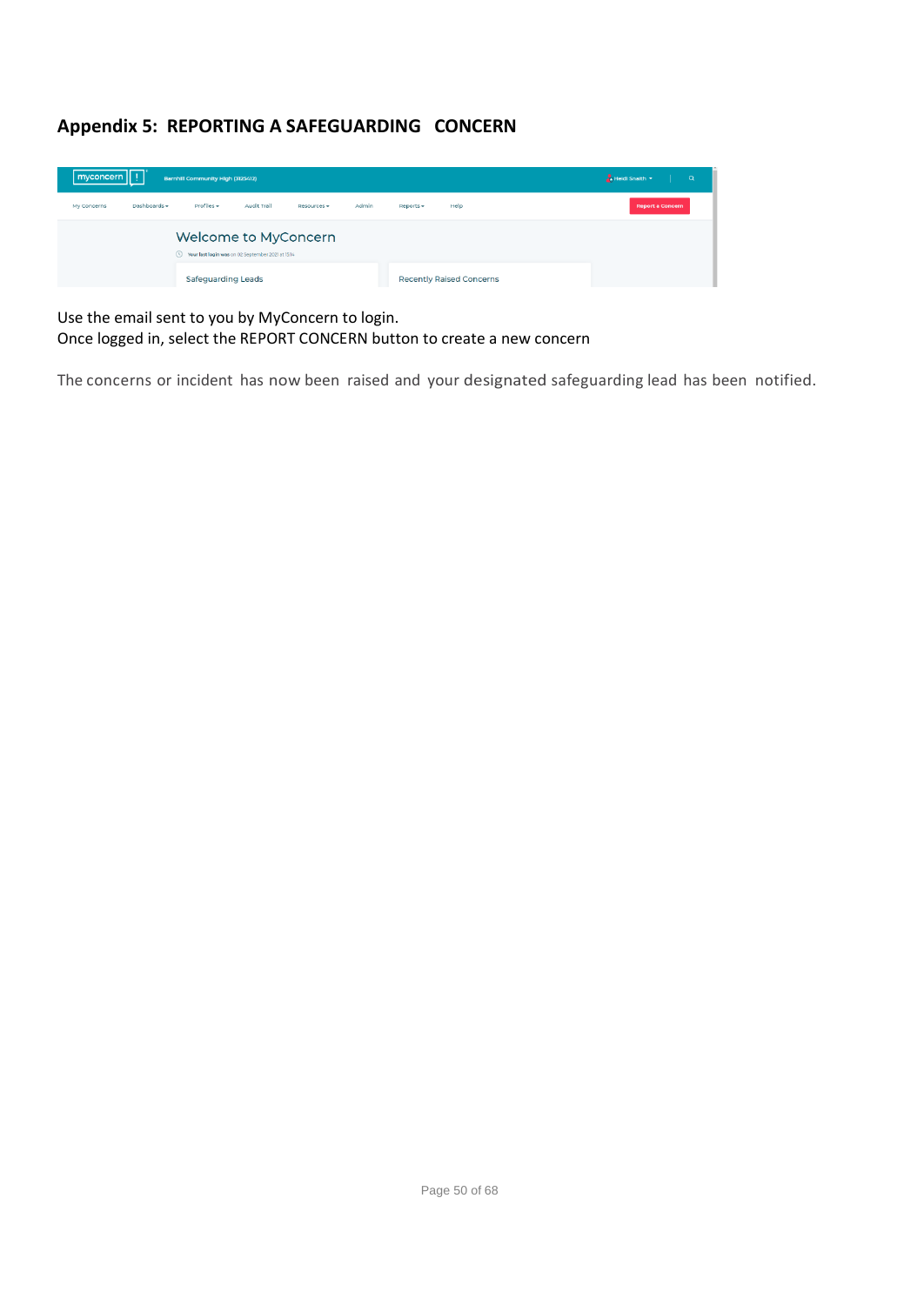# <span id="page-50-0"></span>**Appendix 6: BCH Safeguarding Decisions Flowchart**

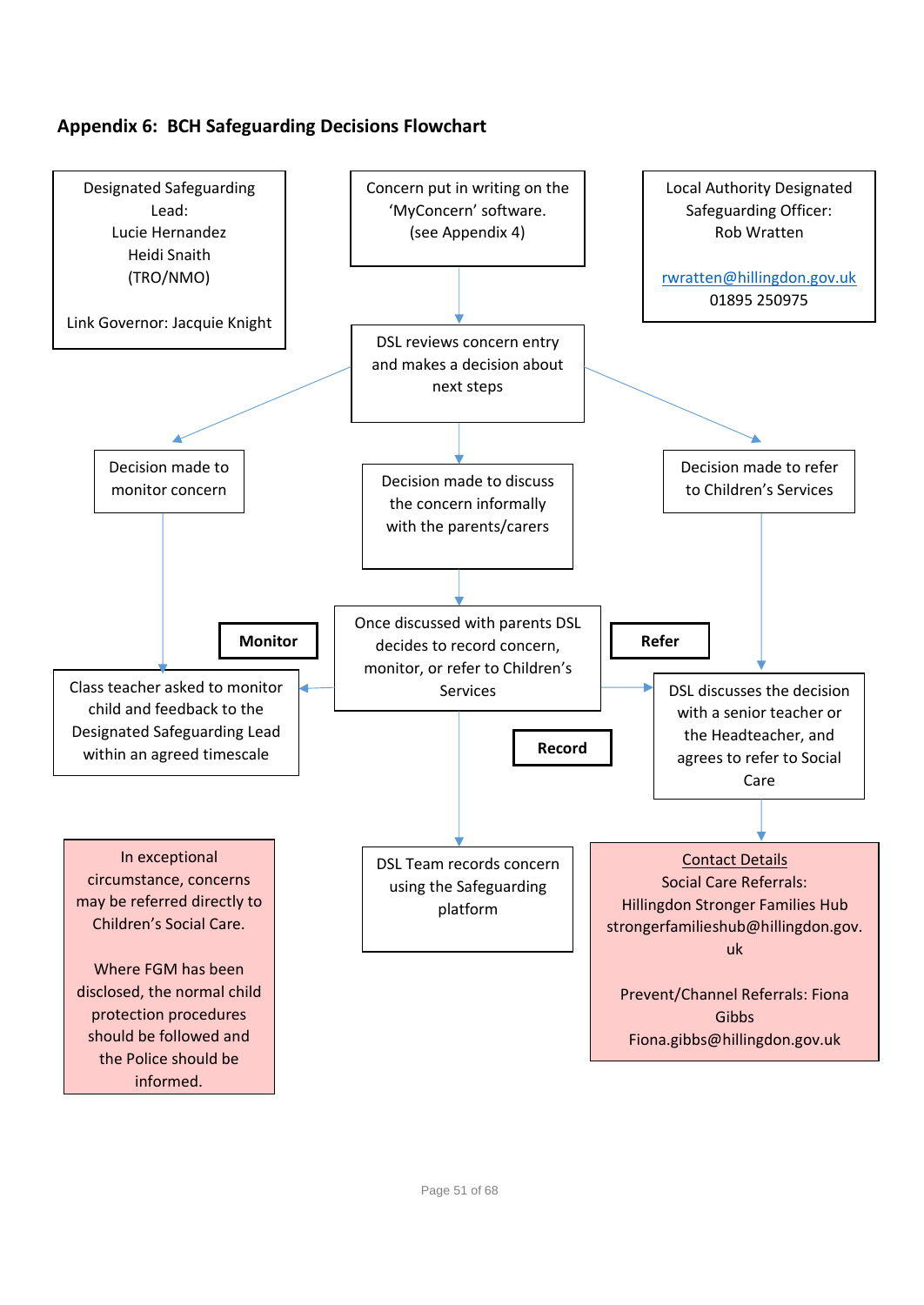<span id="page-51-0"></span>

| <b>Definition/Signs</b><br><b>Actions school can take</b><br><b>Issue</b>                                                                                                                                                                                                                                                                                                                                                                                                                                                                                                                                                                                                                                                                                                                                                                                                                                                                                                                                                                                                                                                                                                                                                                                                                                                                                                                                                                                                      | Sources of Information                                                                                                                                                                                                     | Lead                                      |
|--------------------------------------------------------------------------------------------------------------------------------------------------------------------------------------------------------------------------------------------------------------------------------------------------------------------------------------------------------------------------------------------------------------------------------------------------------------------------------------------------------------------------------------------------------------------------------------------------------------------------------------------------------------------------------------------------------------------------------------------------------------------------------------------------------------------------------------------------------------------------------------------------------------------------------------------------------------------------------------------------------------------------------------------------------------------------------------------------------------------------------------------------------------------------------------------------------------------------------------------------------------------------------------------------------------------------------------------------------------------------------------------------------------------------------------------------------------------------------|----------------------------------------------------------------------------------------------------------------------------------------------------------------------------------------------------------------------------|-------------------------------------------|
| CSE is a form of child abuse which involves<br>Child sexual<br>Where there is a concern about CSE, the<br>safeguarding lead should initiate local<br>exploitation<br>children receiving something in exchange for<br>safeguarding procedures, including referral to<br>(CSE)<br>sexual activity.<br>the local authority (LA's) children's social care<br>Signs include:<br>and the police.<br>Going missing/coming home late<br>$\bullet$<br>Staff should remember that:<br>Regularly missing school<br>$\bullet$<br>A child under the age of 13 is not legally<br>Appearing with unexplained gifts<br>capable of consenting to sex or any other<br>Associating with other young people<br>type of sexual touching<br>involved in exploitation<br>Sexual activity with a child under 16 is an<br>Having older friends<br>$\bullet$<br>offence<br>Displaying inappropriate sexualised<br>$\bullet$<br>behaviour<br>Non-consensual sex is rape whatever the age<br>of the victim<br>Like all forms of child sex abuse, child sexual<br>exploitation:<br>can affect any child or young person (male<br>or female) under the age of 18 years,<br>including 16 and 17 year olds who can<br>legally consent to have sex;<br>can still be abuse even if the sexual activity<br>$\bullet$<br>appears consensual;<br>can include both contact (penetrative and<br>$\bullet$<br>non-penetrative acts) and non-contact<br>sexual activity;<br>can take place in person or via technology, | Child sexual exploitation:<br>Definition and a guide for<br>practitioners, local leaders<br>and decision makers<br>working to protect children<br>from child sexual<br>exploitation, DfE, February<br>2017 (see pages 1-2) | <b>Child</b><br>Protection<br><b>Team</b> |

# **Appendix 7: Safeguarding Issues: who to contact in Barnhill Community High**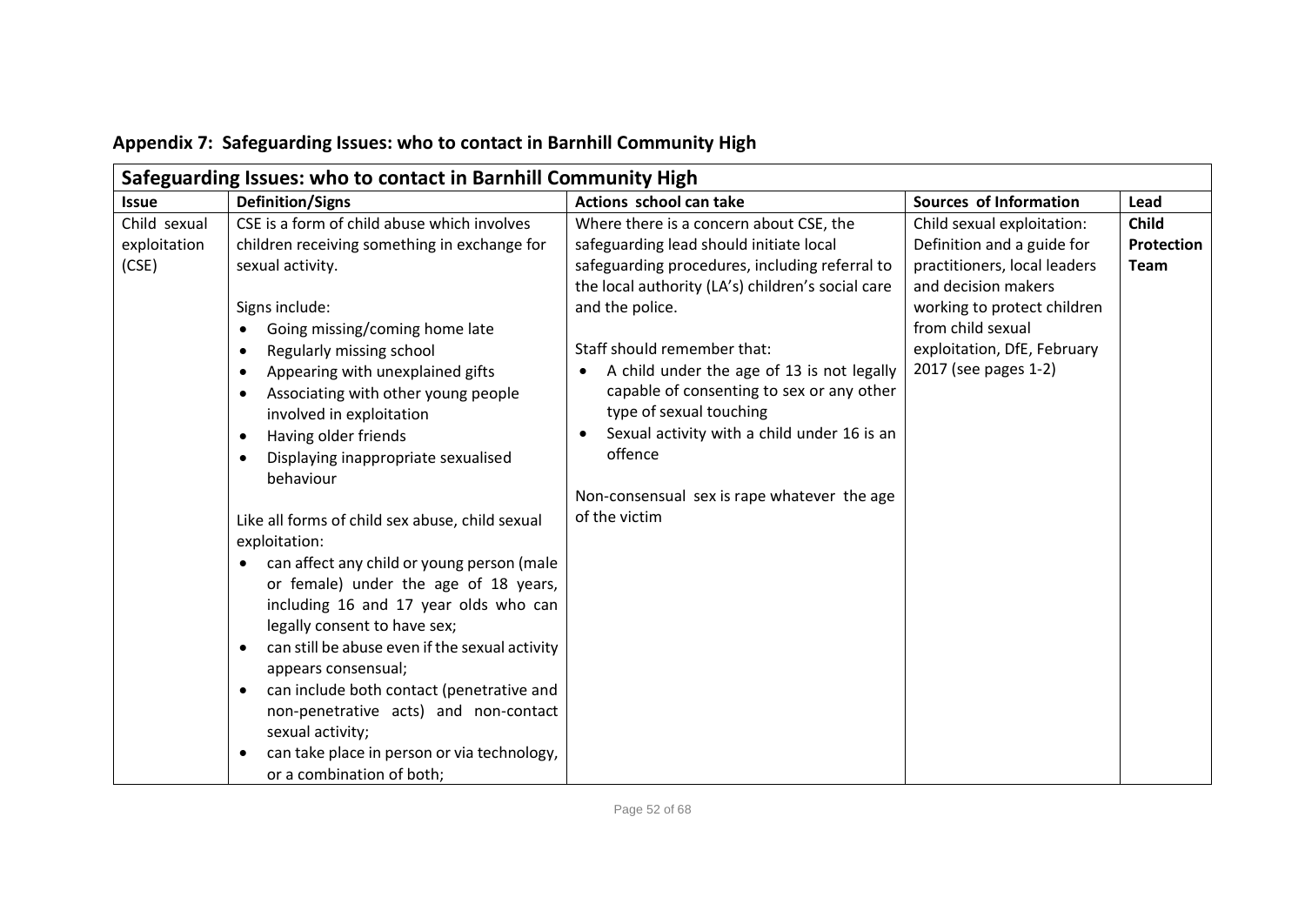|                                                   | can involve force and/or enticement-<br>based methods of compliance and may, or<br>may not, be accompanied by violence or<br>threats of violence;<br>may occur without the child or young<br>$\bullet$<br>person's immediate knowledge (e.g.                                                                                                                                                                                                                                                                                                                                                                           |                                                                                                                                                                                |                                                                                                                                |                                 |
|---------------------------------------------------|------------------------------------------------------------------------------------------------------------------------------------------------------------------------------------------------------------------------------------------------------------------------------------------------------------------------------------------------------------------------------------------------------------------------------------------------------------------------------------------------------------------------------------------------------------------------------------------------------------------------|--------------------------------------------------------------------------------------------------------------------------------------------------------------------------------|--------------------------------------------------------------------------------------------------------------------------------|---------------------------------|
|                                                   | through others copying videos or images<br>they have created and posted on social<br>media);                                                                                                                                                                                                                                                                                                                                                                                                                                                                                                                           |                                                                                                                                                                                |                                                                                                                                |                                 |
|                                                   | can be perpetrated by individuals or<br>$\bullet$<br>groups, males or females, and children or<br>adults. The abuse can be a one-off<br>occurrence or a series of incidents over<br>time, and range from opportunistic to<br>complex organised abuse; and<br>is typified by some form of power<br>$\bullet$<br>imbalance in favour of those perpetrating<br>the abuse. Whilst age may be the most<br>obvious, this power imbalance can also be<br>due to a range of other factors including<br>gender, sexual identity, cognitive ability,<br>physical strength, status, and access to<br>economic or other resources. |                                                                                                                                                                                |                                                                                                                                |                                 |
| <b>Bullying</b><br>including<br>cyber<br>bullying | Behaviour by an individual or group, repeated<br>over time, that intentionally hurts another<br>individual or group either physically or<br>emotionally.<br>Bullying can take many forms (for example,                                                                                                                                                                                                                                                                                                                                                                                                                 | Every school must have measures in place to<br>prevent all forms of bullying.<br>Schools can deal with bullying effectively by:<br>Involving parents and students<br>$\bullet$ | Preventing and tackling<br>bullying: advice for head<br>teachers, staff and<br>governing bodies, DfE (see<br>pages 4, 8 and 9) | <b>Key Stage</b><br><b>Team</b> |
|                                                   | cyber bullying via text messages or the<br>internet), and is often motivated by prejudice<br>against particular groups.                                                                                                                                                                                                                                                                                                                                                                                                                                                                                                | Implementing disciplinary actions<br>$\bullet$<br>Providing effective staff training<br>$\bullet$<br>Making it easier for students to report<br>bullying                       | Cyber bullying: advice for<br>head teachers and school<br>staff, DfE                                                           |                                 |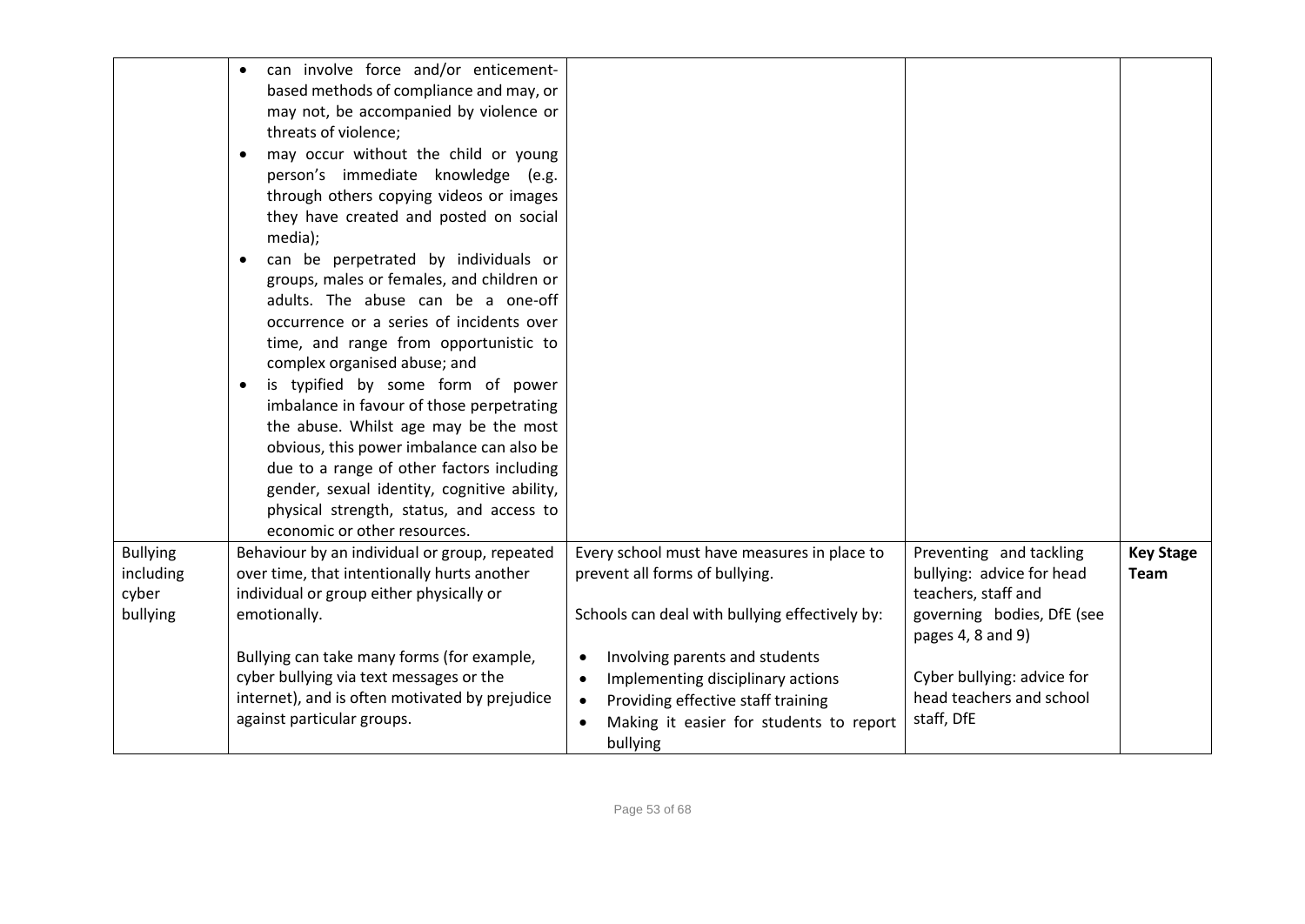| Domestic      | Any incident or pattern of incidents of            | The safeguarding lead should discuss                      | Domestic violence and       | Child            |
|---------------|----------------------------------------------------|-----------------------------------------------------------|-----------------------------|------------------|
| abuse         | controlling, coercive, threatening behaviour,      | disclosures of domestic violence with                     | abuse, GOV.UK               | Protection       |
|               | violence or abuse between those aged 16 or         | children's social care, which will be                     |                             | <b>Team</b>      |
|               | over who are, or have been, intimate partners      | Able to advise whether a referral should be               | Domestic violence: protocol |                  |
|               | or family members regardless of gender or          | made.                                                     | for schools, Leicestershire |                  |
|               | sexuality.                                         |                                                           | County Council (see pages   |                  |
|               |                                                    | If there is a risk of immediate serious harm to           | $6-7)$                      |                  |
|               | It can involve, but is not limited to:             | a child, a referral should be made to                     |                             |                  |
|               |                                                    | children's social care immediately.                       |                             |                  |
|               | Psychological abuse<br>٠                           |                                                           |                             |                  |
|               | Physical abuse<br>$\bullet$                        | Schools can:                                              |                             |                  |
|               | Sexual abuse<br>$\bullet$                          |                                                           |                             |                  |
|               | Financial abuse<br>$\bullet$                       | Display relevant helpline stickers, leaflets<br>$\bullet$ |                             |                  |
|               | <b>Emotional abuse</b>                             | and posters around school                                 |                             |                  |
|               |                                                    | Display posters and leaflets during<br>$\bullet$          |                             |                  |
|               |                                                    | parents' evenings and open days                           |                             |                  |
|               |                                                    | Publicize support services that are<br>$\bullet$          |                             |                  |
|               |                                                    | available in school and in the local                      |                             |                  |
|               |                                                    | community                                                 |                             |                  |
| <b>Drugs</b>  | 'Drugs' includes alcohol, tobacco, illegal         | Students affected by their own or other's drug            | DfE and ACPO drug advice    | <b>Key Stage</b> |
|               | drugs, medicines, new psychoactive                 | misuse should have early access to support                | for schools, DfE (see pages | <b>Team</b>      |
|               | substances ("legal highs") and volatile            | through the school and other local services.              | $3-4)$                      |                  |
|               | substances                                         | School can:                                               |                             |                  |
|               |                                                    |                                                           |                             |                  |
|               |                                                    | Develop a drugs policy in consultation                    |                             |                  |
|               |                                                    | with the whole school community                           |                             |                  |
|               |                                                    | Have a designated senior member of staff<br>$\bullet$     |                             |                  |
|               |                                                    | with responsibility for drug related issues               |                             |                  |
|               |                                                    | Establish relationships with children's                   |                             |                  |
|               |                                                    | services, health services and voluntary                   |                             |                  |
|               |                                                    | organisations                                             |                             |                  |
| Fabricated or | A rare form of child abuse, which may include      | Schools should act in accordance with                     | Safeguarding children in    | Child            |
| induced       | parents or careers fabricating signs and           | procedures set down by their Safeguarding                 | whom illness is fabricated  | Protection       |
| illness       | symptoms                                           | Partners and refrain from conducting                      | or induced, Department of   | <b>Team</b>      |
|               | of illness, falsifying medical records, letters or | Their own enquiries.                                      |                             |                  |

Page 54 of 68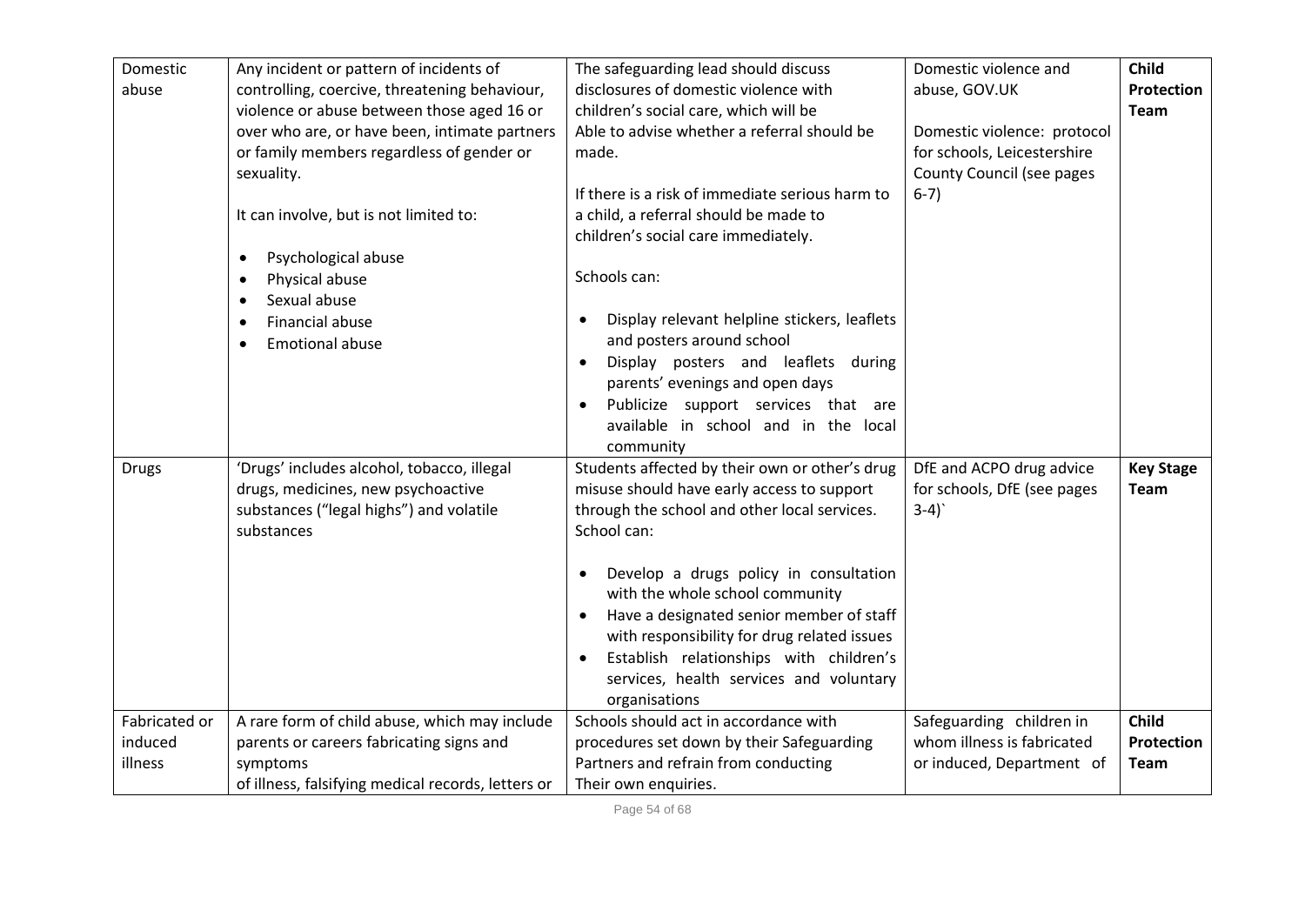|             | Documents, or inducing illness.                        |                                                  | Health (Doha), DfE, Home      |               |
|-------------|--------------------------------------------------------|--------------------------------------------------|-------------------------------|---------------|
|             |                                                        | If there is a risk of immediate serious harm to  | Office (see pages 3, 31 and   |               |
|             | Signs:                                                 | a child, a referral should be made to            | 32)                           |               |
|             | Frequent and unexplained absences from<br>$\bullet$    | children's social care immediately.              |                               |               |
|             | school, particularly from PE lessons                   |                                                  |                               |               |
|             | Regular absences for medical<br>$\bullet$              |                                                  |                               |               |
|             | appointments                                           |                                                  |                               |               |
|             | Repeated claims by parent(s) that a child<br>$\bullet$ |                                                  |                               |               |
|             | is unwell and that he/she requires                     |                                                  |                               |               |
|             | medical attention for vague symptoms                   |                                                  |                               |               |
|             | which teacher/s early years staff have not             |                                                  |                               |               |
|             | themselves noticed (for example,                       |                                                  |                               |               |
|             | Headaches, tummy aches, dizzy spells)                  |                                                  |                               |               |
| Faith abuse | Certain kinds of child abuse linked to faith or        | Standard child safeguarding procedures apply     | National action plan to       | Child         |
|             | belief.                                                | in all cases                                     | tackle child abuse linked     | Protection    |
|             |                                                        | where abuse or neglect is suspected,             | to faith or belief, DfE (see  | <b>Team</b>   |
|             | These include belief in witchcraft, spirit             | including those that may be                      | pages 2-4)                    |               |
|             | Possession, demons or the devil and use of             | Linked to particular belief systems.             |                               |               |
|             | fear of the supernatural to make children              |                                                  |                               |               |
|             | comply with being trafficked for domestic              | If there is a risk of immediate serious harm to  |                               |               |
|             | slavery or sexual exploitation.                        | a child, a referral should be made to            |                               |               |
|             |                                                        | children's social care immediately.              |                               |               |
| Female      | Also known as 'female circumcision'.                   | Staff should be alert to the signs of potential  | Multi-agency practice         | DSL/          |
| genital     |                                                        | abuse, particularly during the summer            | guidelines: FGM, Home         | <b>Police</b> |
| mutilation  | FGM comprises all procedures involving                 | holidays.                                        | Office, DfE (see pages 8, 16, |               |
| (FGM)       | partial or total removal of the external female        |                                                  | 17 and 42)                    |               |
|             | genitalia or other injury to the female genital        |                                                  |                               |               |
|             | organs for non- medical reasons.                       | Whilst all staff should speak to the designated  | Annex A KCSIE rev 2020        |               |
|             |                                                        | safeguarding lead (or deputy) with regard to     |                               |               |
|             | Risk factors include:                                  | any concerns about female genital mutilation     |                               |               |
|             | Coming from a community that is less<br>$\bullet$      | (FGM), there is a specific legal duty on         |                               |               |
|             | integrated into British society                        | teachers.10 If a teacher, in the course of their |                               |               |
|             | Being withdrawn from personal, social and              | work in the profession, discovers that an act    |                               |               |
|             | health education                                       | of FGM appears to have been carried out on a     |                               |               |

Page 55 of 68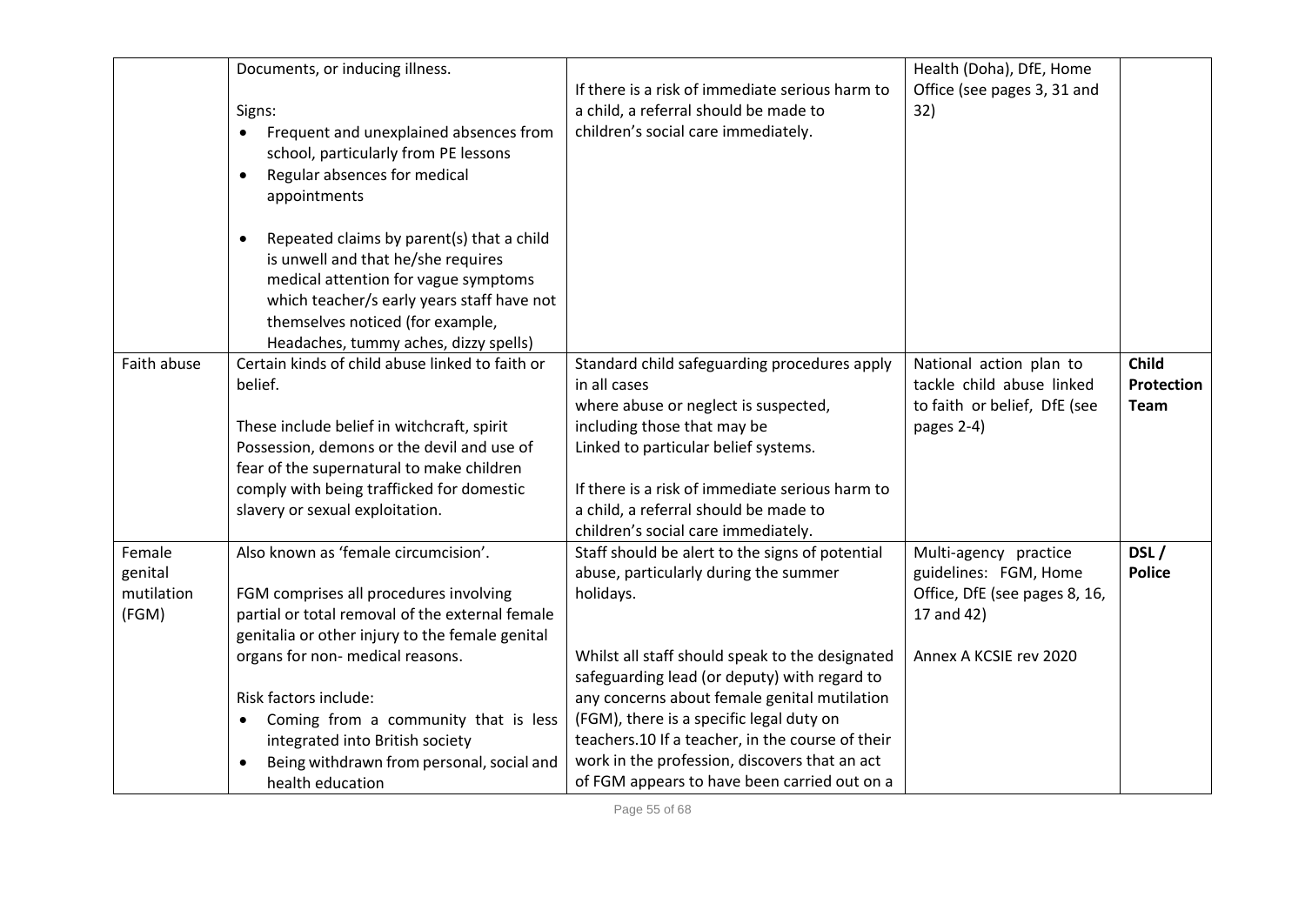|          |                                                         | girl under the age of 18, the teacher must         |                             |             |
|----------|---------------------------------------------------------|----------------------------------------------------|-----------------------------|-------------|
|          | Indicators of imminent risk include:                    | report this to the police.                         |                             |             |
|          | Parents stating that they or a relative will            |                                                    |                             |             |
|          | take the child out of the country for a                 | Circulate and display materials about<br>$\bullet$ |                             |             |
|          | prolonged period                                        | <b>FGM</b>                                         |                             |             |
|          | A girl talking about a long holiday to a<br>$\bullet$   | Display relevant information (for<br>$\bullet$     |                             |             |
|          | country where FGM is prevalent                          | example, details of the NSPCC's Helpline           |                             |             |
|          | Parents seeking to withdraw their children<br>$\bullet$ | and ChildLine services, Careline, National         |                             |             |
|          | from learning about FGM                                 | Domestic Violence Helpline and                     |                             |             |
|          |                                                         | appropriate black and minority ethnic              |                             |             |
|          |                                                         | women's groups)                                    |                             |             |
|          |                                                         | Ensure that a private telephone is made            |                             |             |
|          |                                                         | available should students need to seek             |                             |             |
|          |                                                         | advice from the above organisations or             |                             |             |
|          |                                                         | other relevant groups discreetly                   |                             |             |
|          |                                                         | Inform colleagues/raise awareness of the           |                             |             |
|          |                                                         | issues around FGM - as well as including           |                             |             |
|          |                                                         | appropriate training in continuing                 |                             |             |
|          |                                                         | professional development                           |                             |             |
|          |                                                         | Ensuring that the designated                       |                             |             |
|          |                                                         | safeguarding lead is well versed in the            |                             |             |
|          |                                                         | issues around FGM                                  |                             |             |
|          |                                                         | Make materials such as books and DVDs              |                             |             |
|          |                                                         | available cases such as PSHE, Citizenship,         |                             |             |
|          |                                                         | RS, History, Sociology, and Drama.                 |                             |             |
| Forced   | A forced marriage is where one or both                  | There may be occasions when immediate              | The right to choose: multi- | Child       |
| marriage | people do not (for in cases of people with              | emergency action is necessary to prevent a         | agency statutory guidance,  | Protection  |
|          | learning disabilities,                                  | child from being forced to                         | Foreign and                 | <b>Team</b> |
|          | cannot) consent to the marriage and pressure            | marry or abducted, for instance, police            | Commonwealth Office         |             |
|          | or Abuse is used.                                       | protection or                                      | (FCO) (see pages 15 and 24) |             |
|          |                                                         | Emergency protection orders.                       |                             |             |
|          | Signs include:                                          |                                                    |                             |             |
|          | Absence and persistent absence                          | If there is a risk of immediate serious harm to    |                             |             |
|          |                                                         | a child, a referral should be made to              |                             |             |
|          |                                                         | children's social care immediately.                |                             |             |

Page 56 of 68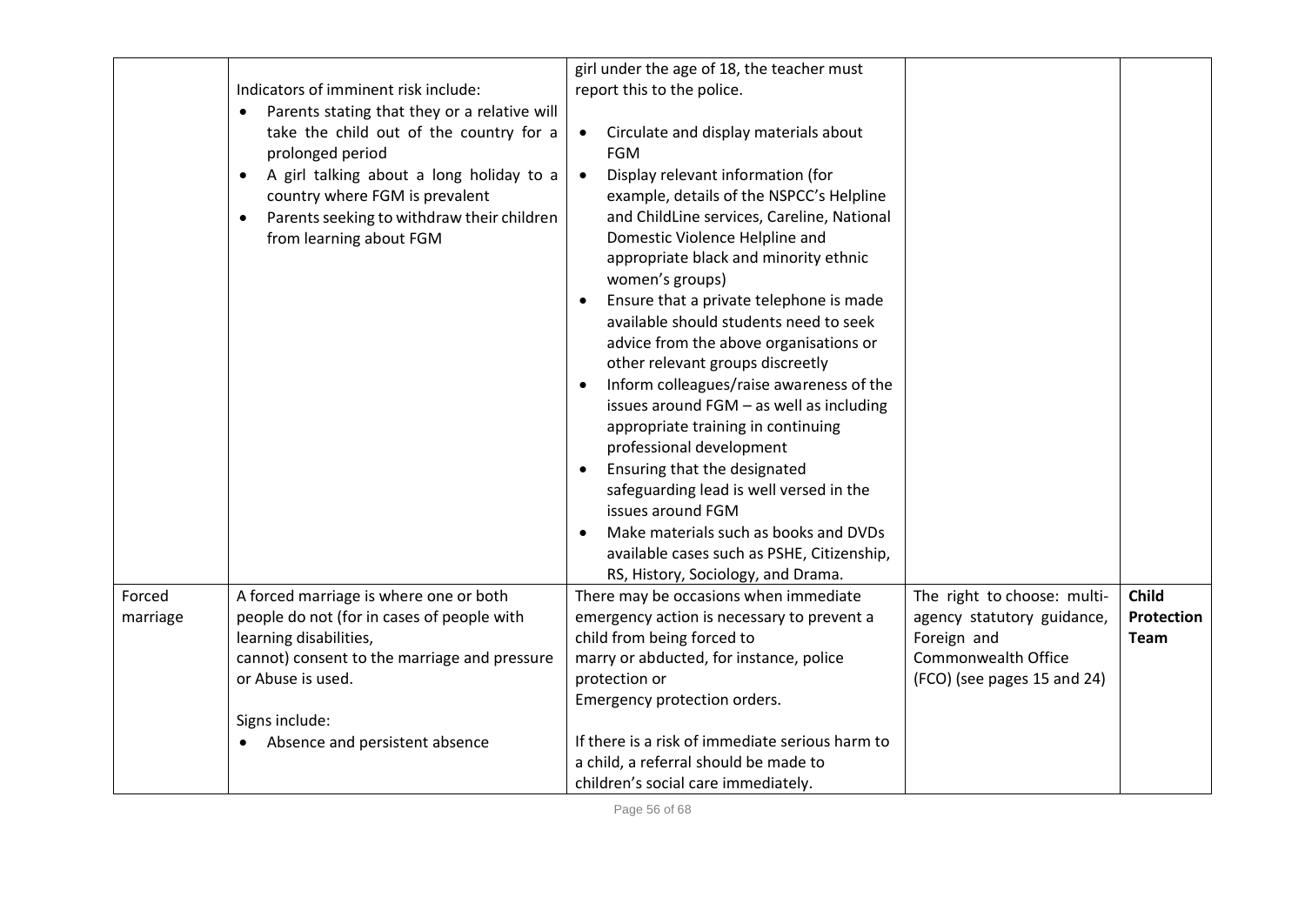|                                                                        | Request for extended leave of absence<br>$\bullet$<br>and failure to return from visits to country<br>of origin<br>Fear about forthcoming school holidays<br>$\bullet$<br>Surveillance by siblings or cousins at<br>$\bullet$<br>school<br>Decline<br>in<br>behaviour,<br>engagement,<br>$\bullet$<br>performance or punctuality<br>Not being allowed to attend extra-<br>$\bullet$<br>curricular activities<br>Prevented from going on to further/higher<br>$\bullet$<br>education | LSCBs may offer schools training or briefing<br>on forced marriage, and advice on what to do<br>if staff members have concerns about a child.                                                                                                                                                                                                                                                                                                |                                                                                                                                 |                                           |
|------------------------------------------------------------------------|-------------------------------------------------------------------------------------------------------------------------------------------------------------------------------------------------------------------------------------------------------------------------------------------------------------------------------------------------------------------------------------------------------------------------------------------------------------------------------------|----------------------------------------------------------------------------------------------------------------------------------------------------------------------------------------------------------------------------------------------------------------------------------------------------------------------------------------------------------------------------------------------------------------------------------------------|---------------------------------------------------------------------------------------------------------------------------------|-------------------------------------------|
| Gangs and<br>youth<br>violence                                         | Gangs are defined as a relatively durable,<br>predominantly street-based group of young<br>people who:<br>See themselves (and are seen by others)<br>$\bullet$<br>as a discernible group<br>Engage in criminal activity and violence<br>$\bullet$<br>Lay claim over territory<br>Have some form of identifiable structural<br>$\bullet$<br>feature<br>Are in conflict with other similar gangs<br>$\bullet$                                                                         | Schools that are affected by gang and youth<br>violence should work with local police and<br>'community safety Partners' when developing<br>an approach.<br>Effective approaches include:<br>$\bullet$<br>Mentoring programmes<br>$\bullet$<br>Bullying prevention (for example, anti-<br>$\bullet$<br>bullying programmes)<br>Improving social skills<br>$\bullet$<br>Involving parents<br>$\bullet$<br>Cognitive Behavioural Therapy (CBT) | Addressing youth violence<br>and gangs: practical advice<br>for schools and colleges,<br>Home Office (see pages 8<br>and 18-20) | Learning<br>Mentors /<br><b>KS Team</b>   |
| Gender-based<br>violence/<br>Violence<br>against<br>women and<br>girls | Violence against women and girls (VAWG) is a<br>Term that covers a number of offences<br>including domestic violence, sexual assault,<br>forced marriage and FGM.                                                                                                                                                                                                                                                                                                                   | Schools should educate children about<br>healthy relationships and consent so that<br>children recognise abuse and know they can<br>seek help.<br>If there is a risk of immediate serious harm to<br>a child, a referral should be made to<br>children's social care immediately.                                                                                                                                                            | Ending violence against<br>women and girls, Home<br>Office                                                                      | <b>Child</b><br>Protection<br><b>Team</b> |
| Mental health                                                          | Our aim is to support children and young<br>people and their families to help reduce the<br>social and other determinants of mental ill<br>health across all ages, and the inequalities                                                                                                                                                                                                                                                                                             | If there is a risk of immediate serious harm to<br>a child, including self-harm, a referral should<br>be made to children's Social care<br>immediately.                                                                                                                                                                                                                                                                                      | Mental health and<br>behaviour in schools, DfE<br>(see pages<br>$9-11)$                                                         | <b>Pastoral</b><br><b>Team</b>            |

Page 57 of 68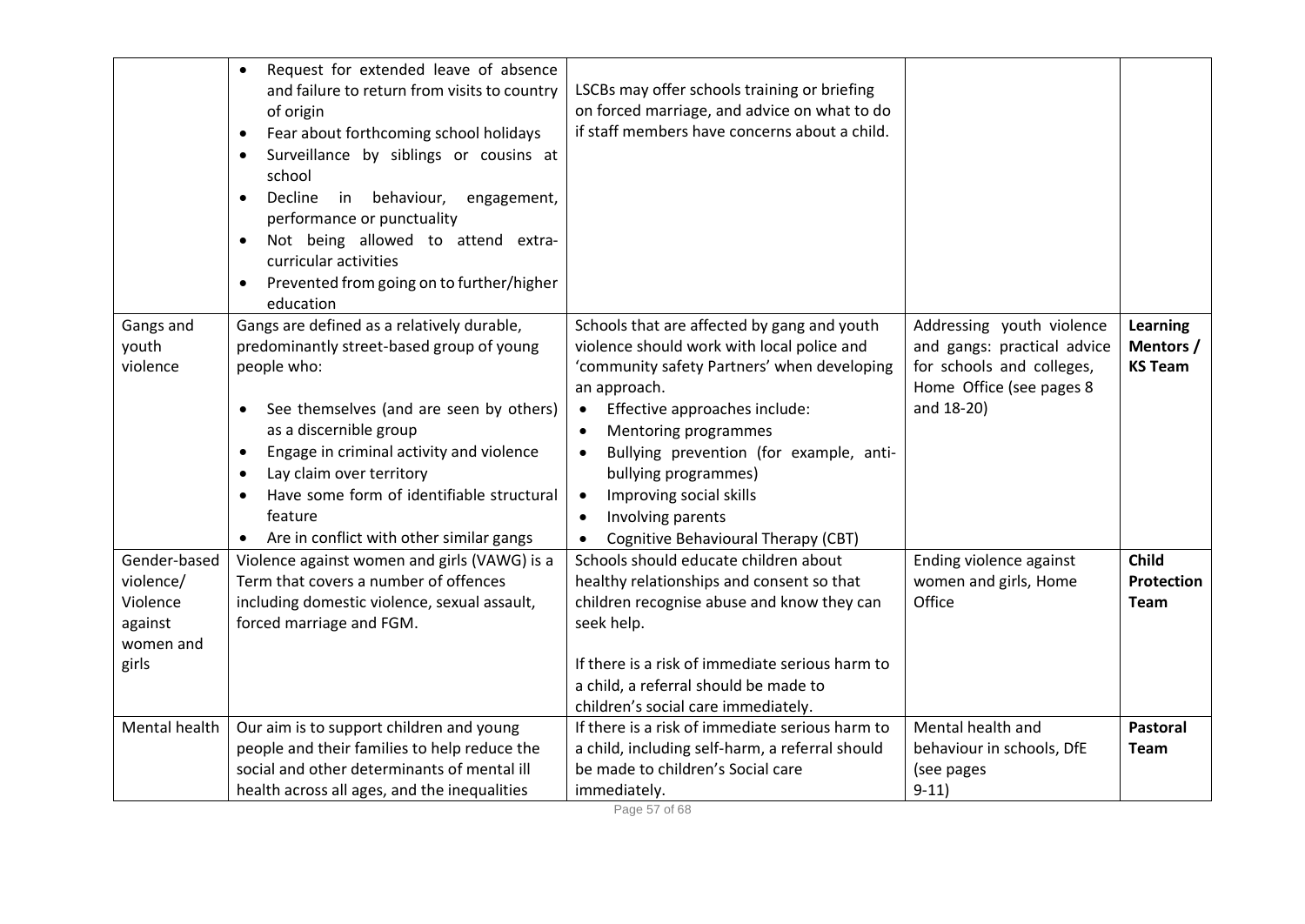| Private<br>fostering | Private fostering arrangements are<br>arrangements made without the involvement<br>of the LA for the care of a child under the age<br>of 16 (under 18, if disabled)<br>By someone other than a parent or close<br>relative. Privately fostered children are a<br>potentially vulnerable group.                                                                                                       | Victim of experience of abuse or bullying<br>Poverty and homelessness<br>Young carers<br>$\bullet$<br>Has significant issues in school e.g. lack of<br>sense of belonging<br>Staff should notify the school's safeguarding<br>lead where they become aware of private<br>fostering arrangements.<br>The safeguarding lead should speak to the<br>family of the child involved to check that they<br>are aware of their duty to inform the LA.                                                               | Replacement Children Act<br>1989: guidance on private<br>fostering, DfE (see page 5)<br>Private fostering guidance<br>for schools and other<br>educational settings,<br>Norfolk County Council                                                                                                                                                                                                                                                                                                                                                                                                                                                                                                                                                                                                                                                                                                                                                                                                                                                   | Child<br>Protection<br><b>Team</b> |
|----------------------|------------------------------------------------------------------------------------------------------------------------------------------------------------------------------------------------------------------------------------------------------------------------------------------------------------------------------------------------------------------------------------------------------|-------------------------------------------------------------------------------------------------------------------------------------------------------------------------------------------------------------------------------------------------------------------------------------------------------------------------------------------------------------------------------------------------------------------------------------------------------------------------------------------------------------|--------------------------------------------------------------------------------------------------------------------------------------------------------------------------------------------------------------------------------------------------------------------------------------------------------------------------------------------------------------------------------------------------------------------------------------------------------------------------------------------------------------------------------------------------------------------------------------------------------------------------------------------------------------------------------------------------------------------------------------------------------------------------------------------------------------------------------------------------------------------------------------------------------------------------------------------------------------------------------------------------------------------------------------------------|------------------------------------|
|                      | possible, that recovery takes place in the most<br>appropriate setting and enables them to<br>regain their wellbeing and independence.<br>School-based risk factors include:<br><b>Bullying</b><br>Discrimination<br>$\bullet$<br>Breakdown in or lack<br>of<br>positive<br>friendships<br>Deviant peer influences<br>$\bullet$<br>Peer pressure<br>$\bullet$<br>Poor pupil to teacher relationships | belonging and enables them to talk about<br>problems in a non-stigmatising way<br>CPD for staff that informs them about the<br>$\bullet$<br>early signs of mental health problems and<br>what to do if they have concerns<br>Working with other agencies to provide<br>interventions for students<br>Groups identified as having a great risk of<br>experience mental ill health:<br>Parent issues: mental ill health, substance<br>$\bullet$<br>misuse, domestic abuse in the home<br>Bereavement and loss | procedures - we must not ignore it and support<br>must be provided, and this might include you.<br>Stigma<br>Many people of all ages suffering from mental ill<br>health report that they have faced stigma from<br>those around them, especially those they<br>considered to be friends. Stigma is often based<br>in a lack of understanding and knowledge about<br>a particular subject which then develops into a<br>fear and anxiety about dealing with that subject.<br>When a lot of people have this fear and anxiety is<br>when a subject becomes taboo and not talked<br>about. It is important that you arm yourselves<br>with knowledge and that it is included in the<br>curriculum in your setting.<br>What helps?<br>Talking is often key - the initial conversation may<br>be only vaquely linked to the issue at hand, but it<br>builds up trust and the confidence of the young<br>person involved. You may not have all the<br>answers and you are not likely to be able to<br>solve the problem so focus on feelings instead. |                                    |
|                      | that can both cause and be the result of<br>mental health problems including, for<br>example, social isolation.<br>To ensure referral for earlier diagnosis and<br>intervention where this is required and that<br>when young people become ill, ensure, where                                                                                                                                       | Schools can support students' mental health<br>by:<br>Establishing a culture that values all<br>students, allows them to feel a sense of                                                                                                                                                                                                                                                                                                                                                                    | When thinking of mental ill health, many people<br>automatically think of self-harm and suicide.<br>Whilst these are factors, there are significant<br>numbers of children and young people who are<br>not self-harming or contemplating taking their<br>own life. There are a lot of myths surrounding<br>self-harm and suicide and it is important that we<br>are aware of what is truth and what are myths.<br>If a child or young person is talking about suicide<br>then you must follow your safeguarding                                                                                                                                                                                                                                                                                                                                                                                                                                                                                                                                  |                                    |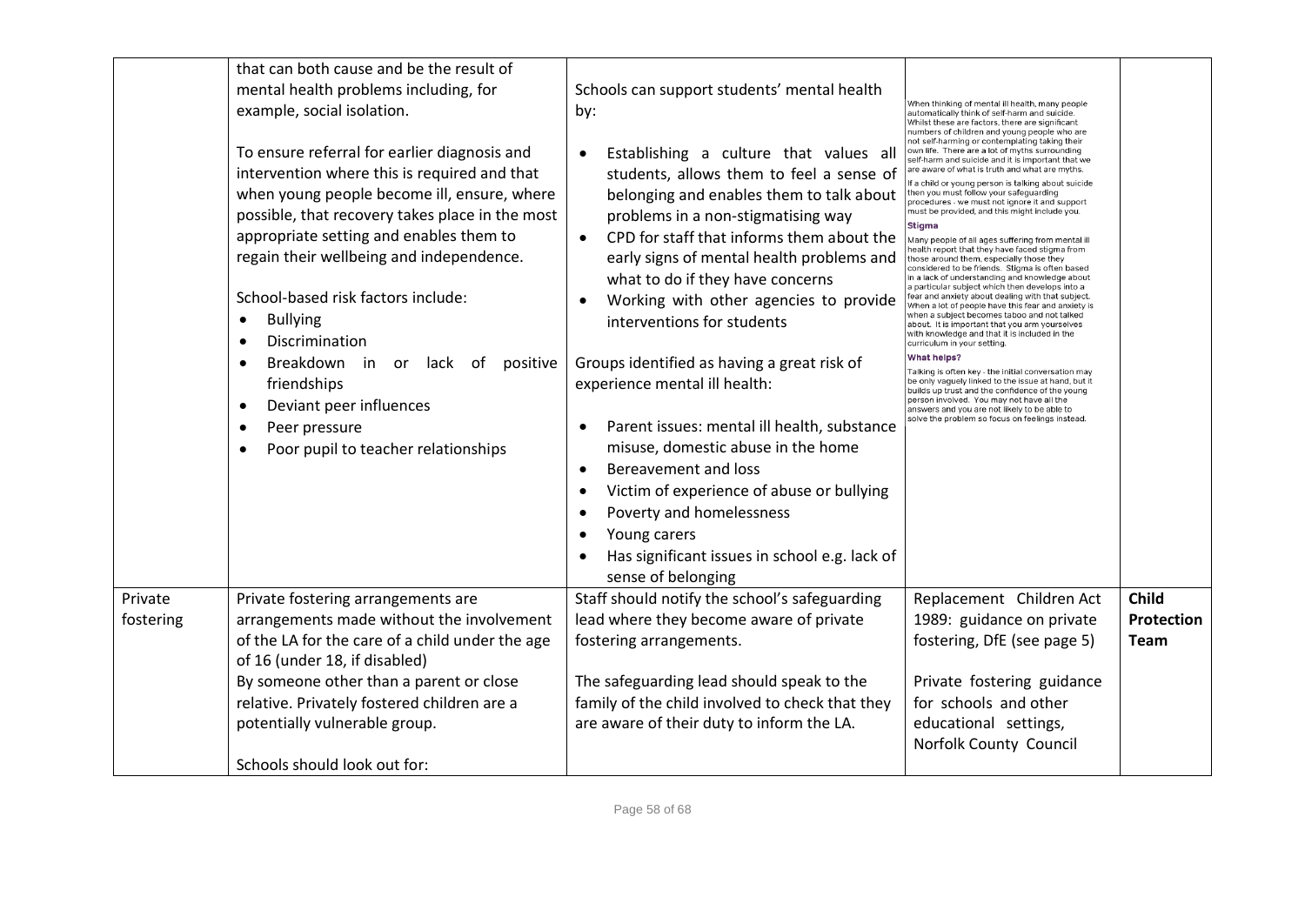|              | A child being collected from school by                       |                                                                     |                                                                                         |                                            |
|--------------|--------------------------------------------------------------|---------------------------------------------------------------------|-----------------------------------------------------------------------------------------|--------------------------------------------|
|              | someone new on a regular basis                               |                                                                     |                                                                                         |                                            |
|              | A child mentioning that they are staying<br>$\bullet$        |                                                                     |                                                                                         |                                            |
|              | somewhere else or that his/her parents                       |                                                                     |                                                                                         |                                            |
|              | have gone away                                               |                                                                     |                                                                                         |                                            |
|              | Something unusual in the child's file                        |                                                                     |                                                                                         |                                            |
| Sexting      | Images or videos of a sexual or indecent<br>nature that are: | Sexting disclosures should follow normal<br>safeguarding protocols. | 'Sexting' in schools: advice<br>and support around self-<br>generated images, Kirk lees | <b>Key Stage</b><br>Team /<br><b>Child</b> |
|              | Of children (anyone under the age of 18),                    | Schools are advised to have a policy detailing                      | Council (see pages 6-9 and                                                              | <b>Protection</b>                          |
|              | or                                                           | what action will be taken. Staff, parents and                       | 16)                                                                                     | <b>Team</b>                                |
|              | Generated by children                                        | students should be made aware of the policy.                        |                                                                                         |                                            |
|              |                                                              |                                                                     |                                                                                         |                                            |
|              | It is against the law to take, make, share of                | Staff should:                                                       |                                                                                         |                                            |
|              | possess such images.                                         | Confiscate and secure the device(s)<br>involved                     |                                                                                         |                                            |
|              |                                                              | Inform the safeguarding lead/senior<br>$\bullet$                    |                                                                                         |                                            |
|              |                                                              | management team before searching a                                  |                                                                                         |                                            |
|              |                                                              | device (searches should be conducted by                             |                                                                                         |                                            |
|              |                                                              | the Headteacher or other authorised                                 |                                                                                         |                                            |
|              |                                                              | person of the same sex)                                             |                                                                                         |                                            |
|              |                                                              | Record the incident<br>$\bullet$                                    |                                                                                         |                                            |
|              |                                                              | Consider whether to inform the police,                              |                                                                                         |                                            |
|              |                                                              | where illegal images are found                                      |                                                                                         |                                            |
| Teenage      | Teenage relationship abuse consists of the                   | If there is a risk of immediate serious harm to                     | Teenage relationship                                                                    | <b>Child</b>                               |
| relationship | same patterns of coercive and controlling                    | a child, a referral should be made to                               | abuse: a teacher's guide to                                                             | <b>Protection</b>                          |
| abuse        | Behaviour as domestic abuse.                                 | children's social care Immediately.                                 | violence and abuse in                                                                   | <b>Team</b>                                |
|              |                                                              |                                                                     | teenage relationships,                                                                  |                                            |
|              | These patterns might include sexual abuse,                   | Schools can:                                                        | Home Office                                                                             |                                            |
|              | physical abuse, financial abuse, emotional                   | Inform all staff members about the child<br>$\bullet$               |                                                                                         |                                            |
|              | abuse or psychological abuse.                                | protection procedures and how they                                  | Expect respect: a toolkit                                                               |                                            |
|              |                                                              | relate to teenage relationship abuse                                | for addressing teenage                                                                  |                                            |
|              | Signs include:                                               | Display information about local support<br>$\bullet$                | relationship abuse in Key                                                               |                                            |
|              | Physical signs of injury/illness                             | services, including school counsellors or                           | Stages 3, 4 and 5, Home                                                                 |                                            |
|              | Truancy<br>٠                                                 | peer mentors                                                        | Office                                                                                  |                                            |

Page 59 of 68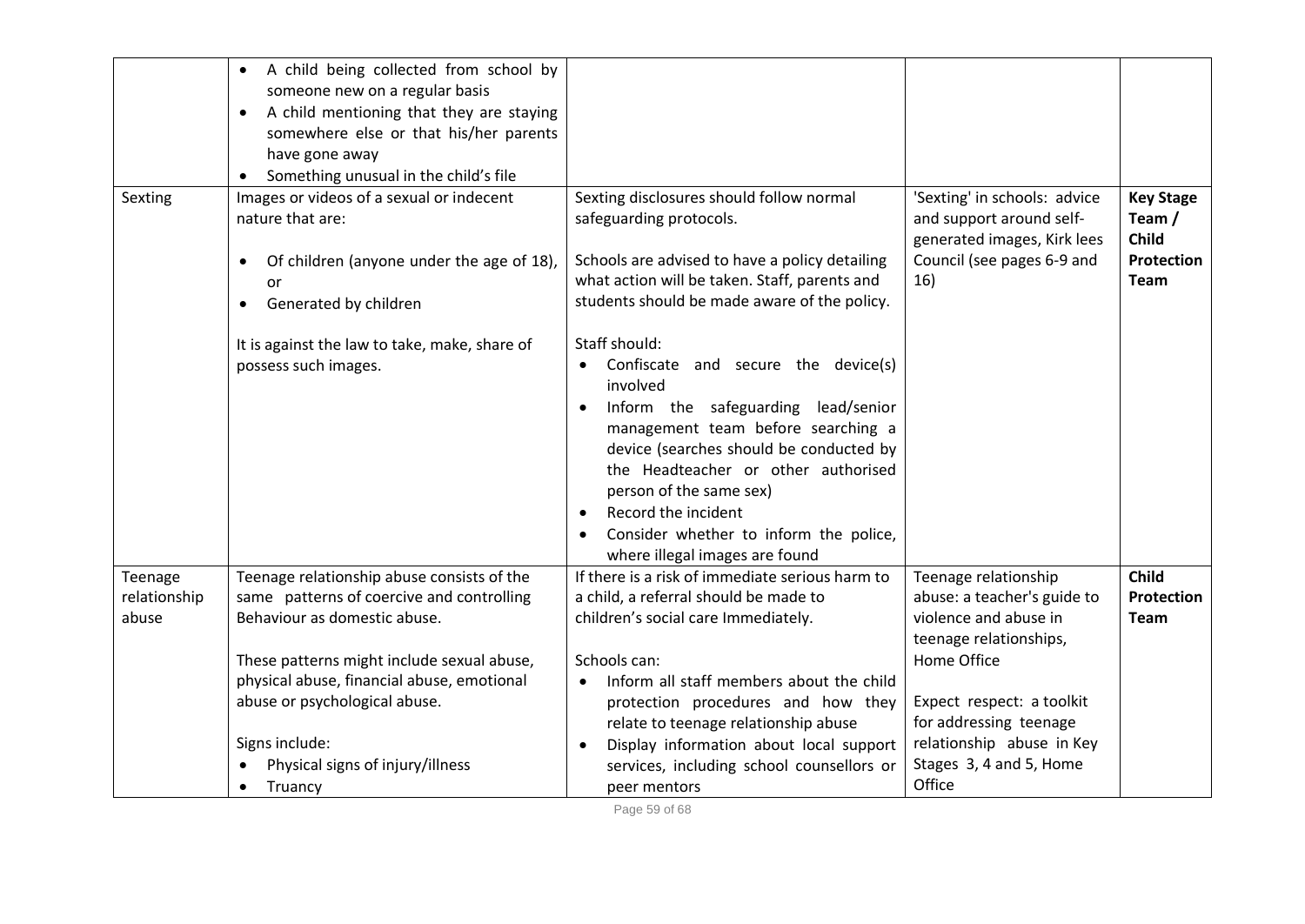|                    | Falling grades<br>$\bullet$<br>Isolation from family and friends<br>$\bullet$<br>Frequent<br>texts<br>from  <br>and<br>calls<br>boyfriend/girlfriend<br>Depression<br>Self-harm<br>$\bullet$                                                                                       | Deliver<br>age-appropriate<br>lessons<br>on<br>teenage relationship abuse<br>Ensure staff receive training on violence<br>$\bullet$<br>against women and girls, including<br>awareness of teenage relationship abuse<br>Promote gender equality and respectful<br>relationships throughout school<br>Ensure that school policies outline<br>procedures for responding to teenage<br>relationship abuse |                                                                                                                               |                                    |
|--------------------|------------------------------------------------------------------------------------------------------------------------------------------------------------------------------------------------------------------------------------------------------------------------------------|--------------------------------------------------------------------------------------------------------------------------------------------------------------------------------------------------------------------------------------------------------------------------------------------------------------------------------------------------------------------------------------------------------|-------------------------------------------------------------------------------------------------------------------------------|------------------------------------|
| <b>Trafficking</b> | Any child transported for exploitative reasons<br>is considered to be a trafficking victim.<br>Exploitation includes prostitution or other<br>sexual exploitation, forced labour or services,<br>slavery or servitude.<br>Signs<br>with<br>missing<br>links<br>history<br>A<br>and | Schools should contact the local authority's<br>children's social care where they are<br>concerned that a child may<br>Have been trafficked.<br>LSCBs may offer schools training or briefing<br>on child trafficking, and advice on what to do<br>if children go missing from the school roll.                                                                                                         | Safeguarding children who<br>may have been trafficked:<br>practice guidance, DfE,<br>Home Office (see pages 13,<br>19 and 20) | <b>Child</b><br>Protection<br>Team |
|                    | unexplained moves<br>Signs of physical or sexual abuse                                                                                                                                                                                                                             |                                                                                                                                                                                                                                                                                                                                                                                                        |                                                                                                                               |                                    |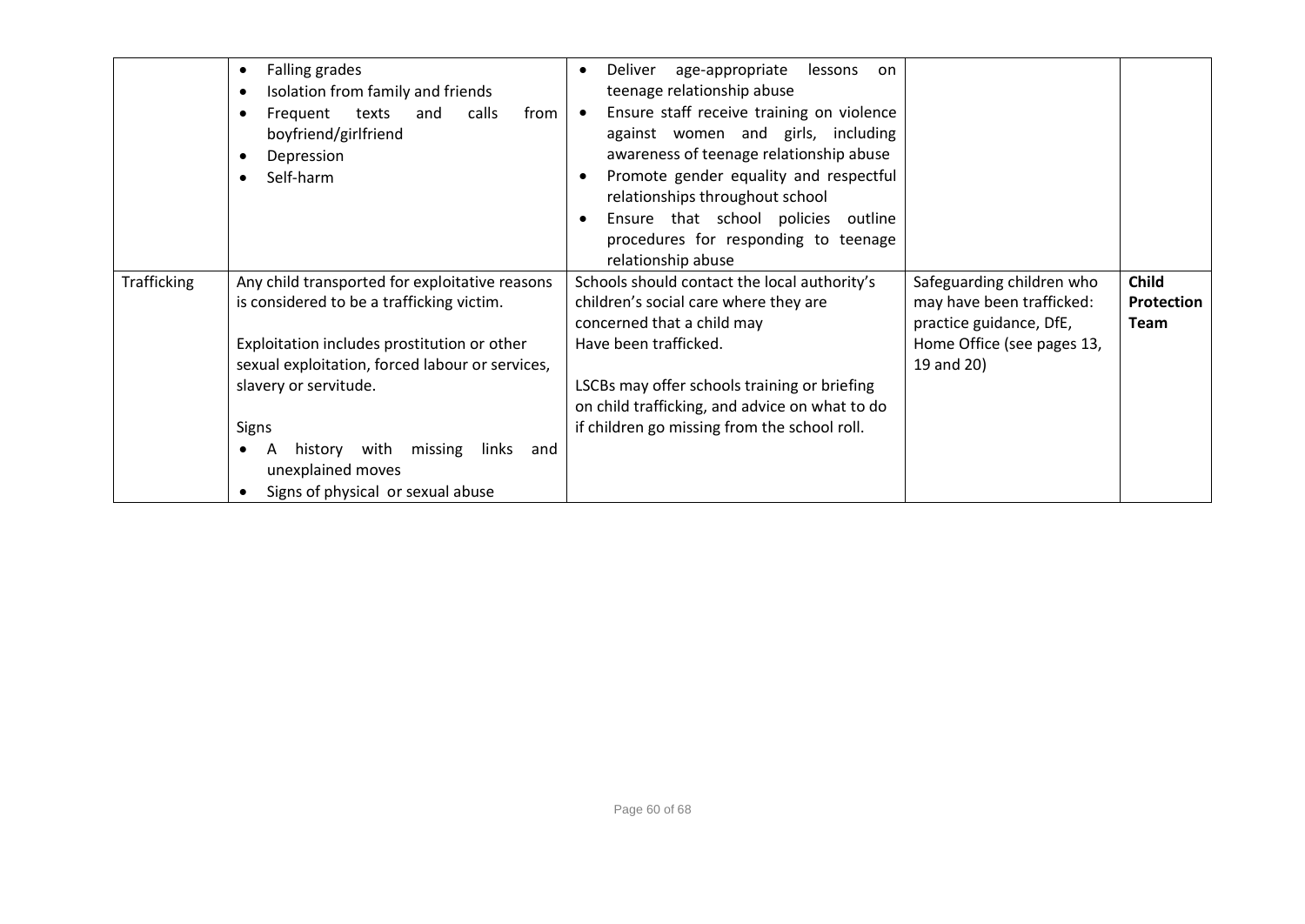# <span id="page-60-0"></span>**Appendix 8: Specific Safeguarding Issues – Departmental Guidance and Advice Documents**

Care of unaccompanied migrant children and child victims of modern slavery

Child sexual exploitation: definition and guide forpractitioners Children

Act 1989: care planning, placement and casereview Children Act 1989:

court orders

Children Act 1989: private fostering

Information sharing: advice for practitioners providing safeguarding services

Keeping children safe in education: for schools and colleges

Knowledge and skills statements for child and family social work

Listening to and involving children and young people Department for Education and Home Office

Mandatory reporting of female genital mutilation: procedural information Department for Education and Home Office

Multi-agency statutory guidance on female genital mutilation Department for Education, Department of Health and Social Care, and Home Office National action plan to tackle child abuse linked to faith or belief National minimum standards for private fostering Non-Maintained Special Schools Regulations 2015

Pathways to harm, pathways to protection: a triennial analysis of serious case reviews, 2011 to 2014

Preventing and tackling bullying

Safeguarding children Department for Education, Home Office, Ousted, Department of Health and Social Care, Ministry of Housing, Communities & Local Government, Care Quality Commission, Department for Digital, Culture, Media & Sport, and Foreign & Commonwealth Office

Safeguarding Children in whom illness is fabricated or induced Department for Education, Department of Health and Social Care and Home Office

Safeguarding children who may have been trafficked Department for Education and Home **Office** 

Safeguarding strategy - unaccompanied asylum seeking and refugee children Sexual violence and sexual harassment between children in schools and colleges statutory

framework for the early years [under 5s] foundation stage (EYFS)

Statutory visits to children with special educational needs and disabilities or health conditions in long-term residential settings Department for Education and Department of Health and Social Care.

The Child Safeguarding Practice Review and Relevant Agency (England) Regulations 2018

The prevent duty: for schools and childcare providers United Nations Convention on the rights of the child Use of reasonable force in schools

Visiting children in residential special schools and colleges Department for Education and Department of Health and Social Care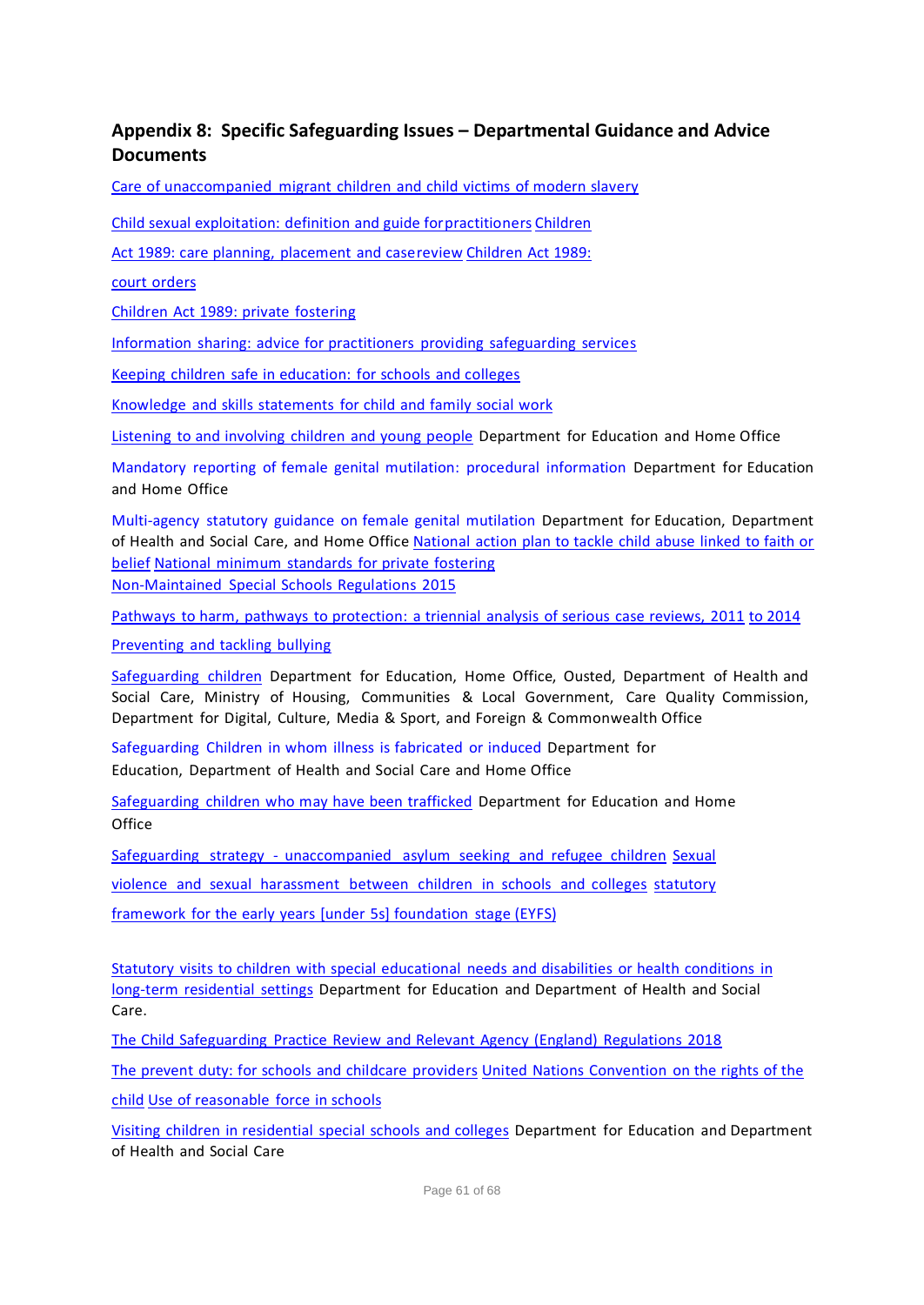#### What to do if you're worried a child is being abused: advice for practitioners

#### **Guidance issued by other government departments and agencies**

Achieving Best Evidence in Criminal Proceedings: Guidance on interviewing victims and witnesses, and guidance on using special measures Ministry of Justice

Advice to parents and careers on gangs Home Office

Advice to schools and colleges on gangs and youth violence Home Office

Apply for a forced marriage protection order Foreign & Commonwealth Office

Arrangements to Safeguard and Promote Children's Welfare (original title "Every Child Matters") UK Visas and Immigration

Asset Plus: assessment and planning in the youth justice system Youth Justice Board

Careers Strategy: Second National Action Plan 2014-2016 Department of Health and Social Care

Careers Strategy: the second national action plan 2014-2016 Department of Health and Social Care

Channel Duty guidance - Protecting vulnerable people from being drawn into terrorism Home Office

Criminal exploitation of children and vulnerable adults: county lines Home Office

Cyber Aware National Cyber Security Centre

DBS barring referral guidance Disclosure and Barring Service

Developing local substance misuse safeguarding protocols Public Health England

Disclosure and Barring Services Disclosure and Barring Service Female

Genital Mutilation Protection Orders: factsheet Home Office Forced

marriage Foreign & Commonwealth Office and Home Office Forced

Marriage Protection Orders HM Courts & Tribunals Service

Guidance for health professionals on domestic violence Department of Health and Social

Handling cases of forced marriage: multi-agency practice guidelines Foreign &

Commonwealth Office

Indecent images of children guidance for young people Home Office

Mental Health Act 1983 Code of Practice: Guidance on the visiting of psychiatric patients by children Department of Health

Mental Health Act 1983 Code of Practice: Guidance on the visiting of psychiatric patients by children Department of Health

Missing Children and Adults - A Cross Government Strategy Home Office

Modern slavery Act statutory guidance Home Office

Multi-agency public protection arrangements (MAPPA) Ministry of Justice, National Offender Management Service, and HM Prison Service

National service framework: children, young people and maternity services

Department of Health and Social Care

NHS England safeguarding Policy NHS England

Prison, probation and rehabilitation: Public protection manual National Offender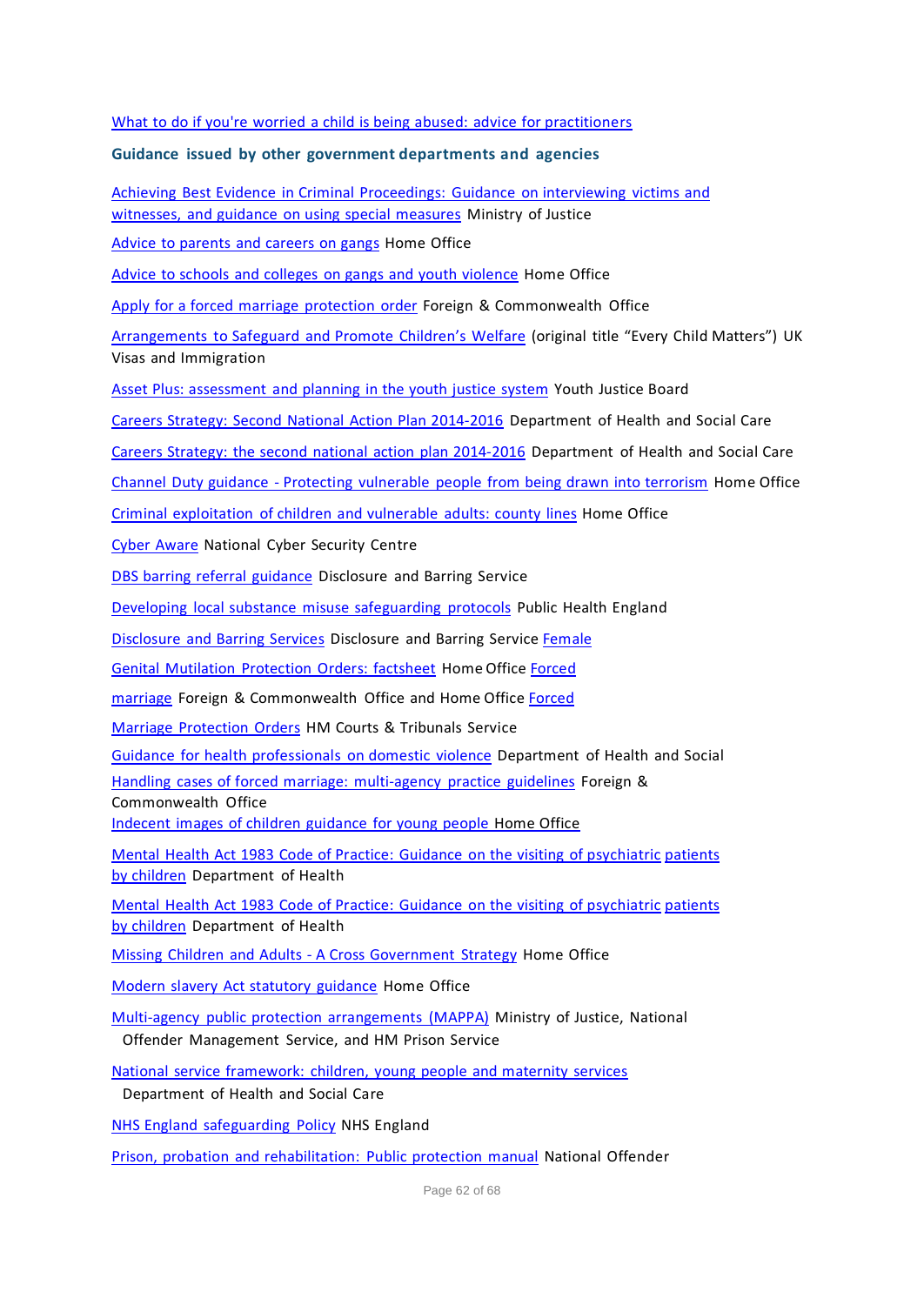#### Management Service and HM Prison Service

Probation service guidance on conducting serious further offence reviews framework

Ministry of Justice

Radicalisation - Prevent Strategy Home Office

Recognised, valued and supported: next steps for the careers strategy 2010

Department of Health and Social Care

Safeguarding vulnerable people in the reformed NHS: Accountability and Assurance Framework NHS England

Serious and Organised Crime Toolkit: An Interactive Toolkit for practitioners working with young people Home Office

Think know [Supporting children to stay safe online] National Crime Agency

Understanding the female genital mutilation enhanced dataset: updated guidance and clarification to support implementation Department of Health and Social Care

Violence against women and girls Home Office

Statutory guidance on children who run away or go missing from home or ca

## **Guidance issued by external organisations**

Child maltreatment: when to suspect maltreatment in under 18s NICE Child protection and the Dental

Team British Dental Association Children's Commissioner

Children's rights and the law - Children's Rights Alliance for England

Cyberbullying: Understand, Prevent, and Respond – Guidance for Schools Child net International

How we protect children's rights – Unisex

Inter parental relationships Early Intervention Foundation

NICE guideline on child abuse and neglect NICE

Prison and Probation Ombudsman's fatal incidents investigation

Private fostering CoramBAAF

Protecting children and young people: doctors' responsibilities General Medical Council

Safeguarding Children Toolkit for General Practice Royal College of General Practitioners

Standards for safeguarding and protecting children in sport NSPCC

Sudden unexpected death in infancy and childhood: multi-agency guidelines for care and investigation Royal College of Pathologists

Whistleblowing advice line NSPCC

Working Together with Parents Network update of the DoH/DfES Good practice guidance on working with parents with a learning disability (2007) University of Bristol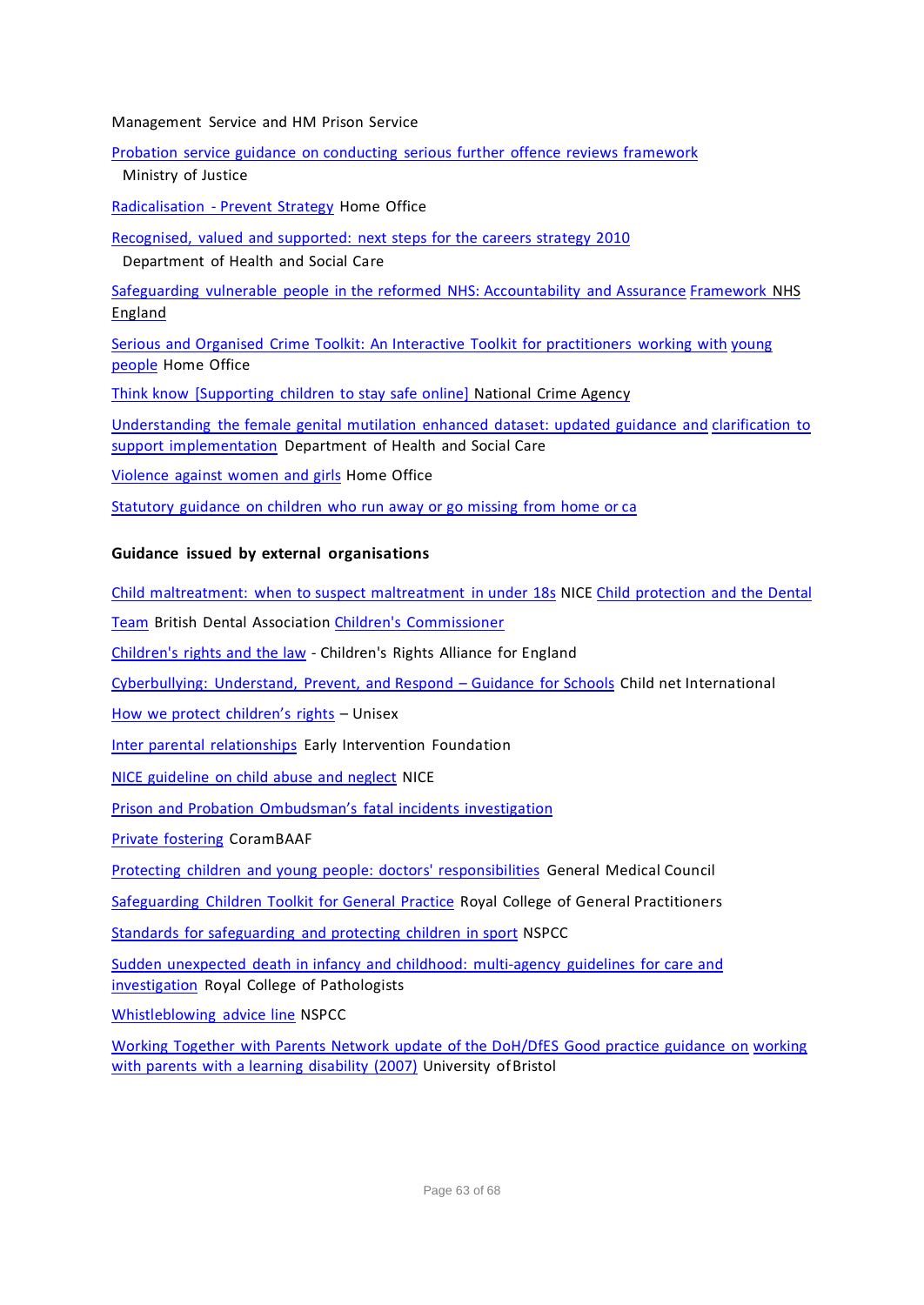# <span id="page-63-0"></span>**Appendix 9: Glossary**

| Item                                                        | Definition                                                                                                                                                                                                                                                                                                                                                                                                                                                 |
|-------------------------------------------------------------|------------------------------------------------------------------------------------------------------------------------------------------------------------------------------------------------------------------------------------------------------------------------------------------------------------------------------------------------------------------------------------------------------------------------------------------------------------|
| Children                                                    | Anyone who has not yet reached their 18th birthday. The fact that a child has<br>reached 16 years of age, is living independently or is in further education, is a<br>member of armed forces, is in hospital or in custody in the secure estate, does not<br>change status or entitlements to services or Safeguarding and promoting the welfare<br>of Children.                                                                                           |
| Safeguarding and<br>promoting the<br>welfare of<br>Children | Defined for the purposes of this guidance as:<br>protecting children from maltreatment<br>А.<br>preventing impairment of children's health or development<br>В.<br>C.<br>ensuring that children are growing up in circumstances consistent with the provision of<br>safe and effective care<br>taking action to enable all children to have the best possible outcomes<br>D.                                                                               |
| Child<br>protection                                         | Part of safeguarding and promoting welfare. This refers to the activity that is<br>undertaken to protect specific children who are suffering, or are likely to suffer,<br>significant harm.                                                                                                                                                                                                                                                                |
| Abuse                                                       | A form of maltreatment of a child. Somebody may abuse or neglect a child by<br>inflicting harm, or by failing to act to prevent harm. Children may be abused in a<br>family or in an institutional or community setting by those known to them or,<br>more rarely, by others. Abuse can take place wholly online, or technology may be<br>used to facilitate offline abuse. Children may be abused by an adult or adults, or<br>another child or children. |
| Physical<br>abuse                                           | A form of abuse which may involve hitting, shaking, throwing, poisoning, burning or<br>scalding, drowning, suffocating or otherwise causing physical harm to a child.<br>Physical harm may also be caused when a parent or carer fabricates the symptoms<br>of, or deliberately induces, illness in a child                                                                                                                                                |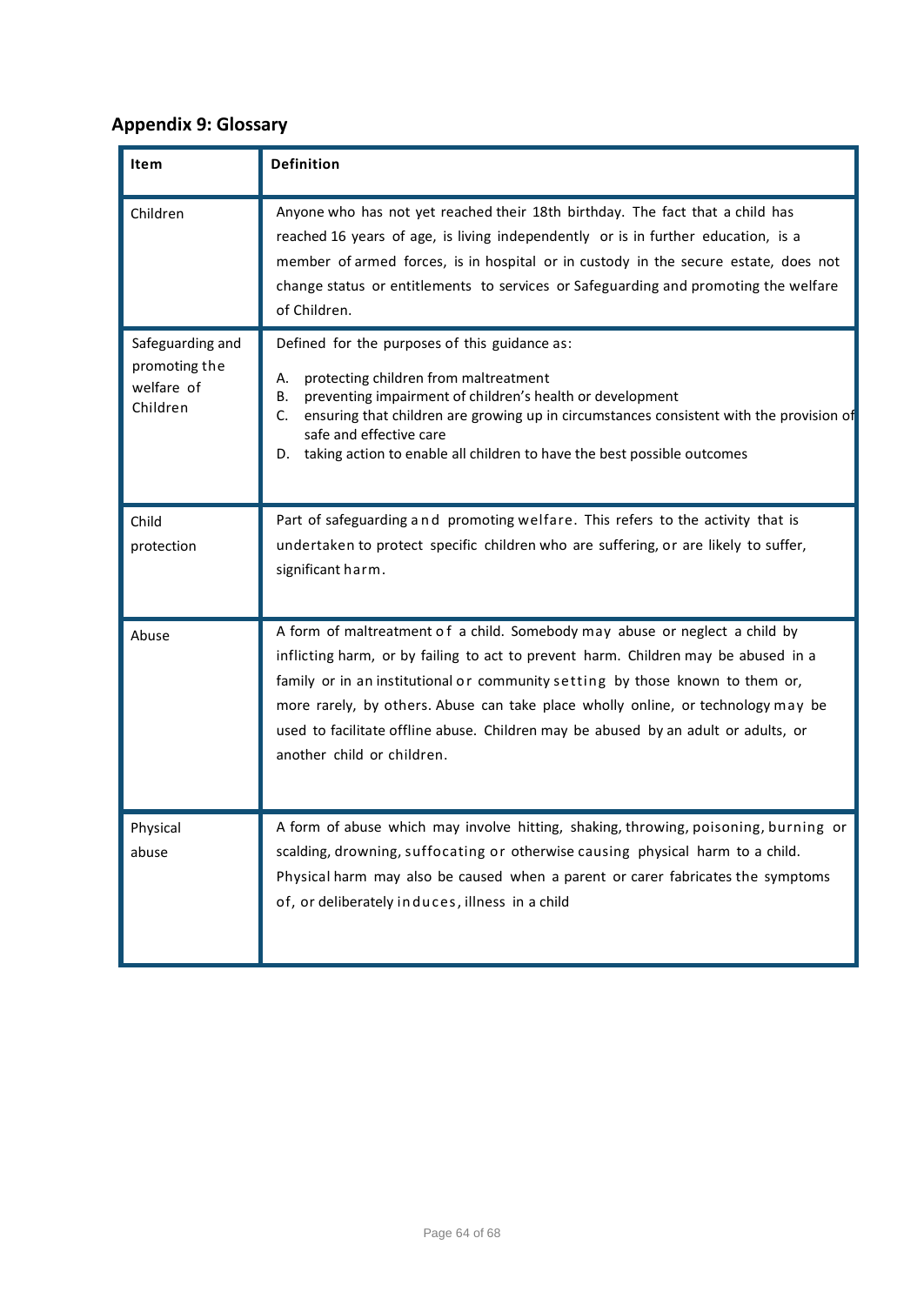| Item                         | <b>Definition</b>                                                                                                                                                                                                                                                                                                                                                                                                                                                                                                                                                                                                                                                                                                                                                                                                                                                                                                                                                                                                                                                                                                                                                                       |
|------------------------------|-----------------------------------------------------------------------------------------------------------------------------------------------------------------------------------------------------------------------------------------------------------------------------------------------------------------------------------------------------------------------------------------------------------------------------------------------------------------------------------------------------------------------------------------------------------------------------------------------------------------------------------------------------------------------------------------------------------------------------------------------------------------------------------------------------------------------------------------------------------------------------------------------------------------------------------------------------------------------------------------------------------------------------------------------------------------------------------------------------------------------------------------------------------------------------------------|
| <b>Emotional abuse</b>       | The persistent emotional maltreatment of a child such as to cause severe and<br>persistent adverse effects on the child's emotional development. It may involve<br>conveying to a child that they are worthless or unloved, inadequate, or valued only<br>insofar as they meet the needs of another person. It may include not giving the child<br>opportunities to express their views, deliberately silencing them or 'making fun' of<br>what they say or how they communicate. It may feature age or developmentally<br>inappropriate expectations being imposed on children. These may include interactions<br>that are beyond a child's developmental capability, as well as overprotection and<br>limitation of exploration and learning, or preventing the child participating in normal<br>social interaction. It may involve seeing or hearing the ill-treatment of another. It may<br>involve serious bullying (including cyber bullying), causing children frequently to feel<br>frightened or in danger, or the exploitation or corruption of children. Some level of<br>emotional abuse is involved in all types of maltreatment of a child, though it may<br>occur alone. |
| Sexual abuse                 | Involves forcing or enticing a child or young person to take part in sexual activities,<br>not necessarily involving a high level of violence, whether or not the child is aware<br>of what is happening. The activities may involve physical contact, including assault<br>by penetration (for example, rape or oral sex) or non-penetrative a c t s such as<br>masturbation, kissing, rubbing and touching outside of clothing. They may also<br>include non-contact activities, such as involving children in looking at, or in the<br>production of, sexual images, watching sexual activities, encouraging children to<br>behave in sexually inappropriate ways, or grooming a child in preparation for abuse<br>Sexual abuse can take place online, and technology can be used to facilitate offline<br>abuse. Sexual abuse is not solely perpetrated by adult males. Women can also<br>commit acts of sexual abuse, as can other children.                                                                                                                                                                                                                                       |
| Child sexual<br>exploitation | Child sexual exploitation is a form of child sexual abuse. It occurs where an individual<br>or group takes advantage of an imbalance of power to coerce, manipulate or deceive a<br>child or young person under the age of 18 into sexual activity (a) in exchange for<br>something the victim needs or wants, and/or (b) for the financial advantage or<br>increased status of the perpetrator or facilitator. The victim may have been sexually<br>exploited even if the sexual activity appears consensual. Child sexual exploitation does<br>not always involve physical contact; it can also occur through the use of technology.                                                                                                                                                                                                                                                                                                                                                                                                                                                                                                                                                  |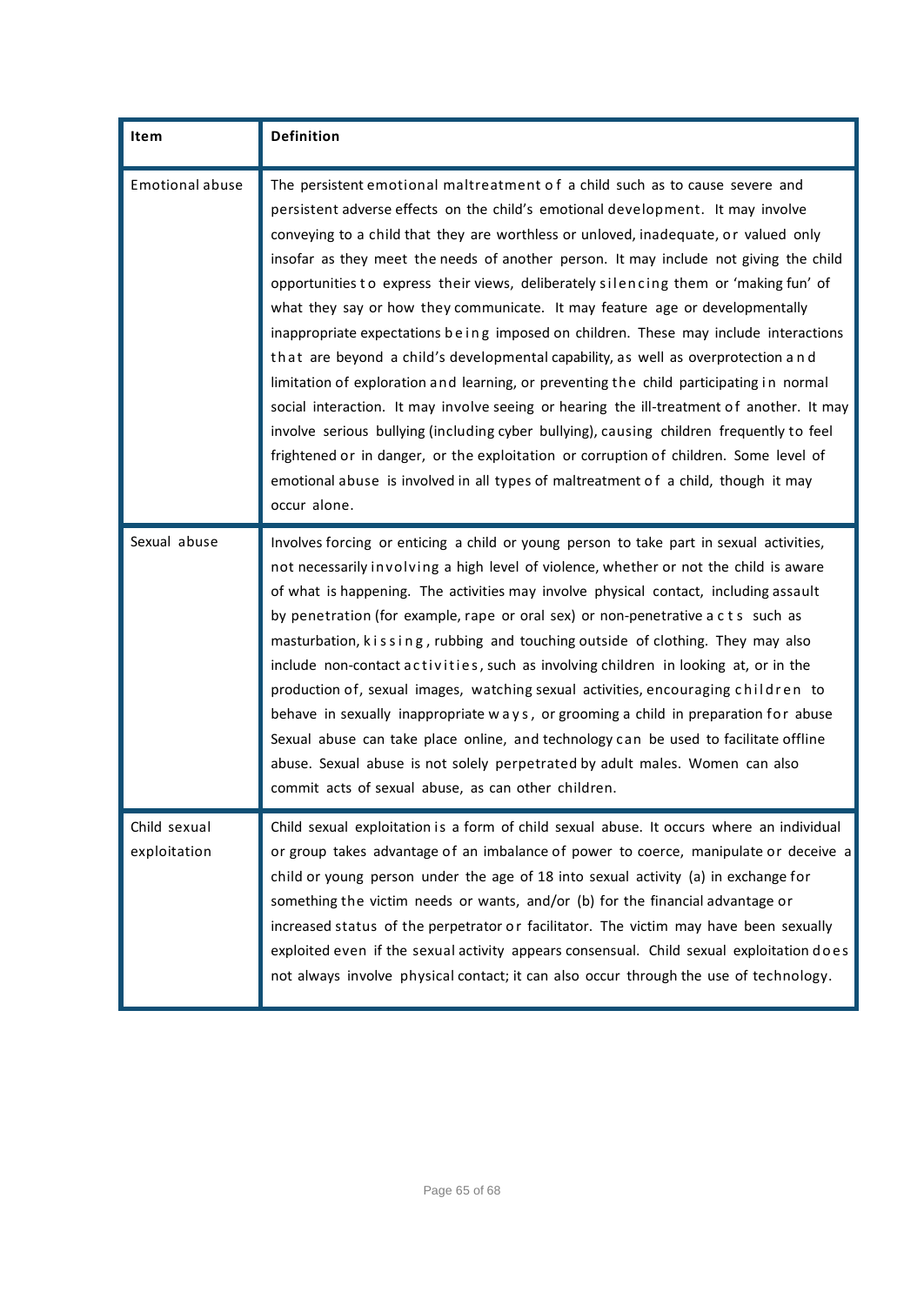| Item                                         | <b>Definition</b>                                                                                                                                                                                                                                                                                                                                                                                                                                                                                                                                                                                                                                                                                                                                     |
|----------------------------------------------|-------------------------------------------------------------------------------------------------------------------------------------------------------------------------------------------------------------------------------------------------------------------------------------------------------------------------------------------------------------------------------------------------------------------------------------------------------------------------------------------------------------------------------------------------------------------------------------------------------------------------------------------------------------------------------------------------------------------------------------------------------|
| Neglect                                      | The persistent failure to meet a child's basic physical and/or psychological<br>needs, likely to result in the serious impairment of the child's health or<br>development. Neglect may occur during pregnancy as a result of maternal<br>substance abuse. Once a child is born, neglect may involve a parent or carer<br>failing to:<br>a. provide adequate food, clothing and shelter (including exclusion from<br>home or abandonment)<br>b. protect a child from physical and emotional harm or danger<br>c. ensure adequate supervision (including the use of inadequate care-givers)<br>d. ensure access to appropriate medical care or treatment<br>It may also include neglect of, or unresponsiveness to, a child's basic<br>emotional needs. |
| Extremism                                    | Extremism goes beyond terrorism and includes people who target the vulnerable -<br>including the young $-$ by seeking to sow division between communities on the basis of<br>race, faith or denomination; justify discrimination to wards women and girls;<br>persuade others that minorities are inferior; or argue against the primacy of<br>democracy and the rule of law in our society.<br>Extremism is defined in the Counter Extremism Strategy 2015 as the vocal or active<br>opposition to our fundamental values, including the rule of law, individual liberty<br>and the mutual respect and tolerance of different faiths and beliefs. We also regard<br>calls for the death of members of our armed forces as extremist.                 |
| Young carer                                  | A young carer is a person under 18 who provides or intends to provide care fo<br>another person (of any age, except generally where that care is provided for payment<br>pursuant to a contract or as voluntary work).                                                                                                                                                                                                                                                                                                                                                                                                                                                                                                                                |
| Parent carer                                 | A person aged 18 or over who provides or intends to provide care for a<br>disabled child for whom the person has parental responsibility.                                                                                                                                                                                                                                                                                                                                                                                                                                                                                                                                                                                                             |
| Education,<br><b>Health and Care</b><br>Plan | A single plan, which covers the education, health and social care needs of a<br>child or young person with special educational needs and/or a disability (SEND).<br>See the Special Educational Needs and Disability Code of Practice 0-25 (2014).                                                                                                                                                                                                                                                                                                                                                                                                                                                                                                    |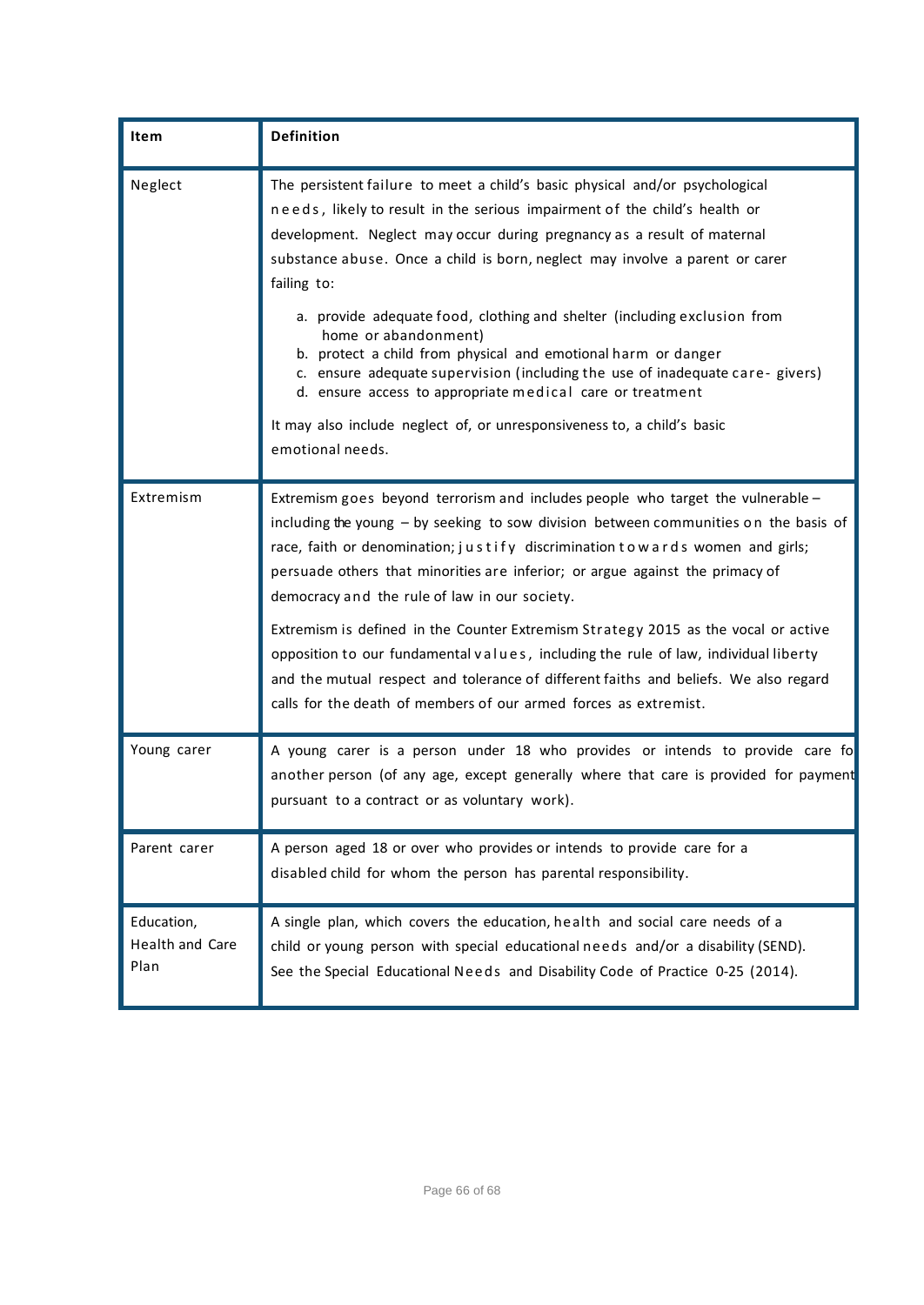| Item                                                                                               | <b>Definition</b>                                                                                                                                                                                                                                                                                                                                                                                                                                                                                                                                                                                                                                                                                                                                                                                                                                                                                                                                                                                                                                                                                                                                               |
|----------------------------------------------------------------------------------------------------|-----------------------------------------------------------------------------------------------------------------------------------------------------------------------------------------------------------------------------------------------------------------------------------------------------------------------------------------------------------------------------------------------------------------------------------------------------------------------------------------------------------------------------------------------------------------------------------------------------------------------------------------------------------------------------------------------------------------------------------------------------------------------------------------------------------------------------------------------------------------------------------------------------------------------------------------------------------------------------------------------------------------------------------------------------------------------------------------------------------------------------------------------------------------|
| Local authority<br>designated<br>officer                                                           | County level and unitary local authorities should ensure that allegations<br>against people who work with children are not dealt with in isolation.<br>Any action necessary to address corresponding welfare concerns in relation to<br>the child or children involved should be taken without delay and in a coordinated<br>manner. Local authorities should, in addition, have designated a particular<br>officer, or team of officers (either as part of<br>Multi-agency arrangements or otherwise), to be involved in the management<br>and oversight of allegations against people who work with children. Any such<br>officer, or team of officers, should be sufficiently qualified and experienced to<br>be able to fulfil this role effectively, for example qualified social workers. Any<br>new appointments to such a role, other than current or former designated<br>officers moving between local authorities, should be qualified social workers.<br>Arrangements s h o u I d be put in place to ensure that any allegations about<br>those who work with children are passed to the designated officer, or team of<br>officers, without delay. |
| Safeguarding<br>partners<br>(formerly known<br>as Local<br>Safeguarding<br><b>Children Boards)</b> | A safeguarding partner in relation to a local authority area in England is defined under<br>the<br>Children Act 2004 as: (a) the local authority, (b) a clinical commissioning g r o u p<br>for an area any part of which falls within the local authority area, and (c) the<br>chief officer of<br>Police for an area any part of which falls within the local authority area. The three<br>safeguarding partners should agree on ways to co-ordinate their safeguarding<br>services; act as a strategic leadership group in supporting and engaging others;<br>and implement local and national learning including from serious child safeguarding<br>incidents. To fulfil this role, the three safeguarding partners must set out how<br>they will work together and with any relevant agencies as well as arrangements for<br>conducting local reviews.<br>For further guidance on how the three safeguarding partners should agree on ways to co-<br>ordinate their safeguarding services see P 73 and 74 working Together to Safeguard Children<br>2018.                                                                                                  |